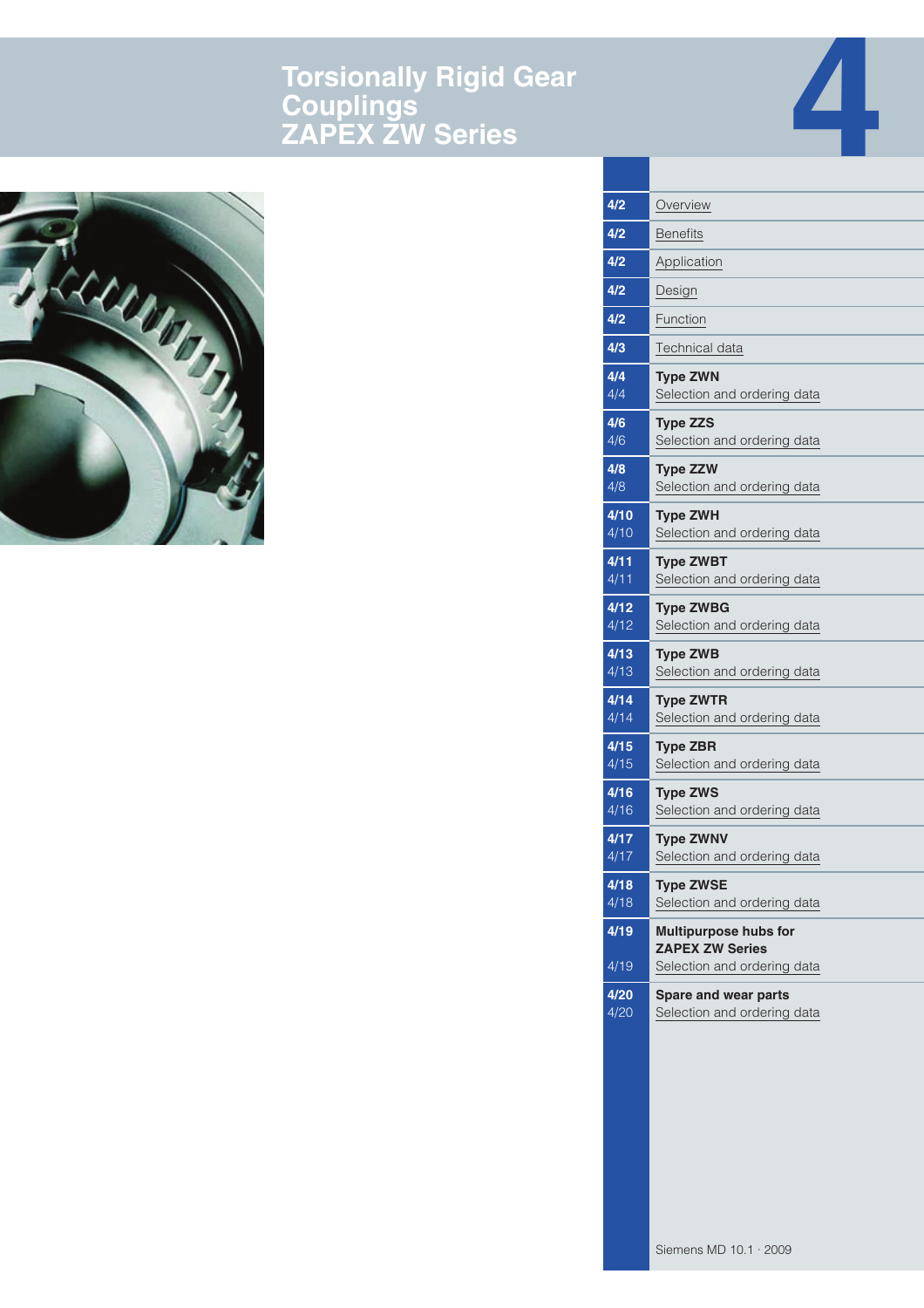### **General information**

#### ■ **Overview**





**Coupling suitable for potentially explosive environments. Complies with Directive 94/9/EC for:**

 $C \left( \frac{\mathcal{E}}{\mathcal{E}} \right)$ II 2 GD c 120 °C (T4)



#### ■**Benefits**

ZAPEX gear couplings link machine shafts and compensate for shaft misalignment with weak restorative forces. High transmissible torque combined with compactness and light weight are characteristic of ZAPEX couplings. ZAPEX coupling types are constructed on a modular principle.

#### ■**Application**

ZAPEX couplings are especially suited for operation in harsh operating conditions, such as drives in the iron smelting or cement industry. ZAPEX couplings are suitable for reverse operation and horizontal mounting positions and, in the case of type ZWNV, for vertical mounting positions.

#### ■**Design**

A ZAPEX coupling comprises two hub sections with external teeth which are mounted on the machine shafts. Each set of external teeth engages in a flanged socket with mating internal teeth. The flanged sleeves are connected via two flanges with close-fitting bolts.

The teeth are lubricated with oil or grease. On the ZAPEX type ZW, DUO sealing rings are used to seal the tooth space. The DUO sealing rings prevent the lubricant from escaping and dirt from entering the tooth space. The parallel keyways must be sealed during assembly to prevent lubricant from escaping.

The hubs of the standard types can be easily exchanged for multipurpose hubs. Multipurpose hubs are significantly longer and can be shortened to suit customer requirements. The multipurpose hubs are described after the types.

This means that application-specific solutions can be delivered quickly. ZAPEX couplings require very little maintenance. Regular grease or oil changes at the prescribed intervals prolongs the service life of the coupling.

#### ZAPEX ZW gear coupling types

| <b>Type</b> | Description                        |
|-------------|------------------------------------|
| ZWN         | Standard type                      |
| <b>ZZS</b>  | with adapter                       |
| ZZW         | with intermediate shaft            |
| ZWH         | with coupling sleeve               |
| ZWBT        | with offset brake disk             |
| ZWBG        | with straight brake disk           |
| <b>ZWB</b>  | with brake drum                    |
| ZWTR        | for rope drums                     |
| <b>ZBR</b>  | with shear pins                    |
| ZWS         | Clutch                             |
| ZWNV        | Vertical type                      |
| <b>ZWSE</b> | Simple clutch-coupling combination |
|             |                                    |

Further application-related coupling types are available. Dimension sheets for and information on these are available on request.

### ■**Function**

The torque is transmitted through the coupling teeth. The teeth are crowned, so angular displacement per tooth plane is possible. Radial displacement can be compensated for via the space VA between the tooth planes. The internal teeth of the flanged sleeves are significantly wider than the external teeth of the hub parts, permitting a relatively high axial misalignment.

A small angular misalignment on the coupling teeth results in an advantageous distribution of the lubricant film and a very low wear rate. This favorable condition can be deliberately set by aligning the drive with the machine shafts with a slight radial misalignment.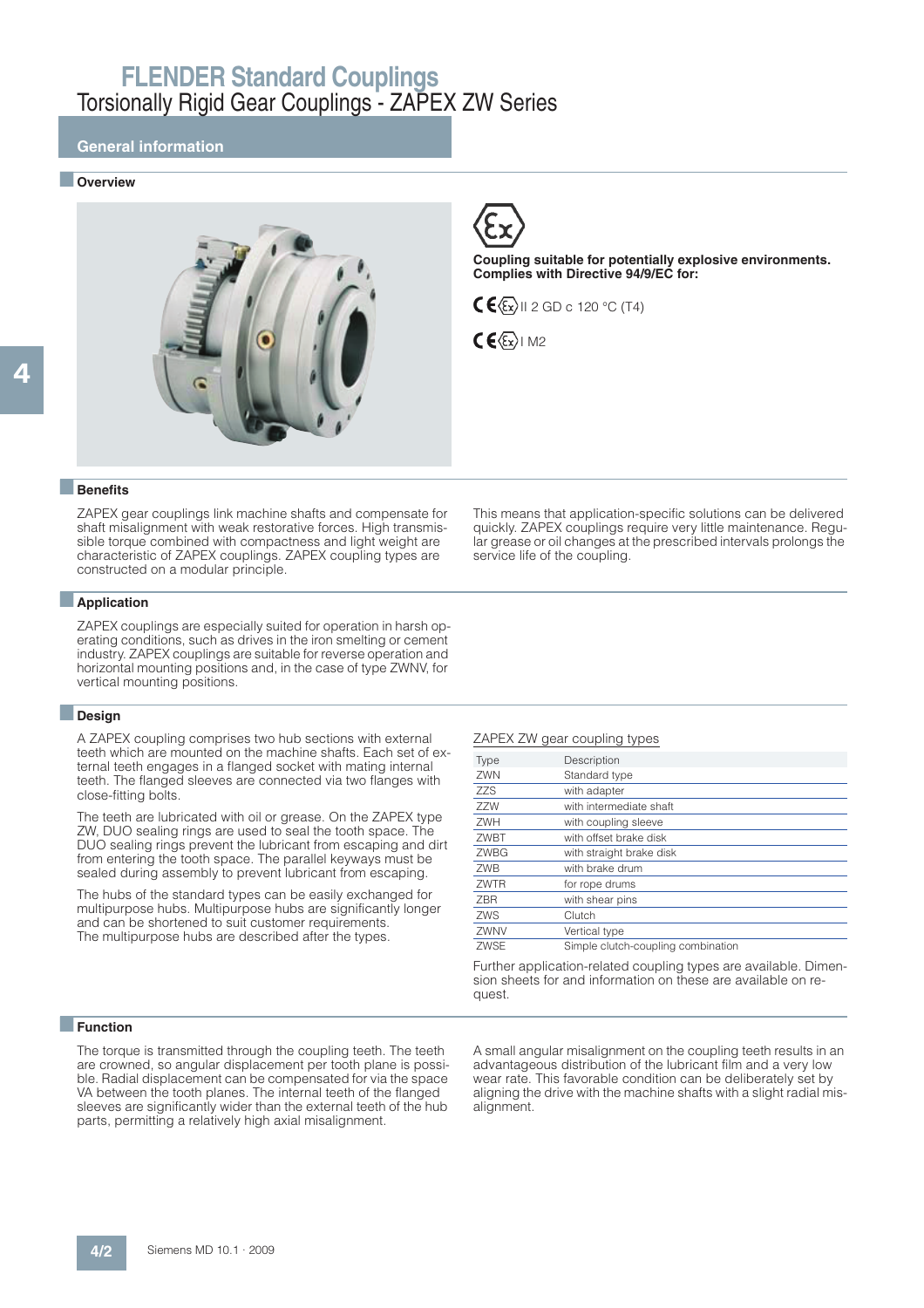**General information**

### ■**Technical data**

**Power ratings** 

| Size | Rated torque | Maximum torque | Overload torque | Fatigue torque  | Torsional stiffness | Permitted shaft<br>misalignment |
|------|--------------|----------------|-----------------|-----------------|---------------------|---------------------------------|
|      |              |                |                 |                 | ZW                  |                                 |
|      | $T_{KN}$     | $T_{\rm Kmax}$ | $T_{KOL}$       | $T_{\text{KW}}$ | $C_{\text{Tdvn}}$   | $\Delta K_{a}$                  |
|      | Nm           | Nm             | <b>Nm</b>       | <b>Nm</b>       | kNm/rad             | mm                              |
| 112  | 1300         | 2600           | 5200            | 520             | 2000                | 1.0                             |
| 128  | 2500         | 5000           | 10000           | 1000            | 3600                | 1.0                             |
| 146  | 4300         | 8600           | 17200           | 1720            | 6900                | 1.0                             |
| 175  | 7000         | 14000          | 28000           | 2800            | 9360                | 1.0                             |
| 198  | 11600        | 23200          | 46400           | 4640            | 15600               | 1.0                             |
| 230  | 19000        | 38000          | 76000           | 7600            | 26300               | 1.0                             |
| 255  | 27000        | 54000          | 108000          | 10800           | 33400               | 1.5                             |
| 290  | 39000        | 78000          | 156000          | 15600           | 44000               | 1.5                             |
| 315  | 54000        | 108000         | 216000          | 21600           | 64100               | 1.5                             |
| 342  | 69000        | 138000         | 276000          | 27600           | 81600               | 1.5                             |
| 375  | 98000        | 196000         | 392000          | 39200           | 115600              | 1.5                             |
| 415  | 130000       | 260000         | 520000          | 52000           | 106000              | 1.5                             |
| 465  | 180000       | 360000         | 720000          | 72000           | 134600              | 2.0                             |
| 505  | 250000       | 500000         | 1000000         | 100000          | 168700              | 2.0                             |
| 545  | 320000       | 640000         | 1280000         | 128000          | 216900              | 2.0                             |
| 585  | 400000       | 800000         | 1600000         | 160000          | 263200              | 2.0                             |
| 640  | 510000       | 1020000        | 2040000         | 204000          | 356000              | 2.0                             |
| 690  | 660000       | 1320000        | 2640000         | 264000          | 431000              | 2.0                             |
| 730  | 790000       | 1580000        | 3160000         | 316000          | 538000              | 2.0                             |
| 780  | 1000000      | 2000000        | 4000000         | 400000          | 696000              | 3.0                             |
| 852  | 1200000      | 2400000        | 4800000         | 480000          | 926000              | 3.0                             |
| 910  | 1600000      | 3200000        | 6400000         | 640000          | 1118000             | 3.0                             |
| 1020 | 1900000      | 3800000        | 7600000         | 760000          | 1339000             | 3.0                             |
| 1080 | 2200000      | 4400000        | 8800000         | 880000          | 1605000             | 3.0                             |
| 1150 | 2700000      | 5400000        | 10800000        | 1080000         | 2120000             | 3.0                             |
| 1160 | 3350000      | 6700000        | 13400000        | 1340000         | 2474000             | 3.0                             |
| 1240 | 3800000      | 7600000        | 15200000        | 1520000         | 3079000             | 3.0                             |
| 1310 | 4600000      | 9200000        | 18400000        | 1840000         | 3693000             | 4.0                             |
| 1380 | 5300000      | 10600000       | 21200000        | 2120000         | 4383000             | 4.0                             |
| 1440 | 6250000      | 12500000       | 25000000        | 2500000         | 5056000             | 4.0                             |
| 1540 | 7200000      | 14400000       | 28800000        | 2880000         | 6115000             | 4.0                             |

In the case of type ZWTR, the rated torques which deviate from the above are specified in the dimension table.

The stated torsional stiffness "ZW" applies to coupling types ZWN and ZWNV.

Torsional stiffness of the remaining types on request.

The axial misalignment  $\Delta K_\mathrm{a}$  must be understood as the maximum permitted enlargement of the hub distance S of the coupling.

Angular misalignment  $\Delta K_W$ 

- Types ZWN, ZZS, ZZW, ZWH, ZWB, ZBR, ZWS:  $\Delta K_W = 1^\circ$
- Types ZWBT and ZWBG:  $\Delta K_W = 0.2^\circ$
- Type ZWSE:  $\Delta K_W = 0.4^\circ$
- Radial misalignment  $\Delta K_r$
- Types ZWN, ZZS, ZZW, ZWH, ZWB, ZBR, ZWS and ZWSE:  $\Delta K_r \leq VA \cdot \tan 1^\circ$
- Types ZWBT and ZWBG:  $\Delta K_r \leq VA \cdot \tan 0.2^\circ$

For the tooth distance VA, see the relevant table for the subassembly.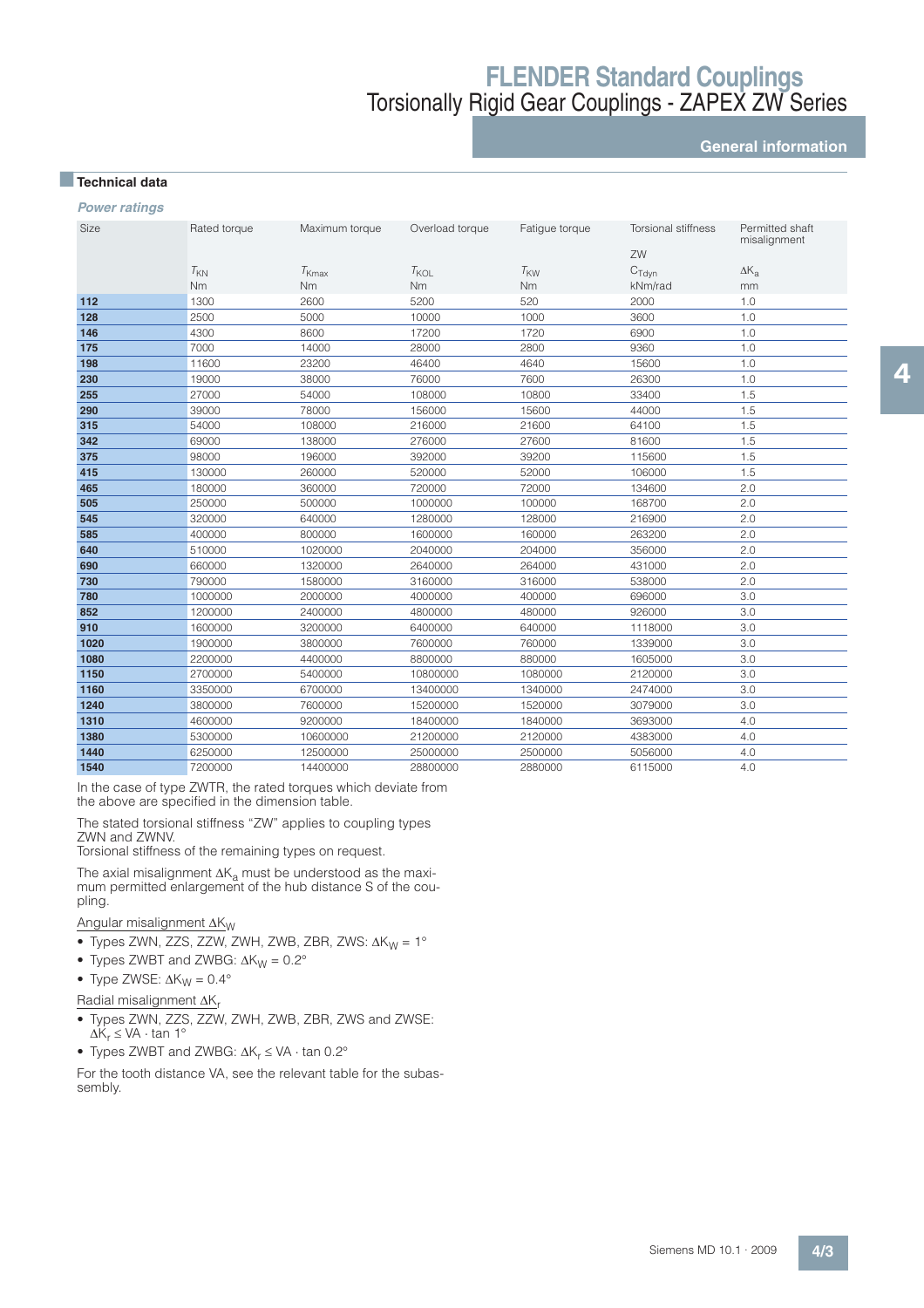## **Type ZWN**

### **BSelection and ordering data**





Coupling parts 1 and 2 can be combined to form coupling variants A, AB, B.

After the finished bore has been drilled, the variant can no longer be changed.

|          |                 |                                                                                                 |                                                              | Dimensions in mm |     |     |                                  |     |    |                |                |           |     |     | Mass<br>moment<br>of inertia | Product code                                                                              |                                  | Weight |
|----------|-----------------|-------------------------------------------------------------------------------------------------|--------------------------------------------------------------|------------------|-----|-----|----------------------------------|-----|----|----------------|----------------|-----------|-----|-----|------------------------------|-------------------------------------------------------------------------------------------|----------------------------------|--------|
| Size     | Rated<br>torque | Maxi-<br>mum<br>speed                                                                           | D <sub>1</sub> . D <sub>2</sub><br>Keyway<br><b>DIN 6885</b> |                  | DA  |     | ND1/ NL1/ DD1/ S1<br>ND2 NL2 DD2 |     |    | S <sub>2</sub> | S <sub>3</sub> | <b>VA</b> | Q   | P   | $J_1/J_2$                    | Order codes for bore<br>diameters and tolerances<br>are specified in catalog<br>section 3 |                                  | m      |
|          | $T_{KN}$<br>Nm  | $n_{Kmax}$                                                                                      | min. max.                                                    |                  |     |     |                                  |     |    |                |                |           |     |     | kgm <sup>2</sup>             |                                                                                           |                                  |        |
| 112      | 1300            | rpm<br>9400                                                                                     | 0                                                            | 45               | 143 | 65  | 50                               | 110 | 6  | $\sim$         | $\sim$         | 56        | 45  | 35  | 0.006                        |                                                                                           | 2LC0300-0A <b>III</b> -0AA0 6.2  | kg     |
| 128      | 2500            | 8300                                                                                            | $\mathbf{0}$                                                 | 55               | 157 | 80  | 60                               | 128 | 6  | 13             | 20             | 73        | 60  | 45  | 0.014                        |                                                                                           | 2LC0300-1A ■■■-0AA0 8.4          |        |
| 146      | 4300            | 7300                                                                                            | $\mathbf{0}$                                                 | 65               | 177 | 95  | 75                               | 146 | 6  | 13             | 20             | 88        | 75  | 45  | 0.022                        |                                                                                           | 2LC0300-2A <b>III</b> 0AA0 12    |        |
| 175      | 7000            | 6400                                                                                            | 0                                                            | 80               | 215 | 112 | 90                               | 175 | 8  | 14             | 20             | 104       | 85  | 50  | 0.052                        |                                                                                           | 2LC0300-3A ■■■-0AA0 20.5         |        |
| 198      | 11600           | 5500                                                                                            | $\mathbf{0}$                                                 | 95               | 237 | 135 | 100                              | 198 | 8  | 19             | 30             | 119       | 110 | 50  | 0.089                        |                                                                                           | 2LC0300-4A ■■■-0AA0 28.5         |        |
| 230      | 19000           | 4700                                                                                            | 0                                                            | 110              | 265 | 160 | 110                              | 230 | 8  | 20             | 32             | 130       | 135 | 50  | 0.16                         |                                                                                           | 2LC0300-5A <b>III</b> -0AA0 41   |        |
| 255      | 27000           | 4100                                                                                            | $\mathbf{0}$                                                 | 125              | 294 | 185 | 125                              | 255 | 10 | 25             | 40             | 150       | 160 | 50  | 0.27                         |                                                                                           | 2LC0300-6A ■■■-0AA0 56           |        |
| 290      | 39000           | 3700                                                                                            | 70                                                           | 145              | 330 | 210 | 140                              | 290 | 10 | 30             | 50             | 170       | 180 | 60  | 0.52                         |                                                                                           | 2LC0300-7A <b>III</b> -0AA0 83   |        |
| 315      | 54000           | 3300                                                                                            | 80                                                           | 160              | 366 | 230 | 160                              | 315 | 10 | 30             | 50             | 190       | 200 | 60  | 0.84                         |                                                                                           | 2LC0300-8A <b>III</b> -0AA0 110  |        |
| 342      | 69000           | 3000                                                                                            | 90                                                           | 180              | 392 | 255 | 180                              | 340 | 12 | 42             | 72             | 222       | 225 | 60  | 1.3                          |                                                                                           | 2LC0301-0A <b>III-0AA0</b> 140   |        |
| 375      | 98000           | 2700                                                                                            | 100                                                          | 200              | 430 | 290 | 200                              | 375 | 12 | 42             | 72             | 242       | 260 | 60  | 2.1                          |                                                                                           | 2LC0301-1A <b>III</b> -0AA0 195  |        |
| 415      | 130000          | 2500                                                                                            | 120                                                          | 220              | 478 | 320 | 220                              | 415 | 12 | 74             | 136            | 294       | 285 | 80  | 3.3                          |                                                                                           | 2LC0301-2A ■■■-0AA0 250          |        |
| 465      | 180000          | 2200                                                                                            | 140                                                          | 250              | 528 | 360 | 240                              | 465 | 16 | 96             | 176            | 336       | 325 | 80  | 5.5                          |                                                                                           | 2LC0301-3A ■■■-0AA0 330          |        |
| 505      | 250000          | 2000                                                                                            | 160                                                          | 275              | 568 | 400 | 260                              | 505 | 16 | 106            | 196            | 366       | 365 | 80  | 8.1                          |                                                                                           | 2LC0301-4A <b>III</b> -0AA0 420  |        |
| 545      | 320000          | 1800                                                                                            | 180                                                          | 300              | 620 | 440 | 280                              | 545 | 16 | 126            | 236            | 406       | 405 | 80  | 12.5                         |                                                                                           | 2LC0301-5A <b>III</b> -0AA0 560  |        |
| 585      | 400000          | 1700                                                                                            | 210                                                          | 330              | 660 | 480 | 310                              | 585 | 20 | 150            | 280            | 460       | 445 | 80  | 18.5                         |                                                                                           | 2LC0301-6A ■■■-0AA0 700          |        |
| 640      | 510000          | 1600                                                                                            | 230                                                          | 330              | 738 | 480 | 330                              | 640 | 20 | 149            | 278            | 479       | 445 | 90  | 26                           |                                                                                           | 2LC0301-7A <b>III</b> -0AA0 860  |        |
|          |                 |                                                                                                 | >330                                                         | 360              |     | 520 |                                  |     |    |                |                |           |     |     | 29                           |                                                                                           |                                  | 890    |
| 690      | 660000          | 1450                                                                                            | 250                                                          | 360              | 788 | 520 | 350                              | 690 | 20 | 166            | 312            | 516       | 475 | 90  | 37                           |                                                                                           | 2LC0301-8A <b>THE-0AA0</b> 1050  |        |
|          |                 |                                                                                                 | >360                                                         | 390              |     | 560 |                                  |     |    |                |                |           |     |     | 41                           |                                                                                           |                                  | 1050   |
| 730      | 790000          | 1350                                                                                            | 275                                                          | 390              | 834 | 560 | 380                              | 730 | 20 | 180            | 340            | 560       | 515 | 90  | 52                           |                                                                                           | 2LC0302-0A <b>EXEL-0AA0</b> 1250 |        |
|          |                 |                                                                                                 | >390                                                         | 415              |     | 600 |                                  |     |    |                |                |           |     |     | 56                           |                                                                                           |                                  | 1350   |
| 780      | 1000000         | 1250                                                                                            | 300                                                          | 415              | 900 | 600 | 400                              | 780 | 25 | 176            | 327            | 576       | 555 | 110 | 71                           |                                                                                           | 2LC0302-1A <b>III</b> -0AA0 1550 |        |
|          |                 |                                                                                                 | >415                                                         | 450              |     | 650 |                                  |     |    |                |                |           |     |     | 83                           |                                                                                           |                                  | 1650   |
| 852      | 1200000         | 1150                                                                                            | 325                                                          | 450              | 970 | 650 | 420                              | 850 | 25 | 185            | 345            | 605       | 595 | 110 | 105                          |                                                                                           | 2LC0302-2A <b>III</b> -0AA0 1950 |        |
|          |                 |                                                                                                 | >450                                                         | 490              |     | 710 |                                  |     |    |                |                |           |     |     | 115                          |                                                                                           |                                  | 2050   |
| Variant: |                 | $\bullet$ A                                                                                     |                                                              |                  |     |     |                                  |     |    |                |                |           |     |     |                              |                                                                                           | Α                                |        |
|          |                 | $\bullet$ B                                                                                     |                                                              |                  |     |     |                                  |     |    |                |                |           |     |     |                              |                                                                                           | B                                |        |
|          |                 | $\bullet$ AB                                                                                    |                                                              |                  |     |     |                                  |     |    |                |                |           |     |     |                              |                                                                                           | Ċ                                |        |
| ØD1:     |                 | • Without finished bore – Without order codes                                                   |                                                              |                  |     |     |                                  |     |    |                |                |           |     |     |                              |                                                                                           | $\mathbf{1}$                     |        |
|          |                 | • Without finished bore from size 640 for 2nd diameter range D1 - Without order codes           |                                                              |                  |     |     |                                  |     |    |                |                |           |     |     |                              |                                                                                           | $\overline{2}$                   |        |
|          |                 | • With finished bore – With order codes for diameter and tolerance (product code without -Z)    |                                                              |                  |     |     |                                  |     |    |                |                |           |     |     |                              |                                                                                           | 9                                |        |
| ØD2:     |                 | • Without finished bore – Without order codes                                                   |                                                              |                  |     |     |                                  |     |    |                |                |           |     |     |                              |                                                                                           | 1                                |        |
|          |                 | • Without finished bore from size 640 for 2nd diameter range D2 – Without order codes           |                                                              |                  |     |     |                                  |     |    |                |                |           |     |     |                              |                                                                                           | 2                                |        |
|          |                 | • With finished bore – With order codes for diameter and tolerance (product code without $-Z$ ) |                                                              |                  |     |     |                                  |     |    |                |                |           |     |     |                              |                                                                                           | 9                                |        |
| 414      | $\bigcap$       | $-MD A0 A 0000$                                                                                 |                                                              |                  |     |     |                                  |     |    |                |                |           |     |     |                              |                                                                                           |                                  |        |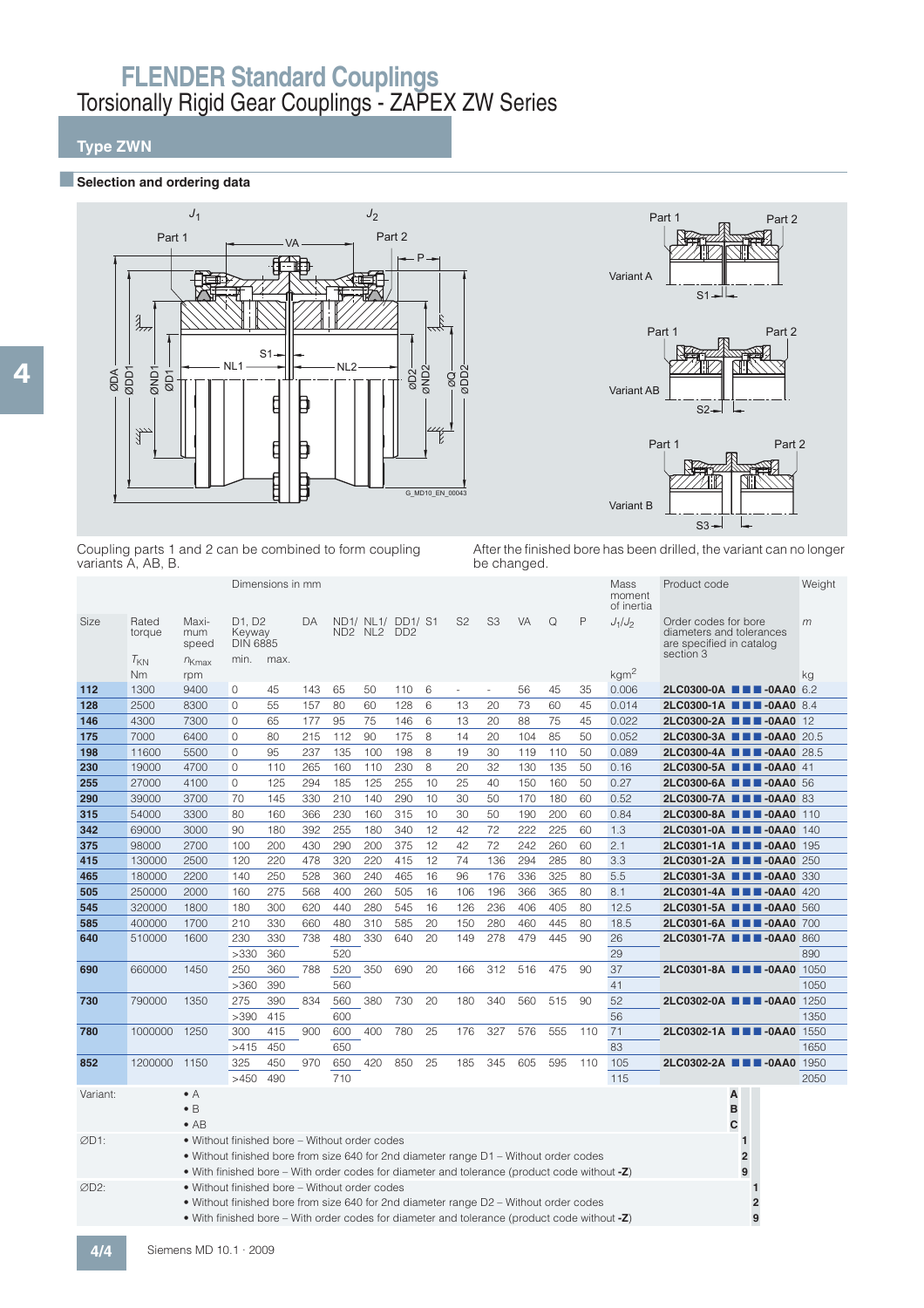### **Type ZWN**

|          |                             |                                                                                                 |                                             | Dimensions in mm |          |             |     |                                      |    |                |                |     |          |     | Mass<br>moment<br>of inertia | Product code                                                                              |                         | Weight       |
|----------|-----------------------------|-------------------------------------------------------------------------------------------------|---------------------------------------------|------------------|----------|-------------|-----|--------------------------------------|----|----------------|----------------|-----|----------|-----|------------------------------|-------------------------------------------------------------------------------------------|-------------------------|--------------|
| Size     | Rated<br>torque<br>$T_{KN}$ | Maxi-<br>mum<br>speed                                                                           | D1, D2<br>Keyway<br><b>DIN 6885</b><br>min. | max.             | DA       | ND2 NL2     |     | ND1/ NL1/ DD1/ S1<br>DD <sub>2</sub> |    | S <sub>2</sub> | S <sub>3</sub> | VA  | Q        | P   | $J_1/J_2$                    | Order codes for bore<br>diameters and tolerances<br>are specified in catalog<br>section 3 |                         | m            |
|          | Nm                          | $n_{Kmax}$<br>rpm                                                                               |                                             |                  |          |             |     |                                      |    |                |                |     |          |     | kgm <sup>2</sup>             |                                                                                           |                         | kg           |
| 910      | 1600000                     | 1050                                                                                            | 350                                         | 490              | 1030 710 |             | 450 | 910                                  | 25 | 215            | 405            | 665 | 655      | 110 | 150                          | 2LC0302-3A <b>III</b> -0AA0 2350                                                          |                         |              |
|          |                             |                                                                                                 | >490                                        | 520              |          | 750         |     |                                      |    |                |                |     |          |     | 155                          |                                                                                           |                         | 2450         |
| 1020     | 1900000                     | 1000                                                                                            | 375                                         | 520              | 1112 750 |             | 480 | 1020 25                              |    | 213            | 401            | 693 | 695      | 130 | 215                          | 2LC0302-4A <b>III</b> -0AA0 2900                                                          |                         |              |
|          |                             |                                                                                                 | >520                                        | 550              |          | 800         |     |                                      |    |                |                |     |          |     | 235                          |                                                                                           |                         | 3100         |
| 1080     | 2200000                     | 950                                                                                             | 400                                         | 550              | 1162 800 |             | 500 | 1080 30                              |    | 226            | 422            | 726 | 735      | 135 | 275                          | 2LC0302-5A ■■■-0AA0                                                                       |                         | 3300         |
|          |                             |                                                                                                 | >550                                        | 600              |          | 860         |     |                                      |    |                |                |     |          |     | 310                          |                                                                                           |                         | 3500         |
| 1150     | 2700000                     | 900                                                                                             | 425                                         | 600              | 1222 860 |             | 520 | 1150 30                              |    | 238            | 446            | 758 | 795      | 135 | 360                          | 2LC0302-6A ■■■                                                                            |                         | 4000         |
|          |                             |                                                                                                 | >600                                        | 650              |          | 930         |     |                                      |    |                |                |     |          |     | 410                          |                                                                                           |                         | 4200         |
| 1160     | 3350000                     | 850                                                                                             | 450                                         | 600              | 1292     | 860         | 550 | 1160 30                              |    | 260            | 490            | 810 | 795      | 135 | 440                          | 2LC0302-7A ■■■-0AA0                                                                       |                         | 4400         |
|          |                             |                                                                                                 | >600                                        | 650              |          | 930         |     | 1160                                 |    |                |                |     |          |     | 480                          |                                                                                           |                         | 4700         |
|          |                             |                                                                                                 | >650                                        | 690              |          | 990         |     | 1210                                 |    |                |                |     |          |     | 540                          |                                                                                           |                         | 4900         |
| 1240     | 3800000                     | 800                                                                                             | 475                                         | 650              | 1400     | 930         | 580 | 1240                                 | 30 | 250            | 470            | 830 | 865      | 155 | 620                          | 2LC0302-8A ■■■-0AA0                                                                       |                         | 5400         |
|          |                             |                                                                                                 | >650                                        | 690              |          | 990         |     | 1240                                 |    |                |                |     |          |     | 660                          |                                                                                           |                         | 5600         |
| 1310     | 4600000 750                 |                                                                                                 | >690<br>500                                 | 730<br>650       | 1470     | 1055<br>930 | 610 | 1290<br>1310 35                      |    | 265            | 495            | 875 | 850      | 155 | 760<br>770                   | 2LC0303-0A ■■■-0AA0                                                                       |                         | 6100<br>6200 |
|          |                             |                                                                                                 | >650                                        | 690              |          | 990         |     | 1310                                 |    |                |                |     |          |     | 810                          |                                                                                           |                         | 6400         |
|          |                             |                                                                                                 | >690                                        | 730              |          | 1055        |     | 1310                                 |    |                |                |     |          |     | 910                          |                                                                                           |                         | 6800         |
|          |                             |                                                                                                 | >730                                        | 780              |          | 1120        |     | 1370                                 |    |                |                |     |          |     | 1000                         |                                                                                           |                         | 7100         |
| 1380     | 5300000 700                 |                                                                                                 | 525                                         | 690              | 1540     | 990         | 640 | 1380 35                              |    | 275            | 515            | 915 | 910      | 155 | 980                          | 2LC0303-1A ■■■-0AA0                                                                       |                         | 7200         |
|          |                             |                                                                                                 | >690                                        | 730              |          | 1055        |     | 1380                                 |    |                |                |     |          |     | 1050                         |                                                                                           |                         | 7500         |
|          |                             |                                                                                                 | >730                                        | 780              |          | 1120        |     | 1380                                 |    |                |                |     |          |     | 1150                         |                                                                                           |                         | 7800         |
|          |                             |                                                                                                 | >780                                        | 810              |          | 1170        |     | 1430                                 |    |                |                |     |          |     | 1250                         |                                                                                           |                         | 8100         |
| 1440     | 6250000 670                 |                                                                                                 | 550                                         | 730              | 1600     | 1055 670    |     | 1440 35                              |    | 295            | 555            | 965 | 975      | 155 | 1250                         | 2LC0303-2A ■■■-0AA0                                                                       |                         | 8400         |
|          |                             |                                                                                                 | >730                                        | 780              |          | 1120        |     | 1440                                 |    |                |                |     |          |     | 1350                         |                                                                                           |                         | 8500         |
|          |                             |                                                                                                 | >780                                        | 810              |          | 1170        |     | 1440                                 |    |                |                |     |          |     | 1450                         |                                                                                           |                         | 8800         |
|          |                             |                                                                                                 | >810                                        | 860              |          | 1240        |     | 1510                                 |    |                |                |     |          |     | 1550                         |                                                                                           |                         | 9400         |
| 1540     | 7200000                     | 630                                                                                             | 575                                         | 780              | 1710     | 1120 700    |     | 1540 35                              |    | 275            | 515            | 975 | 1030 175 |     | 1650                         | 2LC0303-3A ■■■-0AA0                                                                       |                         | 9700         |
|          |                             |                                                                                                 | >780                                        | 810              |          | 1170        |     | 1540                                 |    |                |                |     |          |     | 1750                         |                                                                                           |                         | 9800         |
|          |                             |                                                                                                 | >810                                        | 860              |          | 1240        |     | 1540                                 |    |                |                |     |          |     | 1850                         |                                                                                           |                         | 10000        |
|          |                             |                                                                                                 | >860                                        | 910              |          | 1310        |     | 1610                                 |    |                |                |     |          |     | 2050                         |                                                                                           |                         | 11500        |
| Variant: |                             | $\bullet$ A<br>$\bullet$ B<br>$\bullet$ AB                                                      |                                             |                  |          |             |     |                                      |    |                |                |     |          |     |                              | Α<br>B<br>C                                                                               |                         |              |
| ØD1:     |                             | . Without finished bore - Without order codes                                                   |                                             |                  |          |             |     |                                      |    |                |                |     |          |     |                              |                                                                                           | 1                       |              |
|          |                             | • Without finished bore from size 640 for 2nd diameter range D1 - Without order codes           |                                             |                  |          |             |     |                                      |    |                |                |     |          |     |                              |                                                                                           | $\overline{\mathbf{2}}$ |              |
|          |                             | • Without finished bore from size 1160 for 3rd diameter range D1 – Without order codes          |                                             |                  |          |             |     |                                      |    |                |                |     |          |     |                              |                                                                                           | 3                       |              |
|          |                             | • Without finished bore from size 1310 for 4th diameter range D1 – Without order codes          |                                             |                  |          |             |     |                                      |    |                |                |     |          |     |                              |                                                                                           | $\overline{\mathbf{4}}$ |              |
|          |                             | • With finished bore – With order codes for diameter and tolerance (product code without $-Z$ ) |                                             |                  |          |             |     |                                      |    |                |                |     |          |     |                              |                                                                                           | 9                       |              |
| ØD2:     |                             | • Without finished bore - Without order codes                                                   |                                             |                  |          |             |     |                                      |    |                |                |     |          |     |                              |                                                                                           |                         |              |
|          |                             | • Without finished bore from size 640 for 2nd diameter range D2 - Without order codes           |                                             |                  |          |             |     |                                      |    |                |                |     |          |     |                              |                                                                                           | $\overline{2}$          |              |
|          |                             | • Without finished bore from size 1160 for 3rd diameter range D2 - Without order codes          |                                             |                  |          |             |     |                                      |    |                |                |     |          |     |                              |                                                                                           | 3                       |              |
|          |                             | • Without finished bore from size 1310 for 4th diameter range D2 – Without order codes          |                                             |                  |          |             |     |                                      |    |                |                |     |          |     |                              |                                                                                           |                         |              |
|          |                             | • With finished bore – With order codes for diameter and tolerance (product code without -Z)    |                                             |                  |          |             |     |                                      |    |                |                |     |          |     |                              |                                                                                           | 9                       |              |

Up to size 505 available from FLENDER stocks.

Q Diameter required for renewing the sealing rings.<br>P Length required for renewing the sealing rings

P Length required for renewing the sealing rings.

Mass moments of inertia apply to a coupling half with maximum bore diameter.

Weights apply to the entire coupling with maximum bores.

Ordering example:

ZAPEX ZWN coupling, size 146, variant A,

Part 1: Bore 40H7mm, keyway to DIN 6885-1 P9 and set screw, Part 2: Bore 45K7 mm, keyway to DIN 6885-1 P9 and set screw.

Product code: **2LC0300-2AA99-0AA0-Z L0W+M1A+M13**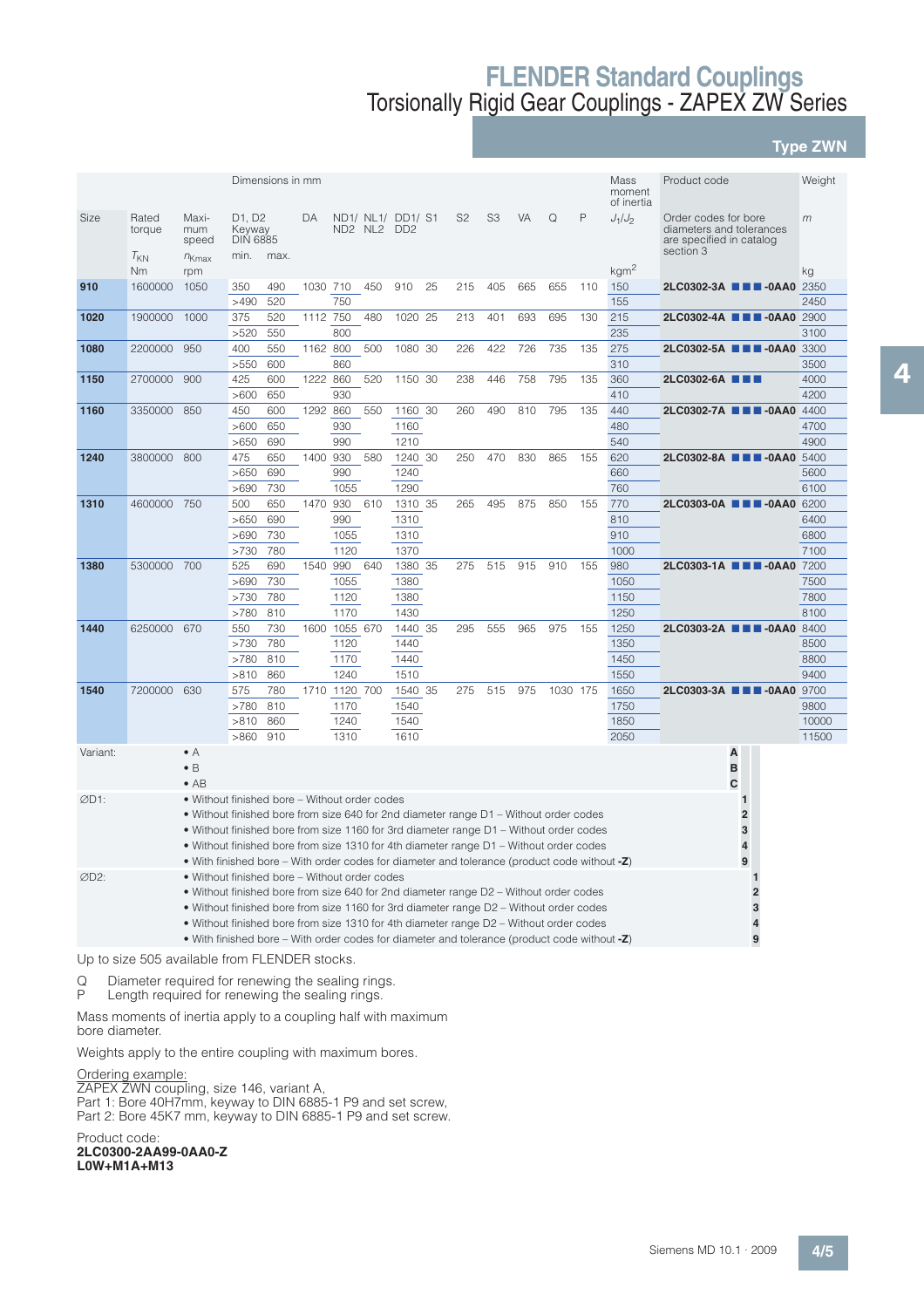## **Type ZZS**

### **BSelection and ordering data**



Coupling parts 1 and 2 can be combined to form coupling variants A and B.

After the finished bore has been drilled, the variant can no longer be changed.

|         |                       |                                             | Dimensions in mm                                                                                                                              |     |                         |                         |                         |     |                |                 |     |    |             | Product code                                                                               | Weight                      |     |
|---------|-----------------------|---------------------------------------------|-----------------------------------------------------------------------------------------------------------------------------------------------|-----|-------------------------|-------------------------|-------------------------|-----|----------------|-----------------|-----|----|-------------|--------------------------------------------------------------------------------------------|-----------------------------|-----|
| Size    | Rated<br>torque       | D1. D2<br>Keyway<br><b>DIN 6885</b><br>min. | max.                                                                                                                                          | DA  | ND1/<br>ND <sub>2</sub> | NL1/<br>NL <sub>2</sub> | DD1/<br>DD <sub>2</sub> | S8  | S <sub>9</sub> | VA <sub>1</sub> | Q   | P  | LZ.<br>min. | Plain text required for<br>dimension S<br>Order codes for bore<br>diameters and tolerances | m<br>each<br>100 mm<br>pipe | m   |
|         | $T_{KN}$<br><b>Nm</b> |                                             |                                                                                                                                               |     |                         |                         |                         |     |                |                 |     |    |             | are specified in catalog<br>section 3                                                      | kg                          | kg  |
| 112     | 1300                  | 0                                           | 45                                                                                                                                            | 143 | 65                      | 50                      | 110                     | 3   | 3              | 28              | 45  | 35 | 120         | 2LC0300-0A <b>III</b> -0AZ0 0.8<br>Q <sub>0</sub> Y                                        |                             | 10  |
| 128     | 2500                  | $\Omega$                                    | 55                                                                                                                                            | 157 | 80                      | 60                      | 128                     | 10  | 3              | 36.5            | 60  | 45 | 120         | 2LC0300-1A <b>III</b> -0AZ0 1.3<br>Q <sub>0</sub> Y                                        |                             | 13  |
| 146     | 4300                  | $\Omega$                                    | 65                                                                                                                                            | 177 | 95                      | 75                      | 146                     | 10  | 3              | 44              | 75  | 45 | 120         | 2LC0300-2A <b>III</b> -0AZ0 1.8<br>Q <sub>0</sub> Y                                        |                             | 18  |
| 175     | 7000                  | $\Omega$                                    | 80                                                                                                                                            | 215 | 112                     | 90                      | 175                     | 10  | $\overline{4}$ | 52              | 85  | 50 | 130         | 2LC0300-3A <b>III</b> -0AZ0 2.3<br>00Y                                                     |                             | 29  |
| 198     | 11600                 | $\Omega$                                    | 95                                                                                                                                            | 237 | 135                     | 100                     | 198                     | 15  | $\overline{4}$ | 59.5            | 110 | 50 | 130         | 2LC0300-4A ■■■-0AZ0 3.5<br>Q <sub>0</sub> Y                                                |                             | 39  |
| 230     | 19000                 | $\Omega$                                    | 110                                                                                                                                           | 265 | 160                     | 110                     | 230                     | 16  | $\overline{4}$ | 65              | 135 | 50 | 130         | 2LC0300-5A <b>III</b> -0AZ0 4.5<br>Q <sub>0</sub> Y                                        |                             | 53  |
| 255     | 27000                 | $\Omega$                                    | 125                                                                                                                                           | 294 | 185                     | 125                     | 255                     | 20  | 5              | 75              | 160 | 50 | 140         | 2LC0300-6A ■■■-0AZ0 6.3<br>00Y                                                             |                             | 76  |
| 290     | 39000                 | 70                                          | 145                                                                                                                                           | 330 | 210                     | 140                     | 290                     | 25  | 5              | 85              | 180 | 60 | 140         | 2LC0300-7A <b>III</b> -0AZ0 7.2<br>Q <sub>0</sub> Y                                        |                             | 105 |
| 315     | 54000                 | 80                                          | 160                                                                                                                                           | 366 | 230                     | 160                     | 315                     | 25  | 5              | 95              | 200 | 60 | 180         | 2LC0300-8A <b>III</b> -0AZ0 9.1<br>Q <sub>0</sub> Y                                        |                             | 145 |
| 342     | 69000                 | 90                                          | 180                                                                                                                                           | 392 | 255                     | 180                     | 340                     | 36  | 6              | 111             | 225 | 60 | 180         | 2LC0301-0A <b>NN</b> -0AZ0 12<br>Q <sub>0</sub> Y                                          |                             | 185 |
| 375     | 98000                 | 100                                         | 200                                                                                                                                           | 430 | 290                     | 200                     | 375                     | 36  | 6              | 121             | 260 | 60 | 180         | 2LC0301-1A <b>III</b> -0AZ0 15<br>Q <sub>0</sub> Y                                         |                             | 250 |
| 415     | 130000                | 120                                         | 220                                                                                                                                           | 478 | 320                     | 220                     | 415                     | 68  | 6              | 147             | 285 | 80 | 200         | 2LC0301-2A <b>III</b> -0AZ0 17<br>Q <sub>0</sub> Y                                         |                             | 320 |
| 465     | 180000                | 140                                         | 250                                                                                                                                           | 528 | 360                     | 240                     | 465                     | 88  | 8              | 168             | 325 | 80 | 200         | 2LC0301-3A <b>III</b> -0AZ0 19<br>Q <sub>0</sub> Y                                         |                             | 420 |
| 505     | 250000                | 160                                         | 275                                                                                                                                           | 568 | 400                     | 260                     | 505                     | 98  | 8              | 183             | 365 | 80 | 200         | 2LC0301-4A <b>III</b> -0AZ0 24<br>Q <sub>0</sub> Y                                         |                             | 520 |
| 545     | 320000                | 180                                         | 300                                                                                                                                           | 620 | 440                     | 280                     | 545                     | 118 | 8              | 203             | 405 | 80 | 220         | 2LC0301-5A <b>III</b> -0AZ0 30<br>Q <sub>0</sub> Y                                         |                             | 710 |
| 585     | 400000                | 210                                         | 330                                                                                                                                           | 660 | 480                     | 310                     | 585                     | 140 | 10             | 230             | 445 | 80 | 220         | 2LC0301-6A <b>III</b> -0AZ0 33<br>Q <sub>0</sub> Y                                         |                             | 870 |
| Variant |                       | $\bullet$ A<br>$\bullet$ B                  |                                                                                                                                               |     |                         |                         |                         |     |                |                 |     |    |             | D<br>E                                                                                     |                             |     |
| ØD1:    |                       |                                             | • Without finished bore – Without order codes<br>• With finished bore – With order codes for diameter and tolerance (product code without -Z) |     |                         |                         |                         |     |                |                 |     |    |             | $\mathbf{1}$<br>9                                                                          |                             |     |
| ØD2:    |                       |                                             | • Without finished bore – Without order codes<br>• With finished bore – With order codes for diameter and tolerance (product code without -Z) |     |                         |                         |                         |     |                |                 |     |    |             | -1                                                                                         |                             |     |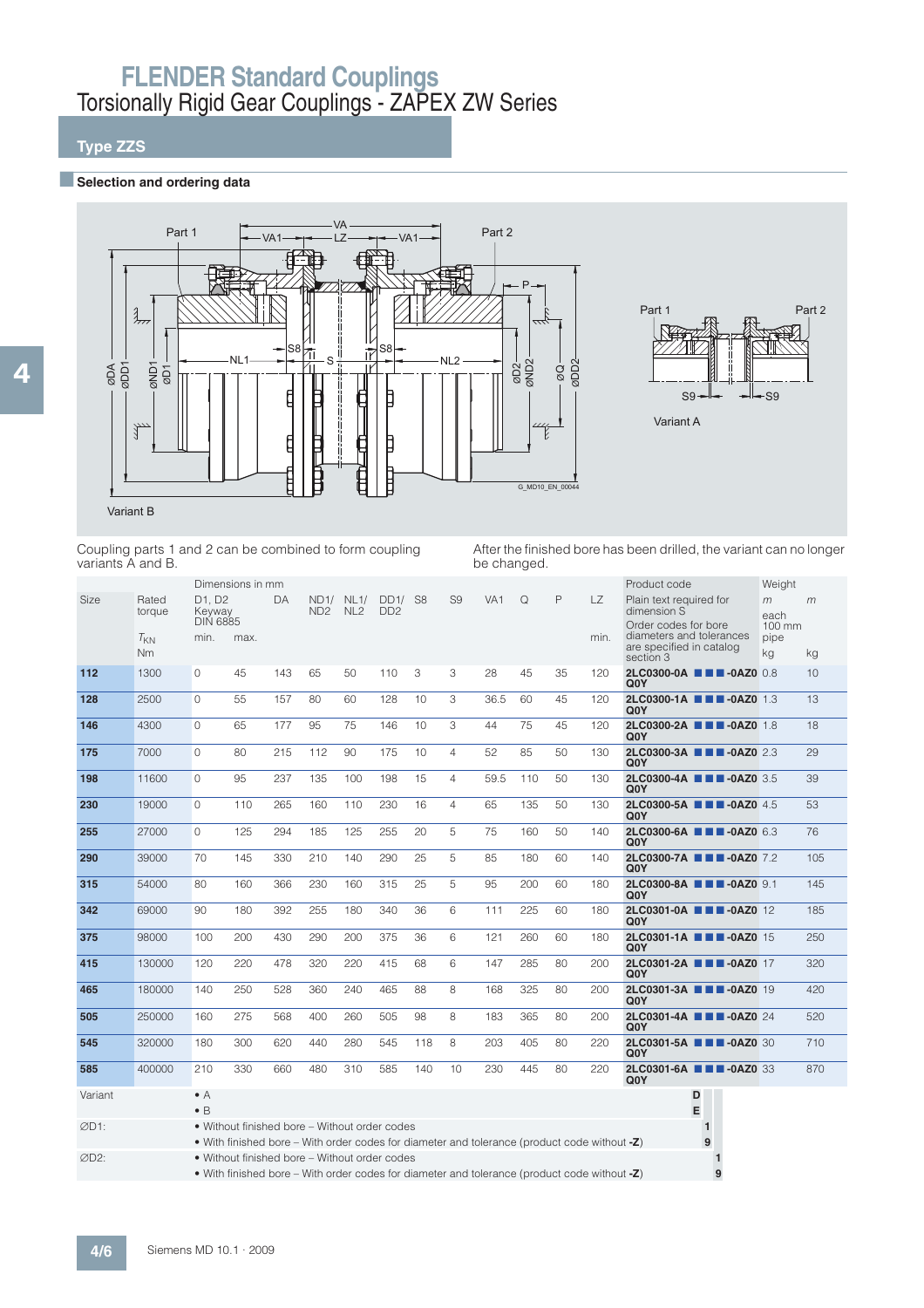**Type ZZS**

|         |                                                                 |                                 | Dimensions in mm                                                                                |      |                 |                 |                 |                |                |                 |      |     |      | Product code                                            | Weight                   |      |
|---------|-----------------------------------------------------------------|---------------------------------|-------------------------------------------------------------------------------------------------|------|-----------------|-----------------|-----------------|----------------|----------------|-----------------|------|-----|------|---------------------------------------------------------|--------------------------|------|
| Size    | Rated                                                           | D <sub>1</sub> , D <sub>2</sub> |                                                                                                 | DA   | ND1/            | NL1/            | DD1/            | S <sub>8</sub> | S <sub>9</sub> | VA <sub>1</sub> | Q    | P   | LZ   | Plain text required for                                 | m                        | m    |
|         | torque                                                          | Keyway                          |                                                                                                 |      | ND <sub>2</sub> | NL <sub>2</sub> | DD <sub>2</sub> |                |                |                 |      |     |      | dimension S                                             |                          |      |
|         |                                                                 | <b>DIN 6885</b>                 |                                                                                                 |      |                 |                 |                 |                |                |                 |      |     |      | Order codes for bore                                    |                          |      |
|         | $T_{KN}$                                                        | min.                            | max.                                                                                            |      |                 |                 |                 |                |                |                 |      |     | min. | diameters and tolerances                                | each                     |      |
|         |                                                                 |                                 |                                                                                                 |      |                 |                 |                 |                |                |                 |      |     |      | are specified in catalog<br>section 3                   | $100 \text{ mm}$<br>pipe |      |
|         | <b>Nm</b>                                                       |                                 |                                                                                                 |      |                 |                 |                 |                |                |                 |      |     |      |                                                         | kg                       | kg   |
| 640     | 510000                                                          | 230                             | 330                                                                                             | 738  | 480             | 330             | 640             | 139            | 10             | 239.5           | 445  | 90  | 250  | 2LC0301-7A <b>THE -0AZ0</b> 39                          |                          | 1100 |
|         |                                                                 | >330                            | 360                                                                                             |      | 520             |                 |                 |                |                |                 |      |     |      | Q0Y                                                     |                          | 1120 |
| 690     | 660000                                                          | 250                             | 360                                                                                             | 788  | 520             | 350             | 690             | 156            | 10             | 258             | 475  | 90  | 250  | 2LC0301-8A <b>III</b> -0AZ0 45                          |                          | 1500 |
|         |                                                                 | >360                            | 390                                                                                             |      | 560             |                 |                 |                |                |                 |      |     |      | Q <sub>0</sub> Y                                        |                          | 1400 |
| 730     | 790000                                                          | 275                             | 390                                                                                             | 834  | 560             | 380             | 730             | 170            | 10             | 280             | 515  | 90  | 250  | 2LC0302-0A <b>1 4</b> -0AZ0                             |                          |      |
|         |                                                                 | >390                            | 415                                                                                             |      | 600             |                 |                 |                |                |                 |      |     |      | Q <sub>0</sub> Y                                        |                          |      |
| 780     | 1000000                                                         | 300                             | 415                                                                                             | 900  | 600             | 400             | 780             | 163            | 12.5           | 288             | 555  | 110 | 280  | 2LC0302-1A <b>III</b> -0AZ0                             |                          |      |
|         |                                                                 | >415                            | 450                                                                                             |      | 650             |                 |                 |                |                |                 |      |     |      | Q <sub>0</sub> Y                                        |                          |      |
| 852     | 1200000                                                         | 325                             | 450                                                                                             | 970  | 650             | 420             | 850             | 172            | 12.5           | 302.5           | 595  | 110 | 280  | 2LC0302-2A ■■■-0AZ0                                     |                          |      |
|         |                                                                 | >450                            | 490                                                                                             |      | 710             |                 |                 |                |                |                 |      |     |      | Q <sub>0</sub> Y                                        |                          |      |
| 910     | 1600000                                                         | 35                              | 490                                                                                             | 1030 | 710             | 450             | 910             | 202            | 12.5           | 332.5           | 655  | 110 | 280  | 2LC0302-3A <b>III II</b> -0AZ0                          |                          |      |
|         |                                                                 | >490                            | 520                                                                                             |      | 750             |                 |                 |                |                |                 |      |     |      | Q <sub>0</sub> Y                                        |                          |      |
| 1020    | 1900000                                                         | 375                             | 520                                                                                             | 1112 | 750             | 480             | 1020            | 200            | 12.5           | 346.5           | 695  | 130 | 380  | 2LC0302-4A <b>III</b> -0AZ0                             |                          |      |
|         |                                                                 | >520                            | 550                                                                                             |      | 800             |                 |                 |                |                |                 |      |     |      | Q <sub>0</sub> Y                                        |                          |      |
| 1080    | 2200000                                                         | 400                             | 550                                                                                             | 1162 | 800             | 500             | 1080            | 211            | 15             | 363             | 735  | 135 | 380  | 2LC0302-5A <b>III</b> III -0AZ0                         |                          |      |
|         |                                                                 | >550                            | 600                                                                                             |      | 860             |                 |                 |                |                |                 |      |     |      | Q <sub>0</sub> Y                                        |                          |      |
| 1150    | 2700000                                                         | 425                             | 600                                                                                             | 1222 | 860             | 520             | 1150            | 223            | 15             | 379             | 795  | 135 | 380  | 2LC0302-6A <b>III</b> -0AZ0                             |                          |      |
|         |                                                                 | >600                            | 650                                                                                             |      | 930             |                 |                 |                |                |                 |      |     |      | Q <sub>0</sub> Y                                        |                          |      |
| 1160    | 3350000                                                         | 450                             | 600                                                                                             | 1292 | 860             | 550             | 1160            | 245            | 15             | 405             | 795  | 135 | 380  | 2LC0302-7A <b>III</b> -0AZ0                             |                          |      |
|         |                                                                 | >600                            | 650                                                                                             |      | 930             |                 | 1160            |                |                |                 |      |     |      | Q <sub>0</sub> Y                                        |                          |      |
|         |                                                                 | >650                            | 690                                                                                             |      | 990             |                 | 1210            |                |                |                 |      |     |      |                                                         |                          |      |
| 1240    | 3800000                                                         | 475                             | 650                                                                                             | 1400 | 930             | 580             | 1240            | 235            | 15             | 415             | 865  | 155 | 400  | 2LC0302-8A <b>III</b> -0AZ0                             |                          |      |
|         |                                                                 | >650                            | 690                                                                                             |      | 990             |                 | 1240            |                |                |                 |      |     |      | Q0Y                                                     |                          |      |
|         |                                                                 | >690                            | 730                                                                                             |      | 1055            |                 | 1290            |                |                |                 |      |     |      |                                                         |                          |      |
| 1310    | 4600000                                                         | 500                             | 650                                                                                             | 1470 | 930             | 610             | 1310            | 247            | 17.5           | 437.5           | 850  | 155 | 400  | 2LC0303-0A <b>III</b> -0AZ0                             |                          |      |
|         |                                                                 | >650                            | 690                                                                                             |      | 990             |                 | 1310            |                |                |                 |      |     |      | Q <sub>0</sub> Y                                        |                          |      |
|         |                                                                 | >690                            | 730                                                                                             |      | 1055            |                 | 1310            |                |                |                 |      |     |      |                                                         |                          |      |
|         |                                                                 | >730                            | 780                                                                                             |      | 1120            |                 | 1370            |                |                |                 |      |     |      |                                                         |                          |      |
| 1380    | 5300000                                                         | 525                             | 690                                                                                             | 1540 | 990             | 640             | 1380            | 257            | 17.5           | 457.5 910       |      | 155 | 400  | 2LC0303-1A <b>III</b> -0AZ0<br>Q0Y                      |                          |      |
|         |                                                                 | >690                            | 730                                                                                             |      | 1055            |                 | 1380            |                |                |                 |      |     |      |                                                         |                          |      |
|         |                                                                 | >730                            | 780                                                                                             |      | 1120            |                 | 1380            |                |                |                 |      |     |      |                                                         |                          |      |
|         |                                                                 | >780                            | 810                                                                                             |      | 1170            |                 | 1430            |                |                |                 |      |     |      |                                                         |                          |      |
| 1440    | 6250000                                                         | 550                             | 730                                                                                             | 1600 | 1055            | 670             | 1440            | 277            | 17.5           | 482.5 975       |      | 155 | 400  | 2LC0303-2A ■■■-0AZ0<br>Q <sub>0</sub> Y                 |                          |      |
|         |                                                                 | >730                            | 780                                                                                             |      | 1120            |                 | 1440            |                |                |                 |      |     |      |                                                         |                          |      |
|         |                                                                 | >780                            | 810                                                                                             |      | 1170            |                 | 1440            |                |                |                 |      |     |      |                                                         |                          |      |
|         |                                                                 | >810                            | 860                                                                                             |      | 1240            |                 | 1510            |                |                |                 |      |     |      |                                                         |                          |      |
| 1540    | 7200000                                                         | 575                             | 780                                                                                             | 1710 | 1120 700        |                 | 1540            | 257            | 17.5           | 487.5           | 1030 | 175 | 600  | 2LC0303-3A <b>III</b> -0AZ0<br>Q <sub>0</sub> Y         |                          |      |
|         |                                                                 | >780<br>>810                    | 810<br>860                                                                                      |      | 1170<br>1240    |                 | 1540            |                |                |                 |      |     |      |                                                         |                          |      |
|         |                                                                 | >860                            | 910                                                                                             |      | 1310            |                 | 1540<br>1610    |                |                |                 |      |     |      |                                                         |                          |      |
| Variant |                                                                 | $\bullet$ A                     |                                                                                                 |      |                 |                 |                 |                |                |                 |      |     |      | D                                                       |                          |      |
|         |                                                                 | $\bullet$ B                     |                                                                                                 |      |                 |                 |                 |                |                |                 |      |     |      | E                                                       |                          |      |
| ØD1:    |                                                                 |                                 | • Without finished bore – Without order codes                                                   |      |                 |                 |                 |                |                |                 |      |     |      | $\mathbf{1}$                                            |                          |      |
|         |                                                                 |                                 | • Without finished bore from size 640 for 2nd diameter range D1 – Without order codes           |      |                 |                 |                 |                |                |                 |      |     |      | $\overline{\mathbf{c}}$                                 |                          |      |
|         |                                                                 |                                 | • Without finished bore from size 1160 for 3rd diameter range D1 – Without order codes          |      |                 |                 |                 |                |                |                 |      |     |      | 3                                                       |                          |      |
|         |                                                                 |                                 | • Without finished bore from size 1310 for 4th diameter range D1 – Without order codes          |      |                 |                 |                 |                |                |                 |      |     |      | 4                                                       |                          |      |
|         |                                                                 |                                 | • With finished bore – With order codes for diameter and tolerance (product code without $-Z$ ) |      |                 |                 |                 |                |                |                 |      |     |      | 9                                                       |                          |      |
| ØD2:    |                                                                 |                                 | • Without finished bore – Without order codes                                                   |      |                 |                 |                 |                |                |                 |      |     |      |                                                         |                          |      |
|         |                                                                 |                                 | • Without finished bore from size 640 for 2nd diameter range D2 – Without order codes           |      |                 |                 |                 |                |                |                 |      |     |      | $\overline{2}$                                          |                          |      |
|         |                                                                 |                                 | • Without finished bore from size 1160 for 3rd diameter range D2 – Without order codes          |      |                 |                 |                 |                |                |                 |      |     |      | 3                                                       |                          |      |
|         |                                                                 |                                 | • Without finished bore from size 1310 for 4th diameter range D2 – Without order codes          |      |                 |                 |                 |                |                |                 |      |     |      | 4                                                       |                          |      |
|         |                                                                 |                                 | • With finished bore – With order codes for diameter and tolerance (product code without -Z)    |      |                 |                 |                 |                |                |                 |      |     |      | 9                                                       |                          |      |
|         | Up to size 505, without adapter, available from FLENDER stocks. |                                 |                                                                                                 |      |                 |                 |                 |                |                |                 |      |     |      | Weights apply to maximum bores and an adapter length of |                          |      |
|         |                                                                 |                                 |                                                                                                 |      |                 |                 |                 |                |                |                 |      |     |      |                                                         |                          |      |

Weights from size 730 on request.

 $VA = 2 \cdot VA1 + LZ$ 

Q Diameter required for renewing the sealing rings.<br>P Length required for renewing the sealing rings.

Length required for renewing the sealing rings.

Mass moments of inertia on request.

LZ min.

Maximum speed, limited by weight and critical adapter speed, on request.

#### Ordering example:

Product code: **2LC0300-2AE99-0AZ0-Z L0W+M1A+Q0Y+M13** plain text to Q0Y: **250 mm**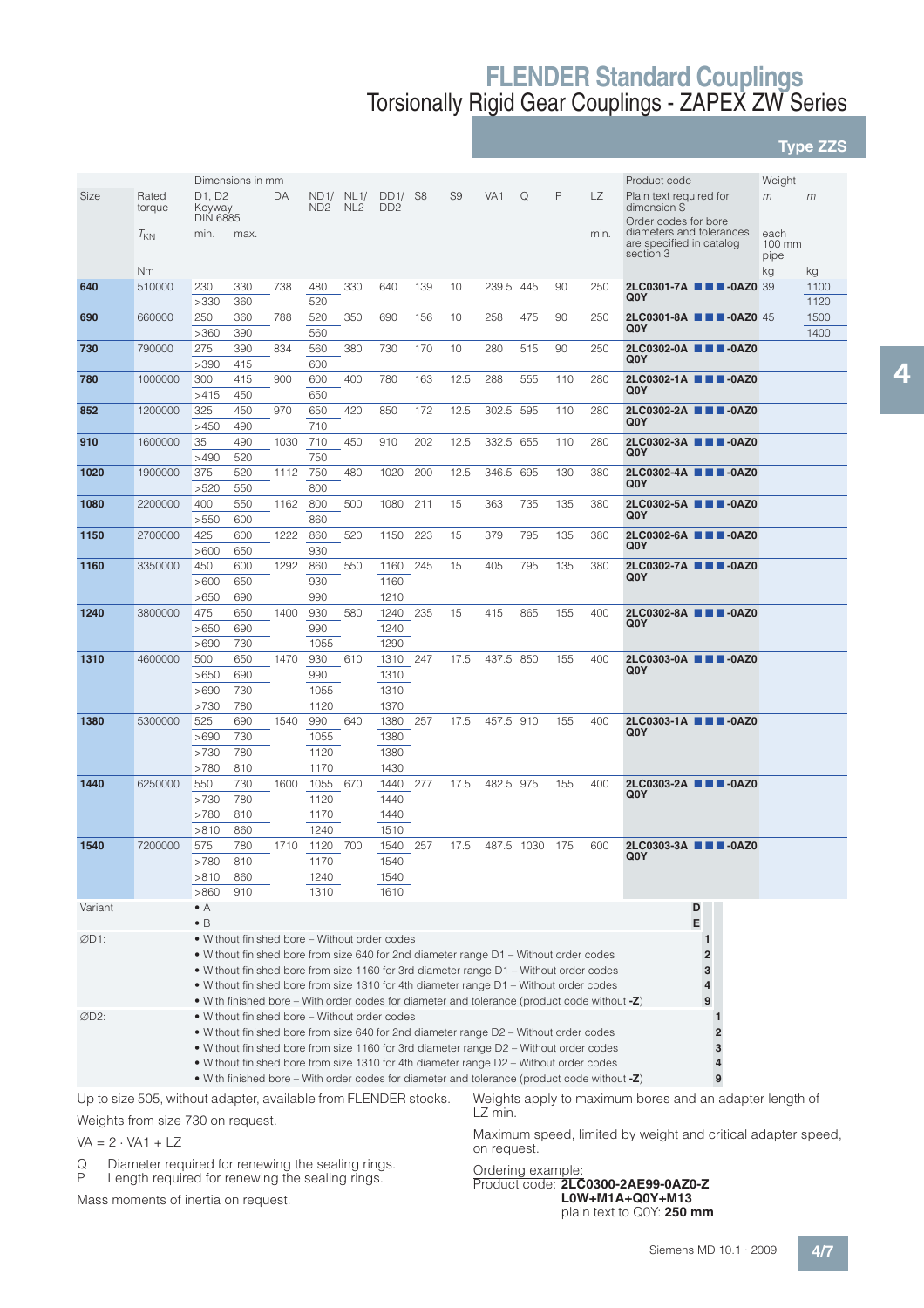## **Type ZZW**

#### **Exercise Selection and ordering data**



Coupling parts 1 and 2 can be combined to form coupling variants A and B.

After the finished bore has been drilled, the variant can no longer be changed.

|                  |                       |                                     | Dimensions in mm |     |                         |                                                  |                                       |      |     |                                                                                              |                |                 |                 | Product code                                                                              |                                  | Weight |
|------------------|-----------------------|-------------------------------------|------------------|-----|-------------------------|--------------------------------------------------|---------------------------------------|------|-----|----------------------------------------------------------------------------------------------|----------------|-----------------|-----------------|-------------------------------------------------------------------------------------------|----------------------------------|--------|
| Size             | Rated<br>torque       | D1. D2<br>Keyway<br><b>DIN 6885</b> |                  | DA  | ND1/<br>ND <sub>2</sub> | <b>NL1/</b><br>NL2/<br>NLW1/<br>NLW <sub>2</sub> | DW1, DW2<br>Keyway<br><b>DIN 6885</b> |      |     | NDW1/DD1/<br>NDW2 DD2                                                                        | S <sub>4</sub> | S <sub>10</sub> | VA <sub>1</sub> | Order codes for bore<br>diameters and tolerances<br>are specified in catalog<br>section 3 |                                  | m      |
|                  | T <sub>KN</sub><br>Nm | min.                                | max.             |     |                         |                                                  | min.                                  | max. |     |                                                                                              |                |                 |                 |                                                                                           |                                  | kg     |
| 112              | 1300                  | 20                                  | 55               | 143 | 80                      | 50                                               | 0                                     | 45   | 65  | 110                                                                                          | 12.5           | 12.5            | 37.5            |                                                                                           | 2LC0300-0B <b>THE-0AA0</b> 5.4   |        |
| 128              | 2500                  | 25                                  | 65               | 157 | 95                      | 60                                               | $\overline{O}$                        | 55   | 80  | 128                                                                                          | 12.5           | 5.5             | 39              |                                                                                           | 2LC0300-1B <b>THE-0AA0</b> 6.9   |        |
| 146              | 4300                  | 30                                  | 80               | 177 | 112                     | 75                                               | $\mathbf{0}$                          | 65   | 95  | 146                                                                                          | 12.5           | 5.5             | 46.5            |                                                                                           | 2LC0300-2B ■■■-0AA0              | 10.5   |
| 175              | 7000                  | 35                                  | 95               | 215 | 135                     | 90                                               | $\overline{O}$                        | 80   | 112 | 175                                                                                          | 12.5           | 6.5             | 54.5            |                                                                                           | 2LC0300-3B ■■■-0AA0              | 17.5   |
| 198              | 11600                 | 40                                  | 110              | 237 | 160                     | 100                                              | $\mathbf{0}$                          | 95   | 135 | 198                                                                                          | 17.5           | 6.5             | 62              |                                                                                           | 2LC0300-4B <b>III</b> -0AA0 25   |        |
| 230              | 19000                 | 50                                  | 125              | 265 | 185                     | 110                                              | $\Omega$                              | 110  | 160 | 230                                                                                          | 18.5           | 6.5             | 67.5            |                                                                                           | 2LC0300-5B <b>THE-0AA0</b> 36    |        |
| 255              | 27000                 | 60                                  | 145              | 294 | 210                     | 125                                              | $\Omega$                              | 125  | 185 | 255                                                                                          | 23.5           | 8.5             | 78.5            |                                                                                           | 2LC0300-6B <b>THE-0AA0</b> 50    |        |
| 290              | 39000                 | 70                                  | 160              | 330 | 230                     | 140                                              | 70                                    | 145  | 210 | 290                                                                                          | 28.5           | 8.5             | 88.5            |                                                                                           | 2LC0300-7B <b>III</b> -0AA0 71   |        |
| 315              | 54000                 | 80                                  | 180              | 366 | 255                     | 160                                              | 80                                    | 160  | 230 | 315                                                                                          | 28.5           | 8.5             | 98.5            |                                                                                           | 2LC0300-8B <b>III</b> -0AA0 99   |        |
| 342              | 69000                 | 90                                  | 200              | 392 | 290                     | 180                                              | 90                                    | 180  | 255 | 340                                                                                          | 39.5           | 9.5             | 114.5           |                                                                                           | 2LC0301-0B <b>THE-0AA0</b> 130   |        |
| 375              | 98000                 | 100                                 | 220              | 430 | 320                     | 200                                              | 100                                   | 200  | 290 | 375                                                                                          | 39.5           | 9.5             | 124.5           |                                                                                           | 2LC0301-1B ■■■-0AA0              | 175    |
| 415              | 130000                | 120                                 | 250              | 478 | 360                     | 220                                              | 120                                   | 220  | 320 | 415                                                                                          | 71.5           | 9.5             | 150.5           |                                                                                           | 2LC0301-2B <b>III</b> -0AA0 230  |        |
| 465              | 180000                | 140                                 | 275              | 528 | 400                     | 240                                              | 140                                   | 250  | 360 | 465                                                                                          | 91.5           | 11.5            | 171.5           |                                                                                           | 2LC0301-3B ■■■-0AA0              | 310    |
| 505              | 250000                | 160                                 | 300              | 568 | 440                     | 260                                              | 160                                   | 275  | 400 | 505                                                                                          | 102.5          | 12.5            | 187.5           |                                                                                           | 2LC0301-4B <b>III</b> -0AA0      | 400    |
| 545              | 320000                | 180                                 | 330              | 620 | 480                     | 280                                              | 180                                   | 300  | 440 | 545                                                                                          | 122.5          | 12.5            | 207.5           |                                                                                           | 2LC0301-5B ■■■-0AA0              | 520    |
| 585              | 400000                | 210                                 | 330              | 660 | 480                     | 310                                              | 210                                   | 330  | 480 | 585                                                                                          | 144.5          | 14.5            | 234.5           |                                                                                           | 2LC0301-6B <b>III</b> -0AA0 610  |        |
|                  |                       | >330                                | 360              |     | 520                     |                                                  |                                       |      |     |                                                                                              |                |                 |                 |                                                                                           |                                  | 640    |
| 640              | 510000                | 230                                 | 360              | 738 | 520                     | 330                                              | 230                                   | 330  | 480 | 640                                                                                          | 143.5          | 14.5            | 244             |                                                                                           | 2LC0301-7B <b>III</b> -0AA0 780  |        |
|                  |                       | >360                                | 390              |     | 560                     |                                                  | >330                                  | 360  | 520 |                                                                                              |                |                 |                 |                                                                                           |                                  | 830    |
| 690              | 660000                | 250                                 | 390              | 788 | 560                     | 350                                              | 250                                   | 360  | 520 | 690                                                                                          | 160.5          | 14.5            | 262.5           |                                                                                           | 2LC0301-8B <b>THE-0AA0</b> 910   |        |
|                  |                       | >390                                | 415              |     | 600                     |                                                  | >360                                  | 390  | 560 |                                                                                              |                |                 |                 |                                                                                           |                                  | 1000   |
| 730              | 790000                | 275                                 | 415              | 834 | 600                     | 380                                              | 275                                   | 390  | 560 | 730                                                                                          | 176            | 16              | 286             |                                                                                           | 2LC0302-0B <b>III</b> -0AA0 1150 |        |
|                  |                       | >415                                | 450              |     | 650                     |                                                  | >390                                  | 415  | 600 |                                                                                              |                |                 |                 |                                                                                           |                                  | 1250   |
| 780              | 1000000               | 300                                 | 450              | 900 | 650                     | 400                                              | 300                                   | 415  | 600 | 780                                                                                          | 171            | 20.5            | 296             |                                                                                           | 2LC0302-1B <b>III</b> -0AA0      | 1450   |
|                  |                       | >450                                | 490              |     | 710                     |                                                  | >415                                  | 450  | 650 |                                                                                              |                |                 |                 |                                                                                           |                                  | 1550   |
| 852              | 1200000               | 325                                 | 490              | 970 | 710                     | 420                                              | 325                                   | 450  | 650 | 850                                                                                          | 180            | 20.5            | 310.5           |                                                                                           | 2LC0302-2B <b>III</b> -0AA0      | 1750   |
|                  |                       | >490                                | 520              |     | 750                     |                                                  | >450                                  | 490  | 710 |                                                                                              |                |                 |                 |                                                                                           |                                  | 1850   |
| Variant:         |                       | $\bullet$ A                         |                  |     |                         |                                                  |                                       |      |     |                                                                                              |                |                 |                 |                                                                                           | D                                |        |
|                  |                       | $\bullet$ B                         |                  |     |                         |                                                  |                                       |      |     |                                                                                              |                |                 |                 |                                                                                           | E                                |        |
| ØD1:             |                       |                                     |                  |     |                         | • Without finished bore - Without order codes    |                                       |      |     |                                                                                              |                |                 |                 |                                                                                           | 1                                |        |
|                  |                       |                                     |                  |     |                         |                                                  |                                       |      |     | • Without finished bore from size 585 for 2nd diameter range D1 – Without order codes        |                |                 |                 |                                                                                           | $\overline{\mathbf{2}}$          |        |
|                  |                       |                                     |                  |     |                         |                                                  |                                       |      |     | • With finished bore – With order codes for diameter and tolerance (product code without -Z) |                |                 |                 |                                                                                           | 9                                |        |
| ØD <sub>2:</sub> |                       |                                     |                  |     |                         | • Without finished bore - Without order codes    |                                       |      |     |                                                                                              |                |                 |                 |                                                                                           | $\mathbf{1}$                     |        |
|                  |                       |                                     |                  |     |                         |                                                  |                                       |      |     | • Without finished bore from size 585 for 2nd diameter range D2 - Without order codes        |                |                 |                 |                                                                                           | $\overline{2}$                   |        |
|                  |                       |                                     |                  |     |                         |                                                  |                                       |      |     | • With finished bore – With order codes for diameter and tolerance (product code without -Z) |                |                 |                 |                                                                                           | 9                                |        |
|                  |                       |                                     |                  |     |                         |                                                  |                                       |      |     |                                                                                              |                |                 |                 |                                                                                           |                                  |        |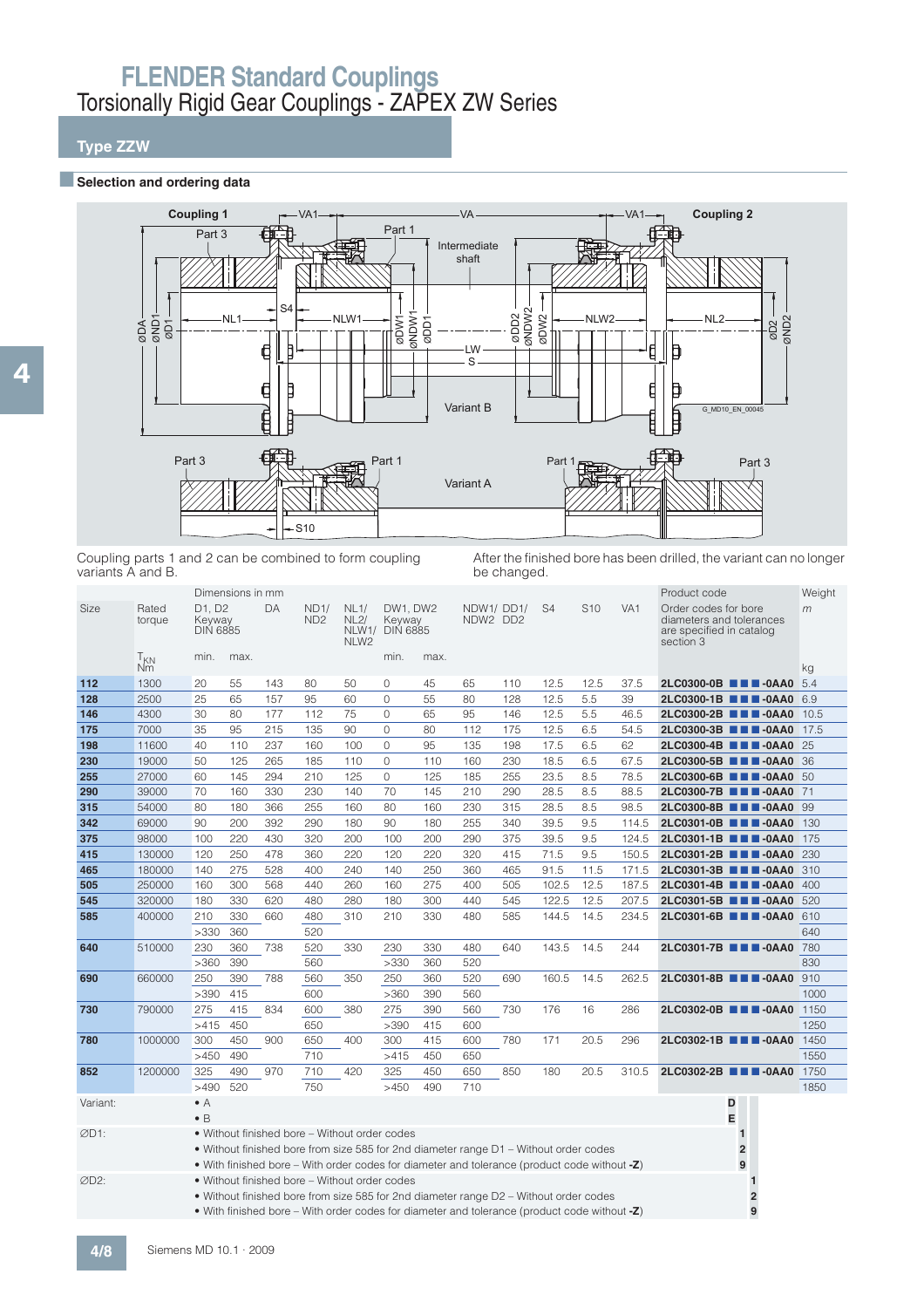## **Type ZZW**

|                                                                                                                                                                                                                                                     |                       |                                     | Dimensions in mm |      |                                                                                                                                                                                  |                                  |                                      |            |                       |               |                     |                      |                 | Product code                                                                                             |                     |                    |
|-----------------------------------------------------------------------------------------------------------------------------------------------------------------------------------------------------------------------------------------------------|-----------------------|-------------------------------------|------------------|------|----------------------------------------------------------------------------------------------------------------------------------------------------------------------------------|----------------------------------|--------------------------------------|------------|-----------------------|---------------|---------------------|----------------------|-----------------|----------------------------------------------------------------------------------------------------------|---------------------|--------------------|
| Size                                                                                                                                                                                                                                                | Rated<br>torque       | D1, D2<br>Keyway<br><b>DIN 6885</b> |                  | DA   | ND1/<br>ND <sub>2</sub>                                                                                                                                                          | NL1/<br>NL2/<br>NLW <sub>2</sub> | DW1, DW2<br>Keyway<br>NLW1/ DIN 6885 |            | NDW1/DD1/<br>NDW2 DD2 |               | S <sub>4</sub>      | S <sub>10</sub>      | VA <sub>1</sub> | Order codes for bore<br>diameters and tolerances<br>are specified in catalog<br>section 3                |                     | Weight<br>m        |
|                                                                                                                                                                                                                                                     | T <sub>KN</sub><br>Nm | min.                                | max.             |      |                                                                                                                                                                                  |                                  | min.                                 | max.       |                       |               |                     |                      |                 |                                                                                                          |                     |                    |
| 910                                                                                                                                                                                                                                                 | 1600000               | 350<br>>520                         | 520<br>550       | 1030 | 750<br>800                                                                                                                                                                       | 450                              | 350<br>>490                          | 490<br>520 | 710<br>750            | 910           | 210                 | 20.5                 | 340.5           | 2LC0302-3B ■■■-0AA0                                                                                      |                     | kg<br>2150<br>2250 |
| 1020                                                                                                                                                                                                                                                | 1900000               | 375<br>>550                         | 550<br>600       | 1112 | 800<br>860                                                                                                                                                                       | 480                              | 375<br>>520                          | 520<br>550 | 750<br>800            | 1020          | 210                 | 22.5                 | 356.5           | 2LC0302-4B <b>III</b> -0AA0 2650                                                                         |                     | 2800               |
| 1080                                                                                                                                                                                                                                                | 2200000               | 400                                 | 600              | 1162 | 860                                                                                                                                                                              | 500                              | 400                                  | 550        | 800                   | 1080          | 221                 | 25                   | 373             | 2LC0302-5B <b>III</b> -0AA0 3000                                                                         |                     |                    |
| 1150                                                                                                                                                                                                                                                | 2700000               | >600<br>425                         | 650<br>600       | 1222 | 930<br>860                                                                                                                                                                       | 520                              | >550<br>425                          | 600<br>600 | 860<br>860            | 1150          | 233                 | 25                   | 389             | 2LC0302-6B <b>III</b> -0AA0                                                                              |                     | 3300<br>3500       |
|                                                                                                                                                                                                                                                     |                       | >600<br>>650                        | 650<br>690       |      | 930<br>990                                                                                                                                                                       |                                  | >425<br>>600                         | 600<br>650 | 860<br>930            |               |                     |                      |                 |                                                                                                          |                     | 3600<br>3800       |
| 1160                                                                                                                                                                                                                                                | 3350000               | 450                                 | 650              | 1292 | 930                                                                                                                                                                              | 550                              | 450                                  | 600        | 860                   | 1160          | 255                 | 25                   | 415             | 2LC0302-7B <b>III</b> -0AA0                                                                              |                     | 4000               |
|                                                                                                                                                                                                                                                     |                       | >650<br>>690                        | 690<br>730       |      | 990<br>1055                                                                                                                                                                      |                                  | >600<br>>650                         | 650<br>690 | 930<br>990            | 1160<br>1210  |                     |                      |                 |                                                                                                          |                     | 4200<br>4600       |
| 1240                                                                                                                                                                                                                                                | 3800000               | 475                                 | 650              | 1400 | 930                                                                                                                                                                              | 580                              | 475                                  | 650        | 930                   | 1240          | 245                 | 25                   | 425             | 2LC0302-8B ■■■-0AA0                                                                                      |                     | 4700               |
|                                                                                                                                                                                                                                                     |                       | >650<br>>690                        | 690<br>730       |      | 990<br>1055                                                                                                                                                                      |                                  | 475<br>>650                          | 650<br>690 | 930<br>990            | 1240<br>1240  |                     |                      |                 |                                                                                                          |                     | 4900<br>5200       |
|                                                                                                                                                                                                                                                     |                       | >730                                | 780              |      | 1120                                                                                                                                                                             |                                  | >690                                 | 730        | 1055                  | 1290          |                     |                      |                 |                                                                                                          |                     | 5600               |
| 1310                                                                                                                                                                                                                                                | 4600000               | 500                                 | 690              | 1470 | 990                                                                                                                                                                              | 610                              | 500                                  | 650        | 930                   | 1310          | 258                 | 28.5                 | 448.5           | 2LC0303-0B <b>III</b> -0AA0                                                                              |                     | 5500               |
|                                                                                                                                                                                                                                                     |                       | >690                                | 730              |      | 1055                                                                                                                                                                             |                                  | >650                                 | 690        | 990                   | 1310          |                     |                      |                 |                                                                                                          |                     | 5800               |
|                                                                                                                                                                                                                                                     |                       | >730<br>>780                        | 780<br>810       |      | 1120<br>1170                                                                                                                                                                     |                                  | >690<br>>730                         | 730<br>780 | 1055<br>1120          | 1310<br>1370  |                     |                      |                 |                                                                                                          |                     | 6100<br>6600       |
| 1380                                                                                                                                                                                                                                                | 5300000               | 525                                 | 730              | 1540 | 1055                                                                                                                                                                             | 640                              | 525                                  | 690        | 990                   | 1380          | 268                 | 28.5                 | 468.5           | 2LC0303-1B <b>III</b> -0AA0                                                                              |                     | 6400               |
|                                                                                                                                                                                                                                                     |                       | >730                                | 780              |      | 1120                                                                                                                                                                             |                                  | >690                                 | 730        | 1055                  | 1380          |                     |                      |                 |                                                                                                          |                     | 6700               |
|                                                                                                                                                                                                                                                     |                       | >780                                | 810              |      | 1170                                                                                                                                                                             |                                  | >730                                 | 780        | 1120                  | 1380          |                     |                      |                 |                                                                                                          |                     | 7100               |
| 1440                                                                                                                                                                                                                                                | 6250000               | >810<br>550                         | 860<br>780       | 1600 | 1240<br>1120                                                                                                                                                                     | 670                              | >780<br>550                          | 810<br>730 | 1170<br>1055          | 1430<br>1440  | 288                 | 28.5                 | 493.5           | 2LC0303-2B <b>III</b> -0AA0                                                                              |                     | 7400<br>7400       |
|                                                                                                                                                                                                                                                     |                       | >780                                | 810              |      | 1170                                                                                                                                                                             |                                  | >730                                 | 780        | 1120                  | 1440          |                     |                      |                 |                                                                                                          |                     | 7600               |
|                                                                                                                                                                                                                                                     |                       | >810                                | 860              |      | 1240                                                                                                                                                                             |                                  | >780                                 | 810        | 1170                  | 1440          |                     |                      |                 |                                                                                                          |                     | 8000               |
|                                                                                                                                                                                                                                                     |                       | >860                                | 910              |      | 1310                                                                                                                                                                             |                                  | >810                                 | 860        | 1240                  | 1510          |                     |                      |                 |                                                                                                          |                     | 8600               |
|                                                                                                                                                                                                                                                     |                       |                                     |                  |      |                                                                                                                                                                                  |                                  |                                      |            |                       |               |                     |                      |                 |                                                                                                          |                     |                    |
| 1540                                                                                                                                                                                                                                                | 7200000               | 575                                 | 810              | 1710 | 1170                                                                                                                                                                             | 700                              | 575                                  | 780        | 1120                  | 1540          | 268                 | 28.5                 | 498.5           | 2LC0303-3B <b>III</b> -0AA0                                                                              |                     | 8600               |
|                                                                                                                                                                                                                                                     |                       | 575<br>>810                         | 810<br>860       |      | 1170<br>1240                                                                                                                                                                     |                                  | >780<br>>810                         | 810<br>860 | 1170<br>1240          | 1540<br>1540  |                     |                      |                 |                                                                                                          |                     | 8700<br>9200       |
|                                                                                                                                                                                                                                                     |                       | >860                                | 960              |      | 1390                                                                                                                                                                             |                                  | >860                                 | 910        | 1310                  | 1610          |                     |                      |                 |                                                                                                          |                     | 10500              |
| Variant:                                                                                                                                                                                                                                            |                       | $\bullet$ A<br>$\bullet$ B          |                  |      |                                                                                                                                                                                  |                                  |                                      |            |                       |               |                     |                      |                 | D<br>E                                                                                                   |                     |                    |
| ØD1:                                                                                                                                                                                                                                                |                       |                                     |                  |      | • Without finished bore – Without order codes                                                                                                                                    |                                  |                                      |            |                       |               |                     |                      |                 | 1                                                                                                        |                     |                    |
|                                                                                                                                                                                                                                                     |                       |                                     |                  |      | • Without finished bore from size 585 for 2nd diameter range D1 – Without order codes                                                                                            |                                  |                                      |            |                       |               |                     |                      |                 | 2                                                                                                        |                     |                    |
|                                                                                                                                                                                                                                                     |                       |                                     |                  |      | • Without finished bore from size 1150 for 3rd diameter range D1 – Without order codes<br>• Without finished bore from size 1240 for 4th diameter range D1 – Without order codes |                                  |                                      |            |                       |               |                     |                      |                 | 3<br>$\overline{\mathbf{4}}$                                                                             |                     |                    |
|                                                                                                                                                                                                                                                     |                       |                                     |                  |      | • With finished bore - With order codes for diameter and tolerance (product code without -Z)                                                                                     |                                  |                                      |            |                       |               |                     |                      |                 | 9                                                                                                        |                     |                    |
| ØD2:                                                                                                                                                                                                                                                |                       |                                     |                  |      | • Without finished bore - Without order codes                                                                                                                                    |                                  |                                      |            |                       |               |                     |                      |                 |                                                                                                          | 1                   |                    |
|                                                                                                                                                                                                                                                     |                       |                                     |                  |      | • Without finished bore from size 585 for 2nd diameter range D2 - Without order codes                                                                                            |                                  |                                      |            |                       |               |                     |                      |                 |                                                                                                          | $\overline{2}$<br>3 |                    |
|                                                                                                                                                                                                                                                     |                       |                                     |                  |      | • Without finished bore from size 1150 for 3rd diameter range D2 - Without order codes<br>• Without finished bore from size 1240 for 4th diameter range D2 – Without order codes |                                  |                                      |            |                       |               |                     |                      |                 |                                                                                                          |                     |                    |
|                                                                                                                                                                                                                                                     |                       |                                     |                  |      | • With finished bore – With order codes for diameter and tolerance (product code without $-Z$ )                                                                                  |                                  |                                      |            |                       |               |                     |                      |                 |                                                                                                          | 9                   |                    |
| $VA = S - 2 \cdot VA1$                                                                                                                                                                                                                              |                       |                                     |                  |      |                                                                                                                                                                                  |                                  |                                      |            |                       |               | Intermediate shaft: |                      |                 |                                                                                                          |                     |                    |
| Mass moments of inertia on request.                                                                                                                                                                                                                 |                       |                                     |                  |      |                                                                                                                                                                                  |                                  |                                      |            |                       |               |                     |                      |                 | Intermediate shaft for ZAPEX coupling ZZW, size 146,                                                     |                     |                    |
| Weights apply to either coupling 1 or 2 with maximum bore di-                                                                                                                                                                                       |                       |                                     |                  |      |                                                                                                                                                                                  |                                  |                                      |            |                       |               |                     |                      |                 | length LW = 570 mm, for shaft distance $S = 595$ mm<br>shaft journal Ø45p6 x 75 long; keyway DIN 6885-1. |                     |                    |
|                                                                                                                                                                                                                                                     |                       |                                     |                  |      |                                                                                                                                                                                  |                                  |                                      |            |                       | Product code: |                     |                      |                 |                                                                                                          |                     |                    |
| ameter, without intermediate shaft.<br>Maximum speed, limited by weight and critical speed of interme-<br>diate shaft, on request.                                                                                                                  |                       |                                     |                  |      |                                                                                                                                                                                  |                                  |                                      |            | Y99                   |               |                     | 2LC0308-8XX00-0AA0-Z |                 |                                                                                                          |                     |                    |
| Ordering example:<br>Coupling ZZW consisting of coupling 1, intermediate shaft,                                                                                                                                                                     |                       |                                     |                  |      |                                                                                                                                                                                  |                                  |                                      |            |                       |               |                     |                      |                 | plain text to $Y99$ : DW1 = 45p6 mm, NLW1 = 75 mm,<br>$DW2 = 45p6$ mm, $NEW2 = 75$ mm, $LW = 570$ mm     |                     |                    |
| coupling 2                                                                                                                                                                                                                                          |                       |                                     |                  |      |                                                                                                                                                                                  |                                  |                                      |            |                       | Coupling 2:   |                     |                      |                 |                                                                                                          |                     |                    |
|                                                                                                                                                                                                                                                     |                       |                                     |                  |      |                                                                                                                                                                                  |                                  |                                      |            |                       |               |                     |                      |                 | ZAPEX ZZW coupling, size 146, variant B,<br>Part 1: Bore DW2 = $45H7$ mm, keyway to DIN 6885-1 P9 and    |                     |                    |
|                                                                                                                                                                                                                                                     |                       |                                     |                  |      |                                                                                                                                                                                  |                                  |                                      |            |                       | set screw,    |                     |                      |                 | Part 3: Bore D2 = 45K7 mm, keyway to DIN 6885-1 P9 and                                                   |                     |                    |
|                                                                                                                                                                                                                                                     |                       |                                     |                  |      |                                                                                                                                                                                  |                                  |                                      |            |                       | set screw.    |                     |                      |                 |                                                                                                          |                     |                    |
| Coupling 1:<br>ZAPEX ŽZW coupling, size 146, variant B,<br>Part 3: Bore $D1 = 45K7$ mm, keyway to DIN 6885-1 P9 and set<br>screw,<br>Part 1: Bore DW1 = 45H7 mm, keyway to DIN 6885-1 P9 and<br>set screw.<br>Product code:<br>2LC0300-2BE99-0AA0-Z |                       |                                     |                  |      |                                                                                                                                                                                  |                                  |                                      |            |                       | Product code: |                     | 2LC0300-2BE99-0AA0-Z |                 |                                                                                                          |                     |                    |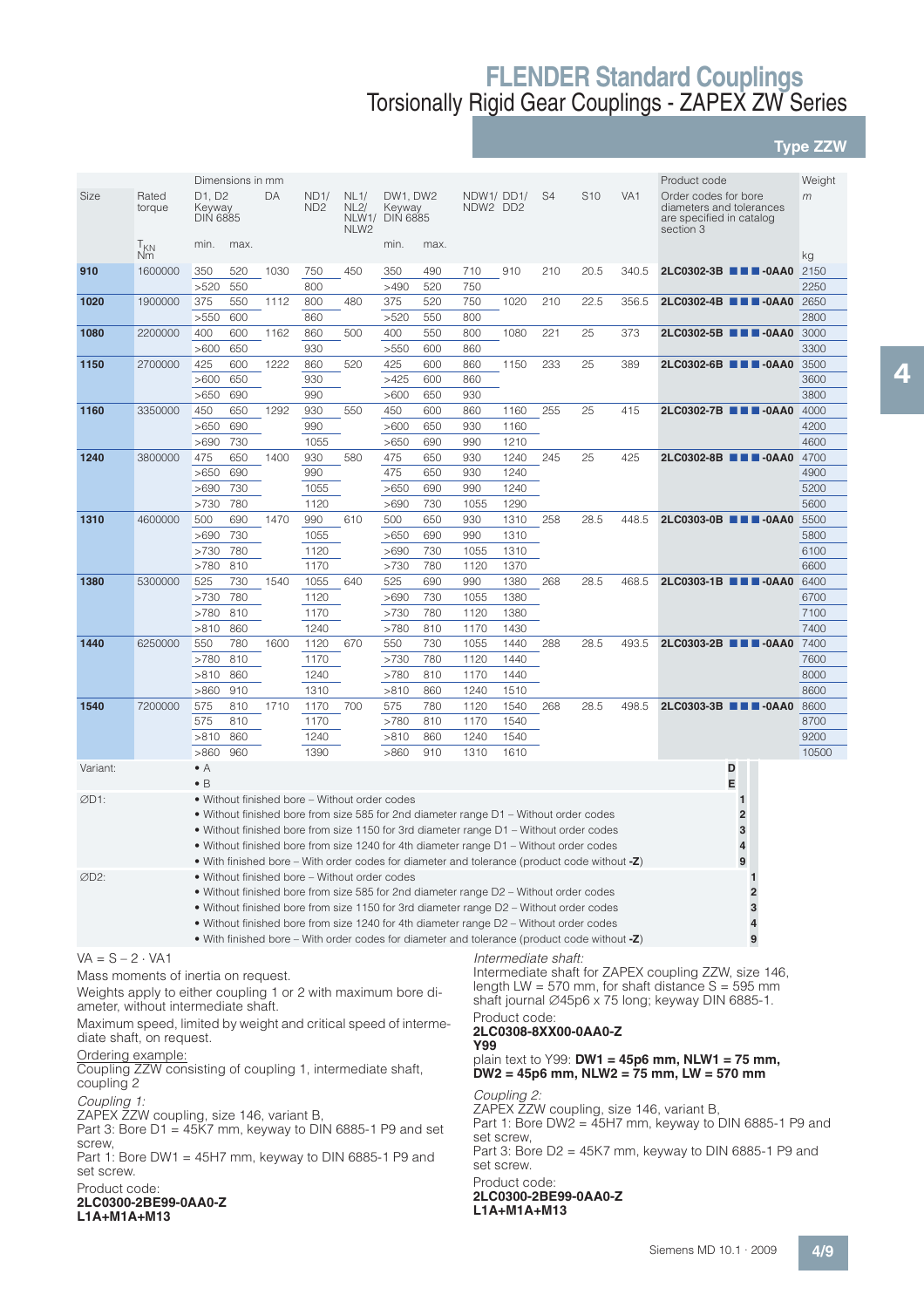## **Type ZWH**

#### **Exercise Selection and ordering data**



|                   |                       |                                                                                                 |                                                                           | Dimensions in mm |                              |                 |                            |    |           |          |    | Mass moment Product code<br>of inertia |                                                                                           | Weight |
|-------------------|-----------------------|-------------------------------------------------------------------------------------------------|---------------------------------------------------------------------------|------------------|------------------------------|-----------------|----------------------------|----|-----------|----------|----|----------------------------------------|-------------------------------------------------------------------------------------------|--------|
| Size              | Rated<br>torque       | Maximum<br>speed                                                                                | D <sub>1</sub> . D <sub>2</sub><br>Keyway<br><b>DIN 6885</b><br>min. max. |                  | ND1/ NL1/<br>ND <sub>2</sub> | NL <sub>2</sub> | DD1/ S1<br>DD <sub>2</sub> |    | <b>VA</b> | $\Omega$ | P  | $J_1/J_2$                              | Order codes for bore<br>diameters and tolerances<br>are specified in catalog<br>section 3 | m      |
|                   | $T_{KN}$<br><b>Nm</b> | $n_{Kmax}$<br>rpm                                                                               |                                                                           |                  |                              |                 |                            |    |           |          |    | kgm <sup>2</sup>                       |                                                                                           | kg     |
| 112               | 1300                  | 9400                                                                                            | $\circ$                                                                   | 45               | 65                           | 50              | 110                        | 6  | 28        | 45       | 35 | 0.003                                  | $2LC0300-0BB$ $\blacksquare$ $-0AA0$                                                      | 4.0    |
| 128               | 2500                  | 8300                                                                                            | $\Omega$                                                                  | 55               | 80                           | 60              | 128                        | 6  | 30        | 60       | 45 | 0.007                                  | 2LC0300-1BB <b>B</b> -0AA0 5.7                                                            |        |
| 146               | 4300                  | 7300                                                                                            | 0                                                                         | 65               | 95                           | 75              | 146                        | 6  | 33        | 75       | 45 | 0.013                                  | 2LC0300-2BB 2-0AA0 8.6                                                                    |        |
| 175               | 7000                  | 6400                                                                                            | $\Omega$                                                                  | 80               | 112                          | 90              | 175                        | 8  | 46        | 85       | 50 | 0.032                                  | 2LC0300-3BB 2-0AA0 15.5                                                                   |        |
| 198               | 11600                 | 5500                                                                                            | 0                                                                         | 95               | 135                          | 100             | 198                        | 8  | 48        | 110      | 50 | 0.059                                  | 2LC0300-4BB 2-0AA0 21.5                                                                   |        |
| 230               | 19000                 | 4700                                                                                            | $\Omega$                                                                  | 110              | 160                          | 110             | 230                        | 8  | 50        | 135      | 50 | 0.11                                   | 2LC0300-5BB 2-0AA0 33                                                                     |        |
| 255               | 27000                 | 4100                                                                                            | $\Omega$                                                                  | 125              | 185                          | 125             | 255                        | 10 | 55        | 160      | 50 | 0.21                                   | 2LC0300-6BB 2-0AA0 45                                                                     |        |
| 290               | 39000                 | 3700                                                                                            | 70                                                                        | 145              | 210                          | 140             | 290                        | 10 | 58        | 180      | 60 | 0.38                                   | 2LC0300-7BB 2-0AA0 67                                                                     |        |
| 315               | 54000                 | 3300                                                                                            | 80                                                                        | 160              | 230                          | 160             | 315                        | 10 | 62        | 200      | 60 | 0.59                                   | 2LC0300-8BB 2-0AA0 88                                                                     |        |
| 342               | 69000                 | 3000                                                                                            | 90                                                                        | 180              | 255                          | 180             | 340                        | 12 | 70        | 225      | 60 | 0.85                                   | 2LC0301-0BB 2-0AA0 110                                                                    |        |
| 375               | 98000                 | 2700                                                                                            | 100                                                                       | 200              | 290                          | 200             | 375                        | 12 | 72        | 260      | 60 | 1.5                                    | 2LC0301-1BB 2-0AA0 150                                                                    |        |
| 415               | 130000                | 2500                                                                                            | 120                                                                       | 220              | 320                          | 220             | 415                        | 12 | 76        | 285      | 80 | 2.4                                    | $2LC0301-2BB$ $\blacksquare$ $-0AA0$                                                      | 200    |
| 465               | 180000                | 2200                                                                                            | 140                                                                       | 250              | 360                          | 240             | 465                        | 16 | 90        | 325      | 80 | 4.2                                    | 2LC0301-3BB 2-0AA0 280                                                                    |        |
| 505               | 250000                | 2000                                                                                            | 160                                                                       | 275              | 400                          | 260             | 505                        | 16 | 92        | 365      | 80 | 6.3                                    | 2LC0301-4BB 2-0AA0 360                                                                    |        |
| 545               | 320000                | 1800                                                                                            | 180                                                                       | 300              | 440                          | 280             | 545                        | 16 | 96        | 405      | 80 | 9.5                                    | 2LC0301-5BB <b>B</b> -0AA0 460                                                            |        |
| 585               | 400000                | 1700                                                                                            | 210                                                                       | 330              | 480                          | 310             | 585                        | 20 | 102       | 445      | 80 | 14                                     | 2LC0301-6BB 2-0AA0 570                                                                    |        |
| ØD1:              |                       | • Without finished bore – Without order codes                                                   |                                                                           |                  |                              |                 |                            |    |           |          |    |                                        | $\mathbf{1}$                                                                              |        |
|                   |                       | • With finished bore – With order codes for diameter and tolerance (product code without $-Z$ ) |                                                                           |                  |                              |                 |                            |    |           |          |    |                                        | 9                                                                                         |        |
| ØD <sub>2</sub> : |                       | • Without finished bore - Without order codes                                                   |                                                                           |                  |                              |                 |                            |    |           |          |    |                                        |                                                                                           |        |
|                   |                       | • With finished bore – With order codes for diameter and tolerance (product code without -Z)    |                                                                           |                  |                              |                 |                            |    |           |          |    |                                        | 9                                                                                         |        |

Larger size couplings on request.

Up to size 255 available from FLENDER stocks.

Q Diameter required for renewing the sealing rings.

P Length required for renewing the sealing rings.

Mass moments of inertia apply to a coupling half with maximum bore diameter.

Weights apply to the entire coupling with maximum bores.

Ordering example:

ZAPEX ZWH coupling, size 146,

Part 1: Bore 40H7 mm, keyway to DIN 6885-1 P9 and set screw, Part 2: Bore 45K7 mm, keyway to DIN 6885-1 P9 and set screw.

Product code: **2LC0300-2BB99-0AA0-Z L0W+M1A+M13**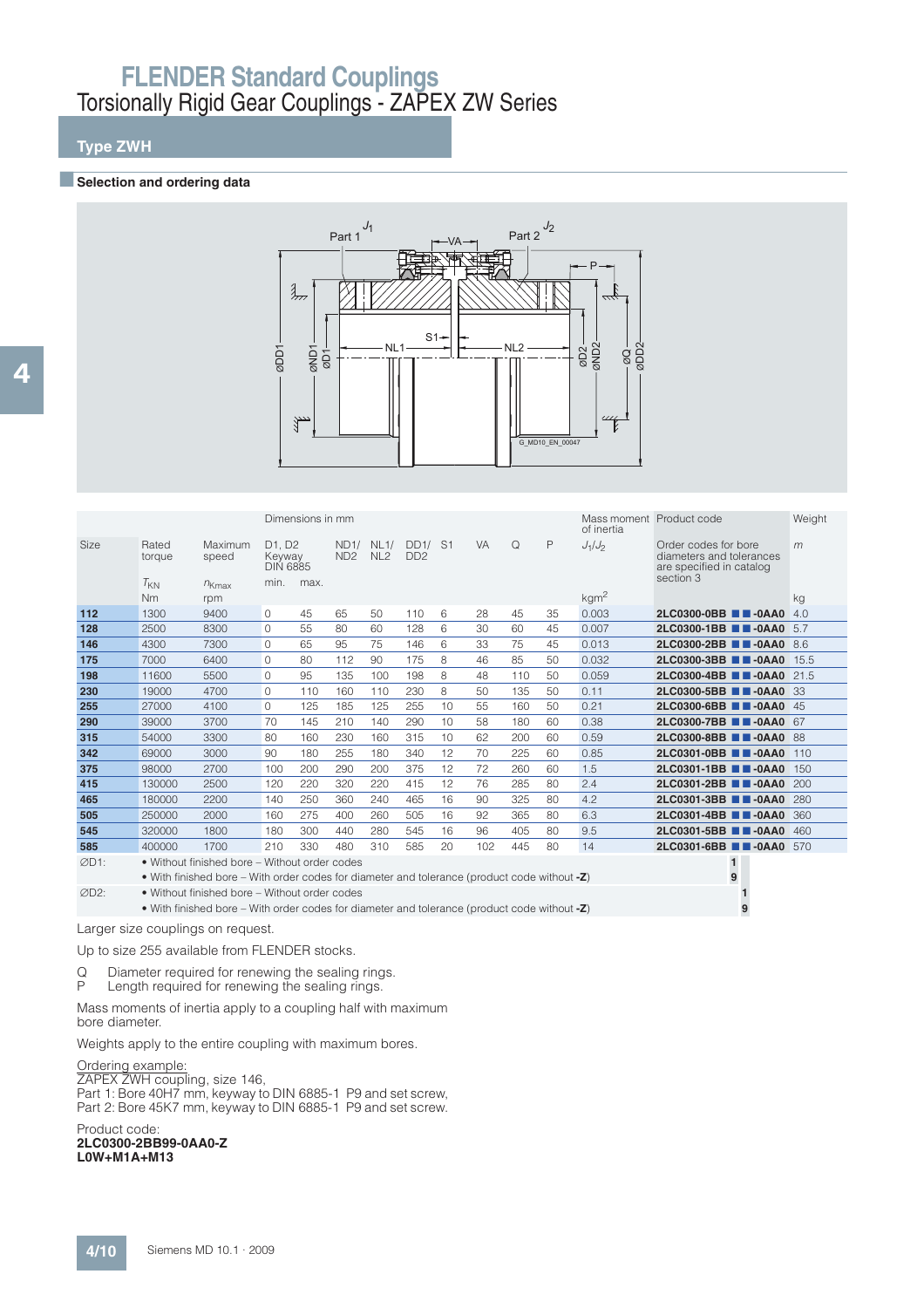### **Type ZWBT**

**■Selection and ordering data** 



Variant limited in displacement and axial movement. Max. displacement 0.2°.

After the finished bore has been drilled, the variant can no longer be changed.

Coupling parts 1 and 2 can be combined to form coupling variants A and AB.

|          |                       |                       |                                                              | Dimensions in mm                              |        |         |                                     |                             |    |                          |                |        |          |    |                         |                                                                                              | Product code                                                                              |        | Weight |
|----------|-----------------------|-----------------------|--------------------------------------------------------------|-----------------------------------------------|--------|---------|-------------------------------------|-----------------------------|----|--------------------------|----------------|--------|----------|----|-------------------------|----------------------------------------------------------------------------------------------|-------------------------------------------------------------------------------------------|--------|--------|
| Size     | Rated<br>torque       | Maxi-<br>mum<br>speed | D <sub>1</sub> . D <sub>2</sub><br>Keyway<br><b>DIN 6885</b> |                                               | DA.    |         | ND1/ NL1/ DD1/ S14 S15 A<br>ND2 NL2 | D <sub>D</sub> <sub>2</sub> |    |                          |                | VA 1   | $\Omega$ | P  | Brake disk<br><b>DB</b> | E1                                                                                           | Order codes for bore<br>diameters and tolerances<br>are specified in catalog<br>section 3 |        | m      |
|          | $T_{KN}$<br><b>Nm</b> | $n_{Kmax}$<br>rpm     | min.                                                         | max.                                          |        |         |                                     |                             |    |                          |                |        |          |    |                         |                                                                                              |                                                                                           |        | kg     |
| 112      | 1300                  | 3800                  | $\circ$                                                      | 45                                            | 143 65 |         | 50                                  | 110                         | 20 | $\overline{\phantom{a}}$ | 0.5            | 69     | 45       | 35 | 300                     | 32.35                                                                                        | $2LC0300-0A$ $\blacksquare$ $\blacksquare$ $-0AA0$                                        |        | 13     |
|          |                       | 3200                  |                                                              |                                               |        |         |                                     |                             | 23 | $\overline{\phantom{a}}$ |                | 72     |          |    | 356                     | 22.35                                                                                        | 2LC0300-0A <b>NN</b> -0BA0                                                                |        | 16.5   |
| 128      | 2500                  | 3200                  | $\Omega$                                                     | 55                                            | 157 80 |         | 60                                  | 128                         |    | 23.5 30.5 0.5            |                | 89     | 60       | 45 | 356                     | 32.85                                                                                        | 2LC0300-1A <b>1 1 -0AA0</b> 19                                                            |        |        |
|          |                       | 2800                  |                                                              |                                               |        |         |                                     |                             |    | 20.5 27.5                |                | 86     |          |    | 406                     | 29.85                                                                                        | 2LC0300-1A <b>1 1 -0BA0</b> 22                                                            |        |        |
| 146      | 4300                  | 2800                  | $\Omega$                                                     | 65                                            | 177 95 |         | 75                                  | 146                         | 19 | 26                       | 0.5            | 101 75 |          | 45 | 406                     | 43.35                                                                                        | 2LC0300-2A <b>NN</b> -0AA0 25                                                             |        |        |
|          |                       | 2500                  |                                                              |                                               |        |         |                                     |                             | 22 | 29                       |                | 104    |          |    | 457                     | 46.35                                                                                        | 2LC0300-2A <b>1 1 -0BA0</b> 30                                                            |        |        |
| 175      | 7000                  | 2800                  | $\Omega$                                                     | 80                                            |        | 215 112 | 90                                  | 175                         | 21 | 27                       | 0.5            | 117    | 85       | 50 | 406                     | 59.35                                                                                        | 2LC0300-3A <b>III</b> -0AA0 34                                                            |        |        |
|          |                       | 2500                  |                                                              |                                               |        |         |                                     |                             | 24 | 30                       |                | 120    |          |    | 457                     | 62.35                                                                                        | 2LC0300-3A <b>1 1 -0BA0</b> 39                                                            |        |        |
|          |                       | 2200                  |                                                              |                                               |        |         |                                     |                             | 24 | 30                       |                | 120    |          |    | 514                     | 62.35                                                                                        | 2LC0300-3A <b>III</b> -0CA0 44                                                            |        |        |
| 198      | 11600                 | 2500                  | $\Omega$                                                     | 95                                            |        | 237 135 | 100                                 | 198                         | 24 | 35                       | 0.5            | 135    | 110 50   |    | 457                     | 72.35                                                                                        | 2LC0300-4A <b>THE-0AA0</b> 47                                                             |        |        |
|          |                       | 2200                  |                                                              |                                               |        |         |                                     |                             | 24 | 35                       |                | 135    |          |    | 514                     | 72.35                                                                                        | 2LC0300-4A <b>THE-0BA0</b> 52                                                             |        |        |
| 230      | 19000                 | 2200                  | $\circ$                                                      | 110                                           | 265    | 160     | 110                                 | 230                         | 24 | 36                       | 0.5            | 146    | 135 50   |    | 514                     | 82.35                                                                                        | 2LC0300-5A <b>1 1 -0AA0</b> 65                                                            |        |        |
|          |                       | 1850                  |                                                              |                                               |        |         |                                     |                             | 24 | 36                       |                | 146    |          |    | 610                     | 82.35                                                                                        | 2LC0300-5A ■■■-0BA0 76                                                                    |        |        |
| 255      | 27000                 | 2200                  | $\Omega$                                                     | 125                                           | 294    | 185     | 125                                 | 255                         | 26 | 41                       | 1              | 166    | 160 50   |    | 514                     | 98.35                                                                                        | 2LC0300-6A <b>1 1 -0AA0</b> 80                                                            |        |        |
|          |                       | 1850                  |                                                              |                                               |        |         |                                     |                             | 26 | 41                       |                | 166    |          |    | 610                     | 98.35                                                                                        | 2LC0300-6A <b>III</b> -0BA0 92                                                            |        |        |
| 290      | 39000                 | 1850                  | 70                                                           | 145                                           |        | 330 210 | 140                                 | 290                         | 26 | 46                       | -1             | 186    | 180 60   |    | 610                     |                                                                                              | 113.35 2LC0300-7A <b>114</b> -0AA0                                                        |        | 120    |
|          |                       | 1600                  |                                                              |                                               |        |         |                                     |                             | 29 | 49                       |                | 189    |          |    | 711                     |                                                                                              | 116.35 2LC0300-7A <b>114-0BA0</b>                                                         |        | 135    |
| 315      | 54000                 | 1850                  | 80                                                           | 160                                           | 366    | 230     | 160                                 | 315                         | 26 | 46                       |                | 206    | 200 60   |    | 610                     |                                                                                              | 133.35 2LC0300-8A <b>11 4-0AA0</b>                                                        |        | 145    |
|          |                       | 1600                  |                                                              |                                               |        |         |                                     |                             | 29 | 49                       |                | 209    |          |    | 711                     |                                                                                              | 136.35 2LC0300-8A <b>11 4-0BA0</b>                                                        |        | 160    |
| 342      | 69000                 | 1600                  | 90                                                           | 180                                           | 392    | 255     | 180                                 | 340                         | 31 | 61                       | 1              | 241    | 225      | 60 | 711                     |                                                                                              | 157.35 2LC0301-0A <b>1 4 -0AA0</b>                                                        |        | 195    |
| 375      | 98000                 | 1600                  | 100                                                          | 200                                           | 430    | 290     | 200                                 | 375                         | 31 | 61                       |                | 261    | 260      | 60 | 711                     |                                                                                              | 177.35 2LC0301-1A <b>NN</b> -0AA0                                                         |        | 240    |
| 415      | 130000                | 1400                  | 120                                                          | 220                                           | 478    | 320     | 220                                 | 415                         | 37 | 99                       |                | 319    | 285      | 80 | 812                     |                                                                                              | 203.35 2LC0301-2A <b>1 1 -0AA0</b> 340                                                    |        |        |
| 465      | 180000                | 1400                  | 140                                                          | 250                                           | 528    | 360     | 240                                 | 465                         | 41 | 121                      | $\overline{1}$ | 361    | 325      | 80 | 812                     |                                                                                              | 225.35 2LC0301-3A <b>III-0AA0</b> 420                                                     |        |        |
| Variant: |                       |                       | $\bullet$ A<br>$\bullet$ AB                                  |                                               |        |         |                                     |                             |    |                          |                |        |          |    |                         |                                                                                              | S                                                                                         | т      |        |
| ØD1:     |                       |                       |                                                              | • Without finished bore – Without order codes |        |         |                                     |                             |    |                          |                |        |          |    |                         | • With finished bore – With order codes for diameter and tolerance (product code without -Z) |                                                                                           | 1<br>9 |        |
|          |                       |                       |                                                              |                                               |        |         |                                     |                             |    |                          |                |        |          |    |                         |                                                                                              |                                                                                           |        |        |

D2: • Without finished bore – Without order codes **1** • With finished bore – With order codes for diameter and tolerance (product code without **-Z**) **9**

Q Diameter required for renewing the sealing rings.<br>P Length required for renewing the sealing rings. P Length required for renewing the sealing rings.

Mass moments of inertia on request. Weights apply to maximum bores.

Ordering example:

ZAPEX ZWBT coupling, size 146, variant A, brake disk diameter  $DB = 457$  mm,

Part 1: Bore 40H7 mm, keyway to DIN 6885-1 P9 and set screw, Part 2: Bore 45K7 mm, keyway to DIN 6885-1 P9 and set screw. Product code:

#### **2LC0300-2AS99-0BA0-Z L0W+M1A+M13**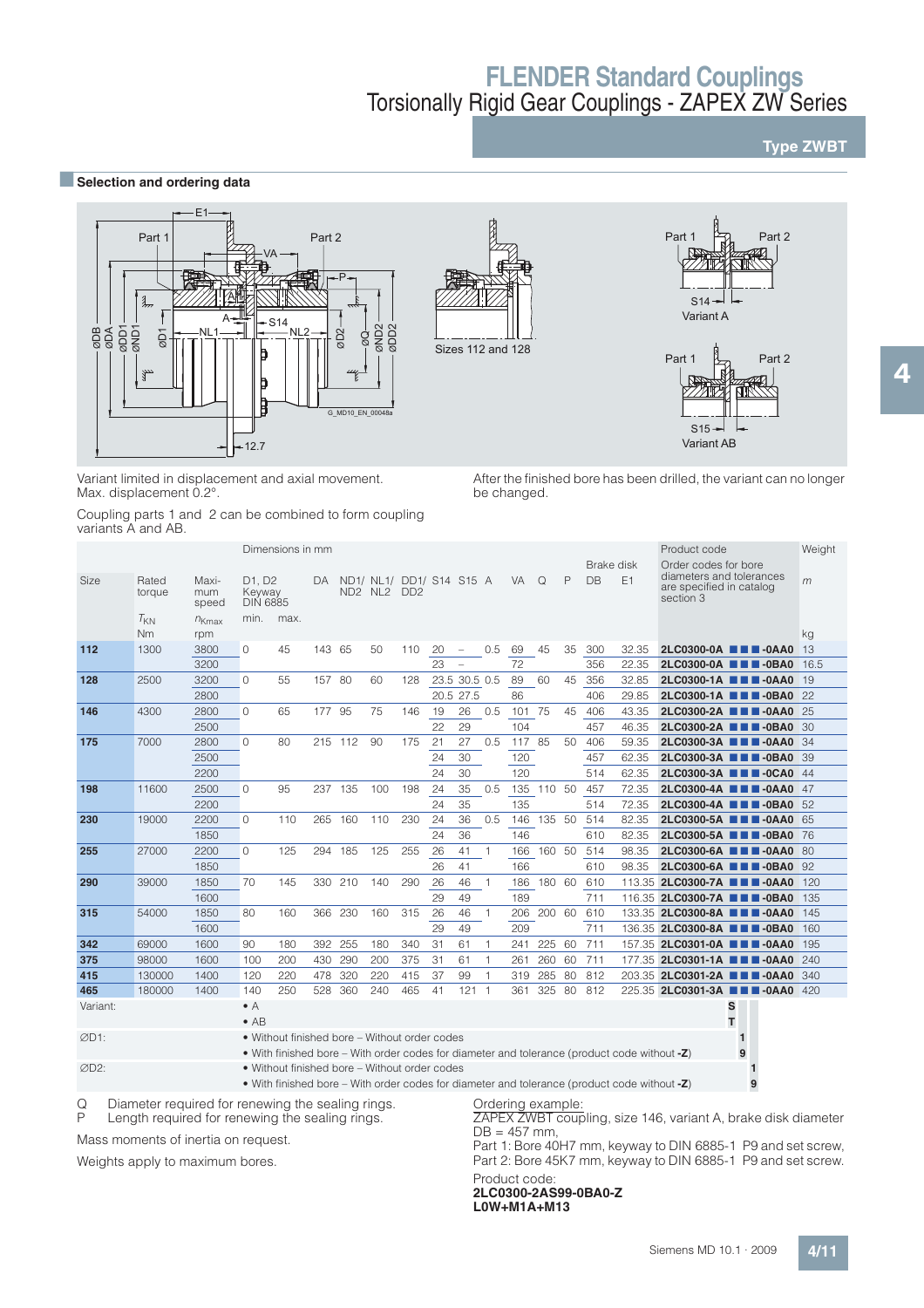### **Type ZWBG**

4

#### $\blacksquare$  Selection and ordering data



Variant limited in displacement and axial movement. Max. displacement 0.2°.

After the finished bore has been drilled, the variant can no longer be changed.

Coupling parts 1 and 2 can be combined to form coupling variants A and AB.

Modified brake disk dimensions on request

|            |                            |                                              |                                                              | Dimensions in mm |         |                                            |     |                                                         |    |                          |                |           |            |     | Brake disk |                 | Product code<br>Order codes for bore                              | Weight |
|------------|----------------------------|----------------------------------------------|--------------------------------------------------------------|------------------|---------|--------------------------------------------|-----|---------------------------------------------------------|----|--------------------------|----------------|-----------|------------|-----|------------|-----------------|-------------------------------------------------------------------|--------|
| Size       | Rated<br>torque            | Maxi-<br>mum<br>speed                        | D <sub>1</sub> . D <sub>2</sub><br>Keyway<br><b>DIN 6885</b> |                  | DA.     | ND <sub>2</sub> N <sub>L<sub>2</sub></sub> |     | ND1/ NL1/ DD1/ S14 S15 A<br>D <sub>D</sub> <sub>2</sub> |    |                          |                | <b>VA</b> | Q          | P   | DB         | E <sub>3</sub>  | diameters and tolerances<br>are specified in catalog<br>section 3 | m      |
|            | $T_{KN}$<br>N <sub>m</sub> | $n_{Kmax}$<br>rpm                            | min.                                                         | max.             |         |                                            |     |                                                         |    |                          |                |           |            |     |            |                 |                                                                   | kg     |
| 112        | 1300                       | 3800                                         | $\Omega$                                                     | 45               | 143 65  |                                            | 50  | 110                                                     | 19 | $\hspace{0.1mm}$         | 0.5            | 69        | 45         | 35  | 300        | 59.5            | 2LC0300-0A <b>N M</b> -0AA0 13                                    |        |
|            |                            | 3200                                         |                                                              |                  |         |                                            |     |                                                         | 22 | $\overline{\phantom{a}}$ |                | 72        |            |     | 356        | 61              | 2LC0300-0A <b>NN</b> -0BA0 16                                     |        |
| 128        | 2500                       | 3200                                         | $\Omega$                                                     | 55               | 157 80  |                                            | 60  | 128                                                     | 22 | 29                       | 0.5            | 89        | 60         | 45  | 356        | 71              | 2LC0300-1A <b>1 1 -0AA0</b> 18.5                                  |        |
|            |                            | 2800                                         |                                                              |                  |         |                                            |     |                                                         | 19 | 26                       |                | 86        |            |     | 406        | 69.5            | 2LC0300-1A <b>THE-0BA0</b> 21                                     |        |
| 146        | 4300                       | 2800                                         | $\Omega$                                                     | 65               | 177     | 95                                         | 75  | 146                                                     | 19 | 26                       | 0.5            | 101 75    |            | 45  | 406        | 84.5            | 2LC0300-2A <b>III</b> -0AA0 24                                    |        |
|            |                            | 2500                                         |                                                              |                  |         |                                            |     |                                                         | 22 | 29                       |                | 104       |            |     | 457        | 86              | 2LC0300-2A <b>1 1 -0BA0</b> 28                                    |        |
| 175        | 7000                       | 2800                                         | $\Omega$                                                     | 80               | 215 112 |                                            | 90  | 175                                                     | 21 | 27                       | 0.5            | 117 85    |            | 50  | 406        | 100.5           | 2LC0300-3A <b>III</b> -0AA0 33                                    |        |
|            |                            | 2500                                         |                                                              |                  |         |                                            |     |                                                         | 24 | 30                       |                | 120       |            |     | 457        | 102             | 2LC0300-3A <b>III</b> -0BA0 37                                    |        |
|            |                            | 2200                                         |                                                              |                  |         |                                            |     |                                                         | 24 | 30                       |                | 120       |            |     | 514        | 10 <sub>2</sub> | 2LC0300-3A <b>III</b> -0CA0 41                                    |        |
| 198        | 11600                      | 2500                                         | $\Omega$                                                     | 95               | 237     | 135                                        | 100 | 198                                                     | 24 | 35                       | 0.5            | 135       | 110        | -50 | 457        | 112             | 2LC0300-4A <b>TH</b> -0AA0 44                                     |        |
|            |                            | 2200                                         |                                                              |                  |         |                                            |     |                                                         | 24 | 35                       |                | 135       |            |     | 514        | 112             | 2LC0300-4A <b>III</b> -0BA0 49                                    |        |
| 230        | 19000                      | 2200                                         | $\Omega$                                                     | 110              | 265     | 160                                        | 110 | 230                                                     | 24 | 36                       | 0.5            |           | 146 135 50 |     | 514        | 122             | 2LC0300-5A <b>III</b> -0AA0 60                                    |        |
|            |                            | 1850                                         |                                                              |                  |         |                                            |     |                                                         | 24 | 36                       |                | 146       |            |     | 610        | 122             | 2LC0300-5A <b>III</b> -0BA0 69                                    |        |
| 255        | 27000                      | 2200                                         | $\Omega$                                                     | 125              | 294     | 185                                        | 125 | 255                                                     | 26 | 41                       | $\overline{1}$ | 166       | 160        | 50  | 514        | 138             | 2LC0300-6A <b>III</b> -0AA0 75                                    |        |
|            |                            | 1850                                         |                                                              |                  |         |                                            |     |                                                         | 26 | 41                       |                | 166       |            |     | 610        | 138             | 2LC0300-6A <b>NN</b> -0BA0 82                                     |        |
| 290        | 39000                      | 1850                                         | 70                                                           | 145              | 330     | 210                                        | 140 | 290                                                     | 26 | 46                       | $\mathbf{1}$   | 186       | 180 60     |     | 610        | 153             | 2LC0300-7A <b>III</b> -0AA0 110                                   |        |
|            |                            | 1600                                         |                                                              |                  |         |                                            |     |                                                         | 29 | 49                       |                | 189       |            |     | 711        | 154.5           | 2LC0300-7A <b>III</b> -0BA0 125                                   |        |
| 315        | 54000                      | 1850                                         | 80                                                           | 160              | 366     | 230                                        | 160 | 315                                                     | 26 | 46                       |                | 206       | 200        | 60  | 610        | 173             | 2LC0300-8A <b>III</b> -0AA0                                       | 140    |
|            |                            | 1600                                         |                                                              |                  |         |                                            |     |                                                         | 29 | 49                       |                | 209       |            |     | 711        | 174.5           | 2LC0300-8A ■■■-0BA0 150                                           |        |
| 342        | 69000                      | 1600                                         | 90                                                           | 180              | 392     | 255                                        | 180 | 340                                                     | 31 | 61                       | $\overline{1}$ | 241       | 225        | 60  | 711        | 195.5           | 2LC0301-0A <b>N &amp; B</b> -0AA0 175                             |        |
| 375        | 98000                      | 1600                                         | 100                                                          | 200              | 430     | 290                                        | 200 | 375                                                     | 31 | 61                       |                | 261       | 260        | 60  | 711        | 215.5           | 2LC0301-1A <b>TH</b> -0AA0 225                                    |        |
| 415        | 130000                     | 1400                                         | 120                                                          | 220              | 478     | 320                                        | 220 | 415                                                     | 37 | 99                       |                | 319       | 285        | 80  | 812        | 238.5           | 2LC0301-2A <b>III</b> -0AA0 300                                   |        |
| 465        | 180000                     | 1400                                         | 140                                                          | 250              | 528     | 360                                        | 240 | 465                                                     | 41 | 121                      | $\overline{1}$ | 361       | 325        | 80  | 812        | 260.5           | 2LC0301-3A <b>III</b> -0AA0 380                                   |        |
| Variant:   |                            | $\bullet$ A<br>$\bullet$ AB                  |                                                              |                  |         |                                            |     |                                                         |    |                          |                |           |            |     |            |                 | U<br>v                                                            |        |
| $\sim$ n+. |                            | a Without finished hore. Without ander andee |                                                              |                  |         |                                            |     |                                                         |    |                          |                |           |            |     |            |                 |                                                                   |        |

D1: • Without finished bore – Without order codes **1** • With finished bore – With order codes for diameter and tolerance (product code without **-Z**) **9**

D2: • Without finished bore – Without order codes **1**

• With finished bore – With order codes for diameter and tolerance (product code without **-Z**) **9**

Q Diameter required for renewing the sealing rings.<br>P Length required for renewing the sealing rings.

Length required for renewing the sealing rings.

Mass moments of inertia on request.

Weights apply to maximum bores.

Ordering example:

ZAPEX ZWBG coupling, size 146, variant A, brake disk diameter  $DB = 457$  mm,

Part 1: Bore 40H7 mm, keyway to DIN 6885-1 P9 and set screw, Part 2: Bore 45K7 mm, keyway to DIN 6885-1 P9 and set screw.

Product code: **2LC0300-2AU99-0BA0-Z L0W+M1A+M13**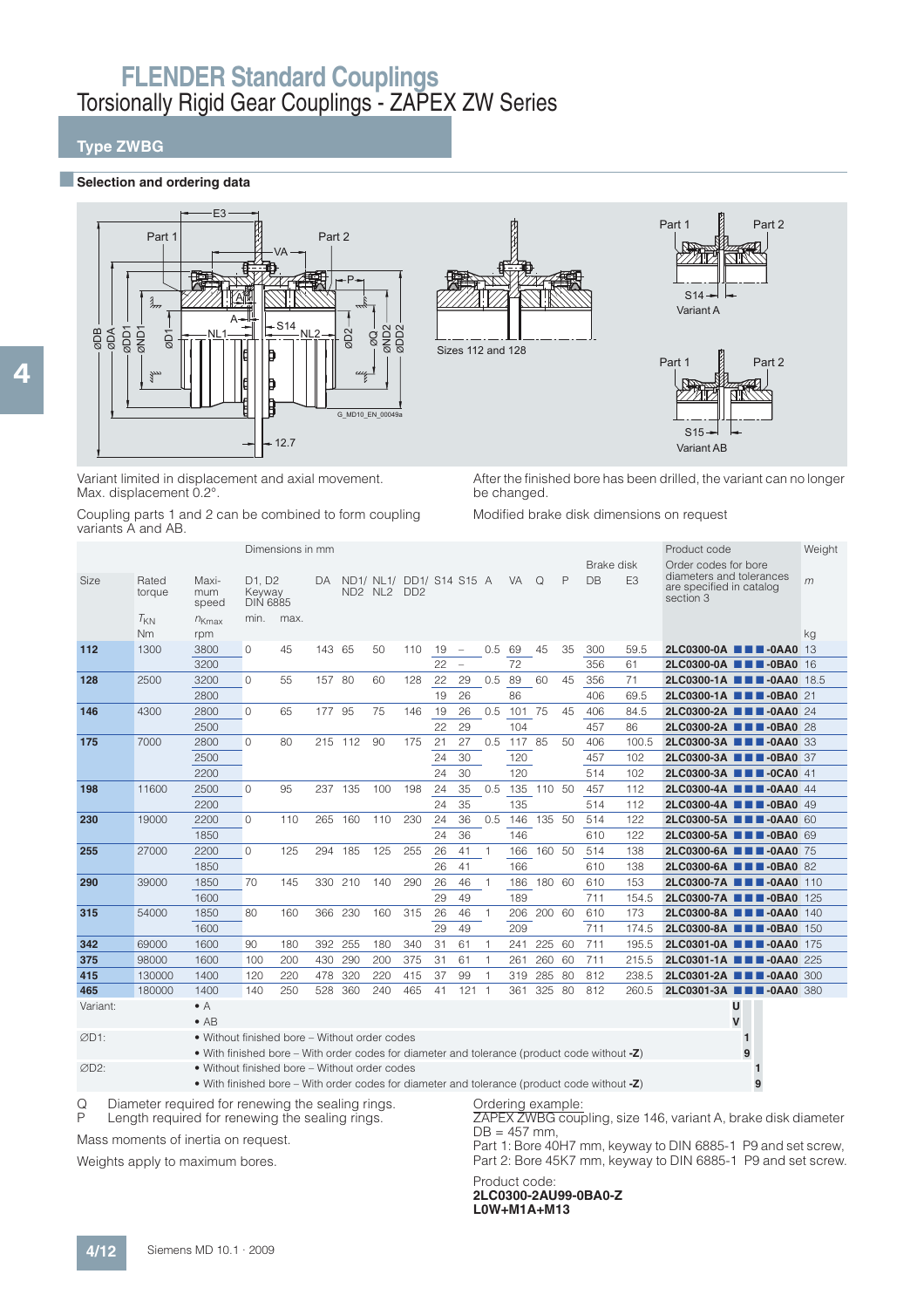### **Type ZWB**

### **BSelection and ordering data**



Coupling parts 1 and 2 can be combined to form coupling variants A, AB, B.

After the finished bore has been drilled, the variant can no longer be changed.

|          |                                                   |                                                                                                                                               |                                                              | Dimensions in mm |        |         |                                                                          |                             |    |    |    |                   |            |     |                  |           | Product code                                                                              | Weight |
|----------|---------------------------------------------------|-----------------------------------------------------------------------------------------------------------------------------------------------|--------------------------------------------------------------|------------------|--------|---------|--------------------------------------------------------------------------|-----------------------------|----|----|----|-------------------|------------|-----|------------------|-----------|-------------------------------------------------------------------------------------------|--------|
| Size     | Rated<br>torque                                   | Maxi-<br>mum<br>speed                                                                                                                         | D <sub>1</sub> . D <sub>2</sub><br>Keyway<br><b>DIN 6885</b> |                  | DA     |         | ND1/ NL1/ DD1/ S5 S6 S7 VA<br>ND <sub>2</sub> N <sub>L<sub>2</sub></sub> | D <sub>D</sub> <sub>2</sub> |    |    |    |                   | $\Omega$   | P   | Brake disk<br>DB | <b>BB</b> | Order codes for bore<br>diameters and tolerances<br>are specified in catalog<br>section 3 | m      |
|          | $T_{KN}$<br><b>Nm</b>                             | $n_{Kmax}$<br>rpm                                                                                                                             | min.                                                         | max.             |        |         |                                                                          |                             |    |    |    |                   |            |     |                  |           |                                                                                           | kg     |
| 128      | 2500                                              | 2500                                                                                                                                          | 0                                                            | 55               | 157 80 |         | 60                                                                       | 128                         | 16 | 23 | 30 | 83                | 60         | 45  | 200              | 75        | 2LC0300-1 <b>THE -0AA0</b> 12.5                                                           |        |
|          |                                                   | 2000                                                                                                                                          |                                                              |                  |        |         |                                                                          |                             | 16 | 23 | 30 | 83                |            |     | 250              | 95        |                                                                                           |        |
| 146      | 4300                                              | 2000                                                                                                                                          | $\circ$                                                      | 65               | 177 95 |         | 75                                                                       | 146                         | 16 | 23 | 30 | 98                | 75         | 45  | 250              | 95        | 2LC0300-2 <b>1 1 4</b> -0AA0 19                                                           |        |
|          |                                                   | 1600                                                                                                                                          |                                                              |                  |        |         |                                                                          |                             | 18 | 25 | 32 | 100               |            |     | 315              | 118       | 2LC0300-2 <b>1 1 1 -0BA0</b> 26                                                           |        |
| 175      | 7000                                              | 1600                                                                                                                                          | $\Omega$                                                     | 80               |        | 215 112 | 90                                                                       | 175                         | 20 | 26 | 32 | 116 85            |            | 50  | 315              | 118       | $2LC0300-3$ $\blacksquare$ $\blacksquare$ $\blacksquare$ $-0AA0$ 35                       |        |
|          |                                                   | 1250                                                                                                                                          |                                                              |                  |        |         |                                                                          |                             | 22 | 28 | 34 | 118               |            |     | 400              | 150       | 2LC0300-3 <b>THE 4DBA0</b> 47                                                             |        |
| 198      | 11600                                             | 1600                                                                                                                                          | $\Omega$                                                     | 95               | 237    | 135     | 100                                                                      | 198                         | 20 | 31 | 42 |                   | 131 110 50 |     | 315              | 118       | $2LC0300-4$ $\blacksquare$ $\blacksquare$ $\blacksquare$ $-0AA0$ 42                       |        |
|          |                                                   | 1250                                                                                                                                          |                                                              |                  |        |         |                                                                          |                             | 22 | 33 | 44 | 133               |            |     | 400              | 150       | 2LC0300-4 <b>THE -0BA0</b> 54                                                             |        |
| 230      | 19000                                             | 1250                                                                                                                                          | $\circ$                                                      | 110              | 265    | 160     | 110                                                                      | 230                         | 22 | 34 | 46 |                   | 144 135    | -50 | 400              | 150       | 2LC0300-5 <b>THE 40AA0</b> 66                                                             |        |
|          |                                                   | 1000                                                                                                                                          |                                                              |                  |        |         |                                                                          |                             | 23 | 35 | 47 | 145               |            |     | 500              | 190       | 2LC0300-5 <b>THE 4-0BA0 85</b>                                                            |        |
| 255      | 27000                                             | 1000                                                                                                                                          | $\circ$                                                      | 125              | 294    | 185     | 125                                                                      | 255                         | 25 | 40 | 55 |                   | 165 160 50 |     | 500              | 190       | 2LC0300-6 <b>THE -0AA0</b> 97                                                             |        |
|          |                                                   | 1000                                                                                                                                          |                                                              |                  |        |         |                                                                          |                             | 28 | 43 | 58 | 168               |            |     | 630              | 236       | 2LC0300-6 <b>1 1 1 -0BA0</b> 135                                                          |        |
| 290      | 39000                                             | 1000                                                                                                                                          | 70                                                           | 145              |        | 330 210 | 140                                                                      | 290                         | 28 | 48 | 68 |                   | 188 180    | 60  | 630              | 236       | 2LC0300-7 <b>1111-0AA0</b> 165                                                            |        |
|          |                                                   | 750                                                                                                                                           |                                                              |                  |        |         |                                                                          |                             | 28 | 48 | 68 | 188               |            |     | 710              | 265       | 2LC0300-7 <b>NN NN</b> -0BA0 195                                                          |        |
| Variant: |                                                   | $\bullet$ A<br>$\bullet$ B                                                                                                                    |                                                              |                  |        |         |                                                                          |                             |    |    |    |                   |            |     |                  |           | A W<br>A X                                                                                |        |
|          |                                                   | $\bullet$ AB                                                                                                                                  |                                                              |                  |        |         |                                                                          |                             |    |    |    |                   |            |     |                  |           | <b>BA</b>                                                                                 |        |
| ØD1:     |                                                   | • Without finished bore - Without order codes<br>• With finished bore – With order codes for diameter and tolerance (product code without -Z) |                                                              |                  |        |         |                                                                          |                             |    |    |    |                   |            |     |                  |           | 1<br>9                                                                                    |        |
| ØD2:     |                                                   | • Without finished bore - Without order codes<br>• With finished bore – With order codes for diameter and tolerance (product code without -Z) |                                                              |                  |        |         |                                                                          |                             |    |    |    |                   |            |     |                  |           | 9                                                                                         |        |
| Q        | Diameter required for renewing the sealing rings. |                                                                                                                                               |                                                              |                  |        |         |                                                                          |                             |    |    |    | Ordering example: |            |     |                  |           |                                                                                           |        |

P Length required for renewing the sealing rings.

Mass moments of inertia on request.

Weights apply to maximum bores.

ZAPEX ZWB coupling, size 146, variant A, brake disk diameter  $DB = 315$  mm,  $BB = 118$  mm, Part 1: Bore 40H7 mm, keyway to DIN 6885-1 P9 and set screw,

Part 2: Bore 45K7 mm, keyway to DIN 6885-1 P9 and set screw.

Product code: **2LC0300-2AW99-0BA0-Z L0W+M1A+M13**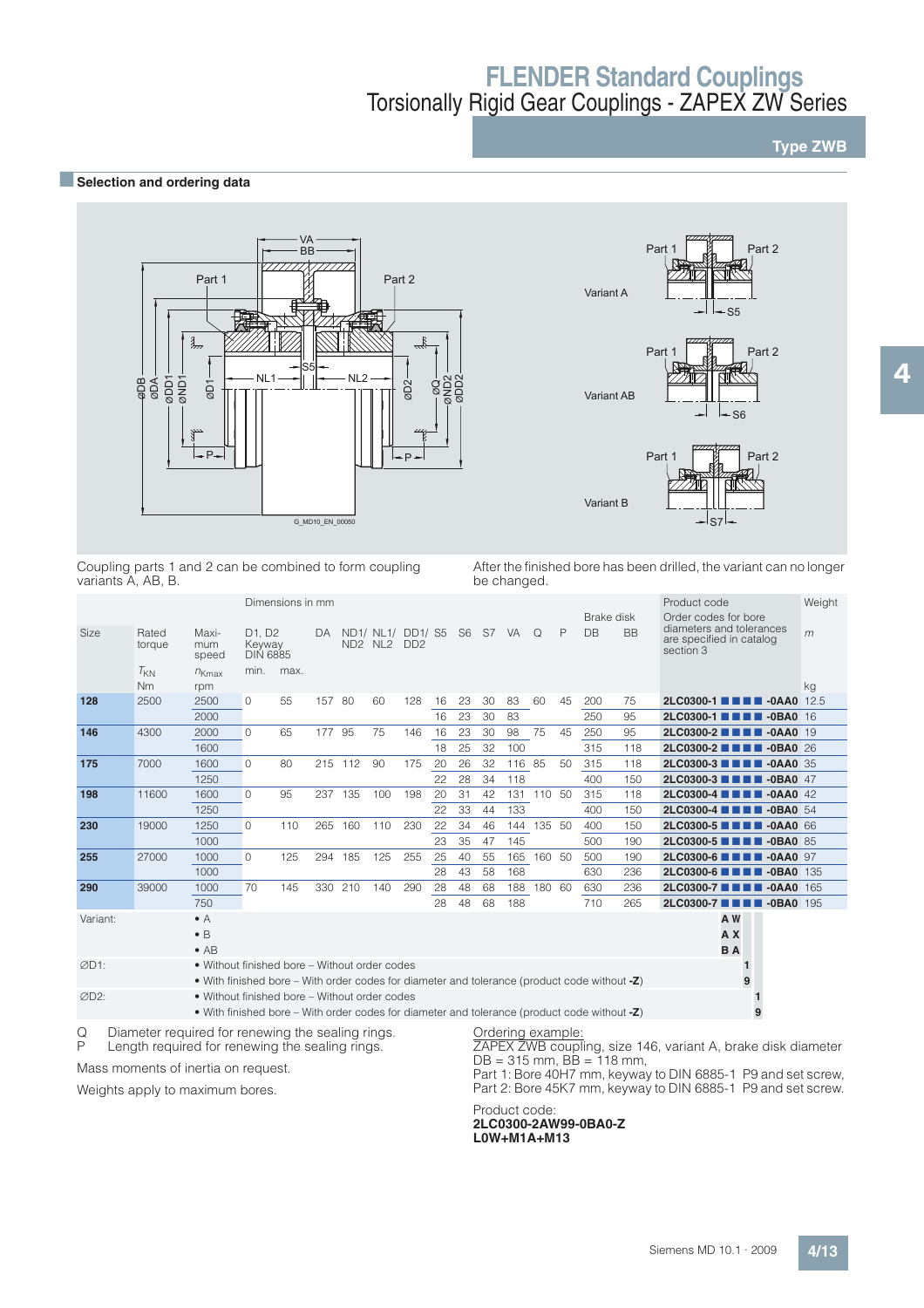### **Type ZWTR**

#### **Exercise Selection and ordering data**



|                   |                 |                                                                                                                                                                                                                                      |                                 | Dimensions in mm |                 |                 |            |                |                |    |           |            |            |                      |                | Product code                                                                 | Weight |
|-------------------|-----------------|--------------------------------------------------------------------------------------------------------------------------------------------------------------------------------------------------------------------------------------|---------------------------------|------------------|-----------------|-----------------|------------|----------------|----------------|----|-----------|------------|------------|----------------------|----------------|------------------------------------------------------------------------------|--------|
| <b>Size</b>       | Rated<br>torque | Perm.<br>radial<br>load                                                                                                                                                                                                              | D1<br>Keyway<br><b>DIN 6885</b> |                  | ND <sub>1</sub> | NL <sub>1</sub> | <b>DFA</b> | D <sub>7</sub> | $\vee$         | А  | <b>BF</b> | <b>DFK</b> | <b>DFB</b> | Hole<br>pat-<br>tern | Perm.<br>wear  | Order codes for bore<br>diameters and tolerances<br>are specified in catalog | m      |
|                   | $T_{KN}$        |                                                                                                                                                                                                                                      | min.                            | max.             |                 |                 |            | h6             | h <sub>9</sub> |    |           |            |            |                      | W              | section 3                                                                    |        |
|                   | N <sub>m</sub>  | N                                                                                                                                                                                                                                    |                                 |                  |                 |                 |            |                |                |    |           |            |            |                      |                |                                                                              | kg     |
| 198               | 14500           | 32500                                                                                                                                                                                                                                | $\Omega$                        | 95               | 135             | 125             | 340        | 220            | 300            | 45 | 15        | 300        | 15         |                      | 2              | 2LC0300-4BN 0-0AA0 25                                                        |        |
| 230               | 17500           | 36500                                                                                                                                                                                                                                | $\cap$                          | 110              | 160             | 130             | 360        | 240            | 320            | 45 | 15        | 320        | 15         |                      | 2              | 2LC0300-5BN 0-0AA0 30                                                        |        |
| 255               | 24000           | 45500                                                                                                                                                                                                                                | $\Omega$                        | 125              | 185             | 145             | 380        | 260            | 340            | 45 | 15        | 340        | 19         |                      | $\overline{c}$ | 2LC0300-6BN 0-0AA0 35                                                        |        |
| $290^{1}$         | 31500           | 50000                                                                                                                                                                                                                                | $\Omega$                        | 145              | 210             | 170             | 400        | 280            | 360            | 45 | 15        | 360        | 19         |                      | 3              | 2LC0300-7BN 0-0AA0 45                                                        |        |
| 315               | 42000           | 70000                                                                                                                                                                                                                                | $\Omega$                        | 160              | 230             | 175             | 420        | 310            | 380            | 60 | 20        | 380        | 24         |                      | 3              | 2LC0300-8BN 0-0AA0 60                                                        |        |
| $342^{1}$         | 55000           | 90000                                                                                                                                                                                                                                | $\cap$                          | 180              | 255             | 185             | 450        | 340            | 400            | 60 | 20        | 400        | 24         |                      | 3              | 2LC0301-0BN 0-0AA0 70                                                        |        |
| 375               | 78000           | 110000                                                                                                                                                                                                                               | $\cap$                          | 200              | 290             | 220             | 510        | 400            | 460            | 60 | 20        | 460        | 24         |                      | 3              | 2LC0301-1BN 0-0AA0 100                                                       |        |
| $415^{1}$         | 104000          | 150000                                                                                                                                                                                                                               | $\Omega$                        | 220              | 320             | 240             | 550        | 420            | 500            | 60 | 20        | 500        | 24         |                      | 3              | 2LC0301-2BN 0-0AA0 130                                                       |        |
| $465^{1}$         | 155000          | 165000                                                                                                                                                                                                                               | $\Omega$                        | 250              | 360             | 260             | 580        | 450            | 530            | 60 | 20        | 530        | 24         | $\mathfrak{p}$       | 4              | 2LC0301-3BN ■ 0-0AA0                                                         | 160    |
| $505^{1}$         | 235000          | 200000                                                                                                                                                                                                                               | $\Omega$                        | 275              | 400             | 315             | 650        | 530            | 580            | 65 | 25        | 600        | 24         | $\mathfrak{p}$       | 4              | 2LC0301-4BN 0-0AA0 240                                                       |        |
| $545^{1}$         | 390000          | 325000                                                                                                                                                                                                                               | $\Omega$                        | 300              | 440             | 350             | 680        | 560            | 600            | 65 | 25        | 630        | 24         | 3                    | 4              | 2LC0301-5BN 0-0AA0 320                                                       |        |
| $585^{1}$         | 460000          | 380000                                                                                                                                                                                                                               | $\Omega$                        | 330              | 480             | 380             | 710        | 600            | 640            | 81 | 35        | 660        | 28         | $\overline{4}$       | 4              | 2LC0301-6BN 0-0AA0 400                                                       |        |
| $640^{1}$         | 600000          | 420000                                                                                                                                                                                                                               | $\Omega$                        | 360              | 520             | 410             | 780        | 670            | 700            | 81 | 35        | 730        | 28         | 4                    | 4              | 2LC0301-7BN 0-0AA0 510                                                       |        |
| 730 <sup>1)</sup> | 880000          | 500000                                                                                                                                                                                                                               | $\Omega$                        | 415              | 600             | 450             | 850        | 730            | 760            | 81 | 35        | 800        | 28         | $\overline{4}$       | 5              | 2LC0302-0BN 0-0AA0 690                                                       |        |
| ØD1:              |                 | • Without finished bore – Without order codes                                                                                                                                                                                        |                                 |                  |                 |                 |            |                |                |    |           |            |            |                      |                |                                                                              |        |
|                   |                 | $\mathcal{M}^{(1)}$ , and the contract of the contract of the contract of the contract of the contract of the contract of the contract of the contract of the contract of the contract of the contract of the contract of the contra |                                 |                  |                 |                 |            |                |                |    |           |            |            |                      |                |                                                                              |        |

• With finished bore – With order codes for diameter and tolerance (product code without **-Z**) **9**

Total wear must not exceed 1 x W.

Mass moments of inertia on request.

Weights apply to maximum bores.

Ordering example: ZAPEX ZWTR coupling, size 198, bore 80H7 mm, keyway to DIN 6885-1 P9 and set screw.

Product code: **2LC0300-4BN90-0AA0 L1J**

1) These sizes have connection dimensions to SEB 666 212.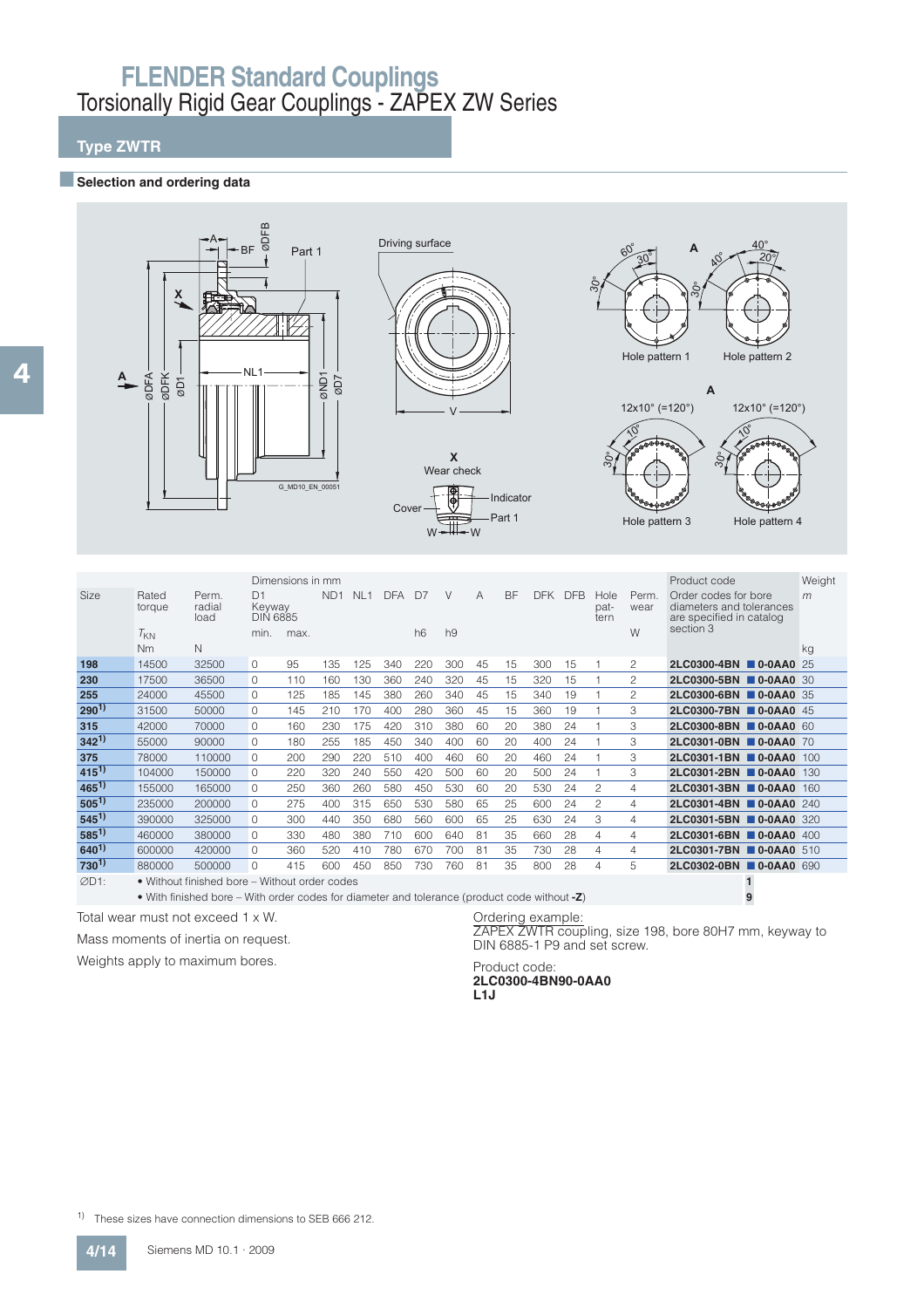## **Type ZBR**

### **BSelection and ordering data**



|      |                                                                                                                                             |                         |                       |                                 | Geometry data |                                             |      |        |                    |     |                         |            |                    |           |          |    | Product code                                                          | Weight |
|------|---------------------------------------------------------------------------------------------------------------------------------------------|-------------------------|-----------------------|---------------------------------|---------------|---------------------------------------------|------|--------|--------------------|-----|-------------------------|------------|--------------------|-----------|----------|----|-----------------------------------------------------------------------|--------|
| Size | Rated<br>torque                                                                                                                             | Max.<br>shear<br>torque | Maxi-<br>mum<br>speed | D1<br>Keyway<br><b>DIN 6885</b> |               | D <sub>2</sub><br>Keyway<br><b>DIN 6885</b> |      |        |                    | NL2 | DA ND1 NL1/DA2 DD1 S    |            |                    | <b>VA</b> | $\Omega$ | P  | Plain text required for max.<br>shear torque.<br>Order codes for bore | m      |
|      | $T_{KN}$<br>N <sub>m</sub>                                                                                                                  | $T_{\rm BR}$<br>Nm      | $n_{Kmax}$<br>rpm     | min.                            | max.          | min.                                        | max. |        |                    |     |                         |            |                    |           |          |    | diameters and tolerances<br>are specified in catalog<br>section 3     | kg     |
| 112  | 1300                                                                                                                                        | 1690                    | 9400                  | $\Omega$                        | 45            | $\circ$                                     | 55   | 143 65 |                    | 50  | 170                     | 110 106 56 |                    |           | 45       |    | 35 2LC0300-0BH <b>B B-0AA0-Z</b> 15<br>Y99                            |        |
| 128  | 2500                                                                                                                                        | 3250                    | 8300                  | $\Omega$                        | 55            | $\circ$                                     | 65   | 157 80 |                    | 60  | 190                     |            | 128 116 73         |           | 60       |    | 45 2LC0300-1BH 3-0AA0-Z 18<br>Y99                                     |        |
| 146  | 4300                                                                                                                                        | 5590                    | 7300                  | $\Omega$                        | 65            | $\circ$                                     | 75   | 177 95 |                    | 75  | 205                     |            | 146 131 88         |           | 75       | 45 | 2LC0300-2BH 3-0AA0-Z 29.5<br><b>Y99</b>                               |        |
| 175  | 7000                                                                                                                                        | 9100                    | 6400                  | $\circ$                         | 80            | $\circ$                                     | 90   |        | 215 112 90         |     | 235                     |            | 175 165 104 85     |           |          |    | 50 2LC0300-3BH 3-0AA0-Z 46<br><b>Y99</b>                              |        |
| 198  | 11600                                                                                                                                       | 15080                   | 5500                  | $\Omega$                        | 95            | $\mathbf{0}$                                | 110  |        | 237 135 100        |     | 285                     |            |                    |           |          |    | 198 182 119 110 50 <b>2LC0300-4BH B -0AA0-Z</b> 63<br>Y99             |        |
| 230  | 19000                                                                                                                                       | 24700                   | 4700                  | $\Omega$                        | 110           | $\Omega$                                    | 125  |        | 265 160 110        |     | 300                     |            |                    |           |          |    | 230 198 130 135 50 <b>2LC0300-5BH B B-0AA0-Z</b> 96<br><b>Y99</b>     |        |
| 255  | 27000                                                                                                                                       | 35100                   | 4100                  | $\Omega$                        | 125           | $\circ$                                     | 150  |        | 294 185            | 125 | 335                     | 255        | 215 150 160 50     |           |          |    | 2LC0300-6BH 2-0AA0-Z 120<br><b>Y99</b>                                |        |
| 290  | 39000                                                                                                                                       | 50700                   | 3700                  | 70                              | 145           | 70                                          | 160  |        | 330 210 140        |     | 390                     | 290        |                    |           |          |    | 236 170 180 60 2LC0300-7BH <b>B -0AA0-Z</b> 180<br><b>Y99</b>         |        |
| 315  | 54000                                                                                                                                       | 70200                   | 3300                  | 80                              | 160           | 80                                          | 180  |        | 366 230            | 160 | 415                     | 315        |                    |           |          |    | 257 190 200 60 <b>2LC0300-8BH B B-0AA0-Z</b> 225<br><b>Y99</b>        |        |
| 342  | 69000                                                                                                                                       | 89700                   | 3000                  | 90                              | 180           | 90                                          | 200  |        | 392 255            | 180 | 460                     |            |                    |           |          |    | 340 280 222 225 60 <b>2LC0301-0BH T -0AA0-Z</b> 300<br>Y99            |        |
| 375  | 98000                                                                                                                                       | 127400                  | 2700                  | 100                             | 200           | 100                                         | 220  |        | 430 290            | 200 | 495                     |            | 375 292 242 260 60 |           |          |    | 2LC0301-1BH 2-0AA0-Z 380<br><b>Y99</b>                                |        |
| 415  | 130000                                                                                                                                      | 169000                  | 2500                  | 120                             | 220           | 120                                         | 240  |        | 478 320 220        |     | 540                     |            |                    |           |          |    | 415 349 294 285 80 <b>2LC0301-2BH B -0AA0-Z</b> 490<br>Y99            |        |
| 465  | 180000                                                                                                                                      | 234000                  | 2200                  | 140                             | 250           | 140                                         | 280  |        | 528 360            | 240 | 635                     | 465        | 380 336 325 80     |           |          |    | 2LC0301-3BH 2-0AA0-Z 720<br><b>Y99</b>                                |        |
| 505  | 250000                                                                                                                                      | 325000                  | 2000                  | 160                             | 275           | 160                                         | 320  |        | 568 400            | 260 | 710                     | 505        | 395 366 365 80     |           |          |    | 2LC0301-4BH 2-0AA0-Z 930<br><b>Y99</b>                                |        |
| 545  | 320000                                                                                                                                      | 416000                  | 1800                  | 180                             | 300           | 180                                         | 360  |        | 620 440            | 280 | 800                     | 545        | 433 406 405 80     |           |          |    | 2LC0301-5BH 2-0AA0-Z 1350<br><b>Y99</b>                               |        |
| 585  | 400000                                                                                                                                      | 520000                  | 1700                  | 210                             | 330           | 210                                         | 390  |        | 660 480 310        |     | 860                     | 585        | 466 460 445 80     |           |          |    | 2LC0301-6BH <b>B</b> -0AA0-Z 1700<br><b>Y99</b>                       |        |
| 640  | 510000                                                                                                                                      | 663000                  | 1600                  | 230                             | 330           | 230                                         | 420  |        | 738 480 330        |     | 900                     |            | 640 502 479 445 90 |           |          |    | 2LC0301-7BH 2-0AA0-Z 1900                                             |        |
|      |                                                                                                                                             |                         |                       | >330                            | 360           |                                             |      |        | 520                |     |                         |            |                    |           |          |    | Y99                                                                   | 1950   |
| 690  | 660000                                                                                                                                      | 858000                  | 1450                  | 250<br>>360                     | 360<br>390    | 250                                         | 450  |        | 788 520 350<br>560 |     | 1020 690 528 516 475 90 |            |                    |           |          |    | 2LC0301-8BH 2-0AA0-Z 2650<br>Y99                                      | 2700   |
| 730  | 790000                                                                                                                                      | 1027000 1350            |                       | 275                             | 390           | 275                                         | 480  | 834    | 560                | 380 | 1080 730 555 560 515 90 |            |                    |           |          |    | 2LC0302-0BH 2-0AA0-Z 3200                                             |        |
|      |                                                                                                                                             |                         |                       | >390                            | 415           |                                             |      |        | 600                |     |                         |            |                    |           |          |    | Y99                                                                   | 3250   |
| ØD1: | • Without finished bore – Without order codes                                                                                               |                         |                       |                                 |               |                                             |      |        |                    |     |                         |            |                    |           |          |    | $\mathbf{1}$                                                          |        |
|      | • Without finished bore from size 640 for 2nd diameter range D1 – Without order codes                                                       |                         |                       |                                 |               |                                             |      |        |                    |     |                         |            |                    |           |          |    | $\overline{\mathbf{c}}$                                               |        |
|      | • With finished bore – With order codes for diameter and tolerance (product code without $-Z$ )                                             |                         |                       |                                 |               |                                             |      |        |                    |     |                         |            |                    |           |          |    | 9                                                                     |        |
| ØD2: | • Without finished bore – Without order codes<br>• Without finished bore from size $640$ for 2nd diameter range $D2 - W$ ithout order codes |                         |                       |                                 |               |                                             |      |        |                    |     |                         |            |                    |           |          |    |                                                                       |        |

• Without finished bore from size 640 for 2nd diameter range D2 – Without order codes **2**

• With finished bore – With order codes for diameter and tolerance (product code without **-Z**) **9**

Q Diameter required for renewing the sealing rings.<br>P Length required for renewing the sealing rings.

Length required for renewing the sealing rings.

Mass moments of inertia on request. Weights apply to maximum bores.

Siemens MD 10.1 · 2009 **4/15**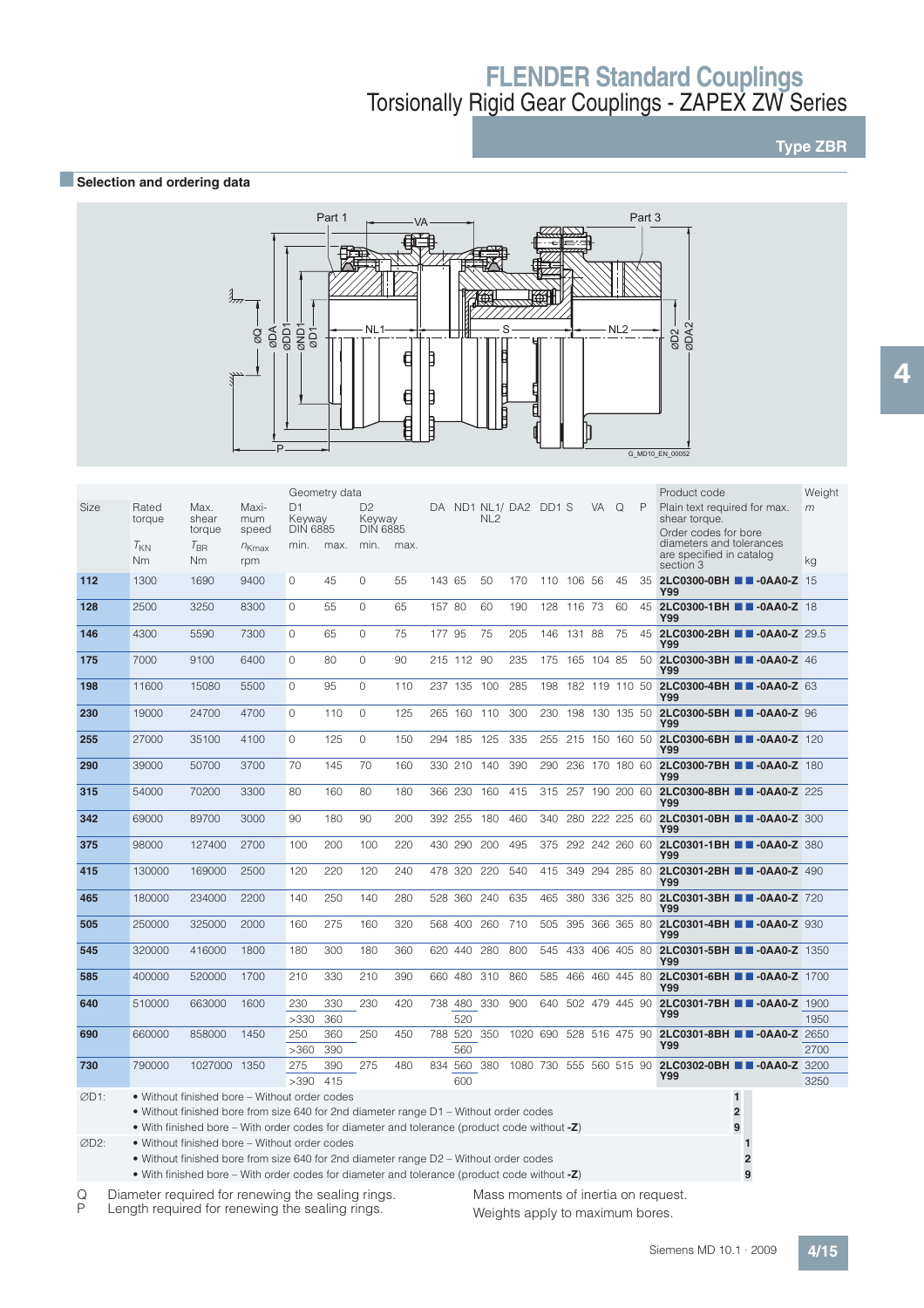## **Type ZWS**

#### **■Selection and ordering data**



For engaging/disengaging during standstill. Part 3 should be mounted on the shaft while the shaft is disconnected and not being driven.

|        |                 |                                                                                                      |              | Dimensions in mm    |                          |             |         |           |                    |     |            |                |          |       |                                    |                     |                          |                                    |                                        |                          | Product code                                     | Weight |
|--------|-----------------|------------------------------------------------------------------------------------------------------|--------------|---------------------|--------------------------|-------------|---------|-----------|--------------------|-----|------------|----------------|----------|-------|------------------------------------|---------------------|--------------------------|------------------------------------|----------------------------------------|--------------------------|--------------------------------------------------|--------|
|        |                 |                                                                                                      |              |                     |                          |             |         |           |                    |     |            |                |          |       |                                    | Shift ring          |                          |                                    | Switch                                 |                          | Order codes for bore<br>diameters and tolerances |        |
| Size   | Rated<br>torque | Maxi-<br>mum<br>speed                                                                                | D1<br>Keyway | DIN 6885 DIN 6885   | D <sub>2</sub><br>Keyway |             |         | $ND2$ NL2 | DA ND1/ NL1/ DD1 S |     |            | <b>VA</b>      | $\Omega$ | P     | <b>LS</b>                          | $\lfloor 4 \rfloor$ |                          |                                    | D4 L2 KSHN KSZH                        |                          | are specified in catalog<br>section 3            | m      |
|        | $T_{KN}$<br>Nm  | $n_{Kmax}$<br>rpm                                                                                    |              | min. max. min. max. |                          |             |         |           |                    |     |            |                |          |       |                                    |                     |                          |                                    |                                        |                          |                                                  | kg     |
| 128    | 2500            | 1500                                                                                                 | 0            | 55                  | 0                        | 50          | 157 80  |           | 60                 |     | 128 116 73 |                | 60       | 45 70 |                                    |                     |                          |                                    | $150$ 15 14 14/11 -                    |                          | 2LC0300-1BK <b>1 -0AA0</b> 15.5                  |        |
| 146    | 4300            | 1300                                                                                                 | $\Omega$     | 65                  | 0                        | 60          | 177 95  |           | 75                 |     | 146 131 88 |                | 75       | 45 86 |                                    | 180 16 16           |                          |                                    | $16/12 -$                              |                          | 2LC0300-2BK <b>TH-0AA0</b> 22.5                  |        |
| 175    | 7000            | 1100                                                                                                 | $\Omega$     | 80                  | $\Omega$                 | 70          |         | 215 112   | 90                 |     |            | 175 165 104 85 |          |       | 50 101 180 16 16                   |                     |                          |                                    | $16/12 -$                              |                          | 2LC0300-3BK <b>1 -0AA0</b> 33                    |        |
| 198    | 11600           | 960                                                                                                  | $\Omega$     | 95                  | $\Omega$                 | 80          | 237     | 135       | 100                | 198 |            |                |          |       | 182 119 110 50 116 210 20          |                     |                          | 18                                 | $18/13 -$                              |                          | 2LC0300-4BK <b>T</b> -0AA0 50                    |        |
| 230    | 19000           | 830                                                                                                  | $\Omega$     | 1100                |                          | 100         | 265     | 160       | 110                |     |            |                |          |       |                                    |                     |                          |                                    | 230 198 130 135 50 126 260 22 20 18/15 | 14/14                    | 2LC0300-5BK <b>B B-0AA0</b> 74                   |        |
| 255    | 27000           | 750                                                                                                  | 0            | 1250                |                          | 115         | 294 185 |           | 125                |     |            |                |          |       |                                    |                     |                          |                                    | 255 215 150 160 50 142 300 25 22 21/17 | 16/17                    | 2LC0300-6BK 2-0AA0 115                           |        |
| 290    | 39000           | 660                                                                                                  | 70           | 145                 | 70                       | 130         | 330 210 |           | 140                |     | 290 236    | 170 180 60     |          |       | 157 315 25 35 -                    |                     |                          |                                    |                                        | 16/211                   | 2LC0300-7BK <b>1 -0AA0</b> 160                   |        |
| 315    | 54000           | 600                                                                                                  | 80           | 160 80              |                          | 140         | 366 230 |           | 160                |     |            |                |          |       | 315 257 190 200 60 182 360 30 24 - |                     |                          |                                    |                                        | 18/18                    | 2LC0300-8BK <b>1 -0AA0</b> 215                   |        |
| 342    | 69000           | 560                                                                                                  | 90           | 180                 | 90                       | 160         | 392 255 |           | 180                |     |            |                |          |       | 340 280 222 225 60 202 360 30 24 - |                     |                          |                                    |                                        | 18/18                    | 2LC0301-0BK 2-0AA0 270                           |        |
| 375    | 98000           | 510                                                                                                  | 100          | 200                 | 100                      | 180         | 430 290 |           | 200                |     |            |                |          |       | 375 292 242 260 60 222 430 34 26 - |                     |                          |                                    |                                        | 24/20                    | 2LC0301-1BK <b>TH-0AA0</b> 370                   |        |
| 415    | 130000 460      |                                                                                                      | 120          | 220                 | 120                      | 210         | 478 320 |           | 220                |     |            |                |          |       | 415 349 294 285 80 247 -           |                     |                          |                                    |                                        | $\overline{\phantom{0}}$ | 2LC0301-2BK 2-0AA0 460                           |        |
| 465    | 180000 410      |                                                                                                      | 140          | 250                 | 140                      | 230         | 528 360 |           | 240                |     |            |                |          |       | 465 380 336 325 80 267 -           |                     | $\overline{\phantom{0}}$ | $\sim$<br>$\overline{\phantom{0}}$ |                                        | $\overline{\phantom{0}}$ | 2LC0301-3BK <b>1 -0AA0</b> 620                   |        |
| 505    | 250000 380      |                                                                                                      | 160          | 275                 | 160                      | 260         | 568 400 |           | 260                |     |            |                |          |       | 505 395 366 365 80 287 -           |                     |                          |                                    |                                        | $\overline{\phantom{0}}$ | 2LC0301-4BK <b># -0AA0</b> 820                   |        |
| 545    | 320000 350      |                                                                                                      | 180          | 300                 | 180                      | 280 620 440 |         |           | 280                |     |            |                |          |       | 545 433 406 405 80 315 -           |                     |                          |                                    |                                        |                          | 2LC0301-5BK 2-0AA0 1000                          |        |
| ØD1:   |                 | • Without finished bore – Without order codes                                                        |              |                     |                          |             |         |           |                    |     |            |                |          |       |                                    |                     |                          |                                    |                                        |                          | $\mathbf{1}$                                     |        |
|        |                 | • With finished bore – With order codes for diameter and tolerance (product code without $-Z$ )      |              |                     |                          |             |         |           |                    |     |            |                |          |       |                                    |                     |                          |                                    |                                        |                          | 9                                                |        |
| ØD2:   |                 | • Without finished bore – Without order codes                                                        |              |                     |                          |             |         |           |                    |     |            |                |          |       |                                    |                     |                          |                                    |                                        |                          |                                                  |        |
|        |                 | • With finished bore – With order codes for diameter and tolerance (product code without -Z)         |              |                     |                          |             |         |           |                    |     |            |                |          |       |                                    |                     |                          |                                    |                                        |                          | 9                                                |        |
| Q<br>Ρ |                 | Diameter required for renewing the sealing rings.<br>Length required for renewing the sealing rings. |              |                     |                          |             |         |           |                    |     |            |                |          |       |                                    |                     |                          |                                    |                                        |                          |                                                  |        |

Mass moments of inertia on request.

Weights apply to maximum bores.

KSHN: Manual lever switch type KSHN to M4218 KSZH: Toothed rack type KSZH to M4215

Pneumatically or hydraulically actuated switches also available.

Ordering example:

ZAPEX ZWS coupling, size 146, Part 1: Bore 40H7 mm, keyway to DIN 6885-1 P9 and set screw, Part 3: Bore 45K7 mm, keyway to DIN 6885-1 P9 and set screw.

Product code: **2LC0300-2BK99-0AA0-Z L0W+M1A+M13**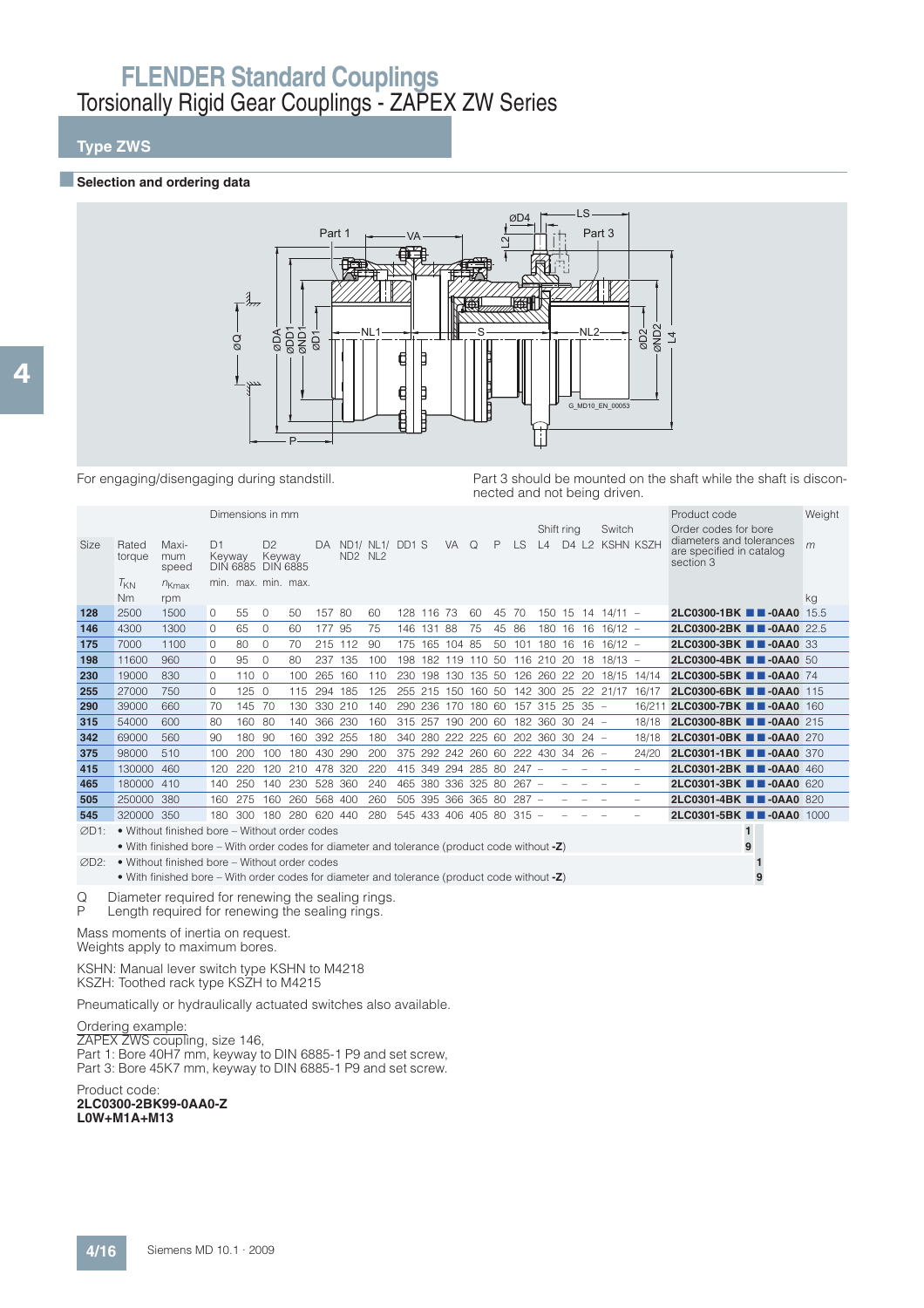**Type ZWNV**

#### **■Selection and ordering data**



|                                                                                                                                                                       |                 |                                                                                                                                                                                                   |                                                              |      | Part 2 | ≶<br>J <sub>2</sub><br>00054<br>즶<br>$\subseteq$<br>G_MD1<br>bottom |                                                                                          |     | 5<br>ਨ | $\overline{\phantom{a}}$<br>ष्ण<br>M<br>ØD <sub>2</sub><br>ØQ<br>ØND <sub>2</sub><br>ØDD <sub>2</sub><br>ØDA | Ē   | $\pi$<br>Ę<br>$\mathbf{m}$<br>മ് | S12<br>$\frac{2}{5}$ |                      |                                                                                                                    |             |
|-----------------------------------------------------------------------------------------------------------------------------------------------------------------------|-----------------|---------------------------------------------------------------------------------------------------------------------------------------------------------------------------------------------------|--------------------------------------------------------------|------|--------|---------------------------------------------------------------------|------------------------------------------------------------------------------------------|-----|--------|--------------------------------------------------------------------------------------------------------------|-----|----------------------------------|----------------------|----------------------|--------------------------------------------------------------------------------------------------------------------|-------------|
| When ordering, state thread size M and thread length T1 of the thrust piece.<br>Dimensions in mm<br>Mass<br>Product code<br>moment of<br>Plain text for thread size M |                 |                                                                                                                                                                                                   |                                                              |      |        |                                                                     |                                                                                          |     |        |                                                                                                              |     |                                  |                      |                      |                                                                                                                    |             |
| Size                                                                                                                                                                  | Rated<br>torque | Maximum<br>speed                                                                                                                                                                                  | D <sub>1</sub> . D <sub>2</sub><br>Keyway<br><b>DIN 6885</b> |      | DA     |                                                                     | ND1/ NL1/ DD1/ S11 S12 VA<br>ND <sub>2</sub> NL <sub>2</sub> D <sub>D</sub> <sub>2</sub> |     |        |                                                                                                              |     | Q                                | $\mathsf{P}$         | inertia<br>$J_1/J_2$ | and thread length T1<br>necessary.<br>Order codes for bore<br>diameters and tolerances<br>are specified in catalog | Weight<br>m |
|                                                                                                                                                                       | $T_{KN}$<br>Nm  | $n_{Kmax}$<br>rpm                                                                                                                                                                                 | min.                                                         | max. |        |                                                                     |                                                                                          |     |        |                                                                                                              |     |                                  |                      | kgm <sup>2</sup>     | section 3                                                                                                          | kg          |
| 128                                                                                                                                                                   | 2500            | 8300                                                                                                                                                                                              | 0                                                            | 55   | 157    | 80                                                                  | 60                                                                                       | 128 | 6.5    | 26                                                                                                           | 73  | 60                               | 45                   | 0.015                | 2LC0300-1AH <b>III-0AA0-Z</b> 9.3<br><b>Y99</b>                                                                    |             |
| 146                                                                                                                                                                   | 4300            | 7300                                                                                                                                                                                              | $\Omega$                                                     | 65   | 177    | 95                                                                  | 75                                                                                       | 146 | 6      | 28                                                                                                           | 88  | 75                               | 45                   | 0.024                | 2LC0300-2AH ■■-0AA0-Z 10.5<br><b>Y99</b>                                                                           |             |
| 175                                                                                                                                                                   | 7000            | 6400                                                                                                                                                                                              | $\circ$                                                      | 80   | 215    | 112                                                                 | 90                                                                                       | 175 | 5.5    | 33                                                                                                           | 104 | 85                               | 50                   | 0.057                | 2LC0300-3AH <b>DI-0AA0-Z</b> 23<br>Y99                                                                             |             |
| 198                                                                                                                                                                   | 11600           | 5500                                                                                                                                                                                              | $\circ$                                                      | 95   | 237    | 135                                                                 | 100                                                                                      | 198 | 10     | 40                                                                                                           | 119 | 110                              | 50                   | 0.099                | 2LC0300-4AH <b>III-0AA0-Z</b> 32<br><b>Y99</b>                                                                     |             |
| 230                                                                                                                                                                   | 19000           | 4700                                                                                                                                                                                              | $\mathsf{O}\xspace$                                          | 110  | 265    | 160                                                                 | 110                                                                                      | 230 | 11     | 32                                                                                                           | 130 | 135                              | 50                   | 0.18                 | 2LC0300-5AH ■■-0AA0-Z 46<br><b>Y99</b>                                                                             |             |
| 255                                                                                                                                                                   | 27000           | 4100                                                                                                                                                                                              | $\circ$                                                      | 125  | 294    | 185                                                                 | 125                                                                                      | 255 | 14     | 40                                                                                                           | 150 | 160                              | 50                   | 0.30                 | 2LC0300-6AH <b>III-0AA0-Z</b> 62<br>Y99                                                                            |             |
| 290                                                                                                                                                                   | 39000           | 3700                                                                                                                                                                                              | 70                                                           | 145  | 330    | 210                                                                 | 140                                                                                      | 290 | 19     | 50                                                                                                           | 170 | 180                              | 60                   | 0.57                 | 2LC0300-7AH 2 -0AA0-Z 94<br><b>Y99</b>                                                                             |             |
| 315                                                                                                                                                                   | 54000           | 3300                                                                                                                                                                                              | 80                                                           | 160  | 366    | 230                                                                 | 160                                                                                      | 315 | 18     | 50                                                                                                           | 190 | 200                              | 60                   | 0.94                 | 2LC0300-8AH 2-0AA0-Z 125<br><b>Y99</b>                                                                             |             |
| 342                                                                                                                                                                   | 69000           | 3000                                                                                                                                                                                              | 90                                                           | 180  | 392    | 255                                                                 | 180                                                                                      | 340 | 29     | 72                                                                                                           | 222 | 225                              | 60                   | 1.4                  | 2LC0301-0AH ■ ■ -0AA0-Z 155<br><b>Y99</b>                                                                          |             |
| 375                                                                                                                                                                   | 98000           | 2700                                                                                                                                                                                              | 100                                                          | 200  | 430    | 290                                                                 | 200                                                                                      | 375 | 29     | 72                                                                                                           | 242 | 260                              | 60                   | 2.2                  | 2LC0301-1AH <b>D</b> -0AA0-Z 205<br><b>Y99</b>                                                                     |             |
| 415                                                                                                                                                                   | 130000          | 2500                                                                                                                                                                                              | 120                                                          | 220  | 478    | 320                                                                 | 220                                                                                      | 415 | 60     | 136                                                                                                          | 294 | 285                              | 80                   | 3.6                  | 2LC0301-2AH <b>III-0AA0-Z</b> 270<br><b>Y99</b>                                                                    |             |
| 465                                                                                                                                                                   | 180000          | 2200                                                                                                                                                                                              | 140                                                          | 250  | 528    | 360                                                                 | 240                                                                                      | 465 | 80     | 176                                                                                                          | 336 | 325                              | 80                   | 6.0                  | 2LC0301-3AH 2-0AA0-Z 360<br><b>Y99</b>                                                                             |             |
| 505                                                                                                                                                                   | 250000          | 2000                                                                                                                                                                                              | 160                                                          | 275  | 568    | 400                                                                 | 260                                                                                      | 505 | 89     | 196                                                                                                          | 366 | 365                              | 80                   | 8.8                  | 2LC0301-4AH <b>2 -0AA0-Z</b> 450<br>Y99                                                                            |             |
| ØD1:<br>ØD2:                                                                                                                                                          |                 | • Without finished bore - Without order codes<br>• With finished bore – With order codes for diameter and tolerance (product code without $-Z$ )<br>• Without finished bore - Without order codes |                                                              |      |        |                                                                     |                                                                                          |     |        |                                                                                                              |     |                                  |                      |                      | $\mathbf{1}$<br>9<br>1                                                                                             |             |
|                                                                                                                                                                       |                 | • With finished bore – With order codes for diameter and tolerance (product code without $-Z$ )                                                                                                   |                                                              |      |        |                                                                     |                                                                                          |     |        |                                                                                                              |     |                                  |                      |                      | 9                                                                                                                  |             |

Q Diameter required for renewing the sealing rings.<br>P Length required for renewing the sealing rings.

Length required for renewing the sealing rings.

Mass moments of inertia apply to a coupling half with maximum bore diameter.

Weights apply to the entire coupling with maximum bores.

Ordering example:

ZAPEX ZWNV coupling, size 146, thread M 10 x 20 deep, Part 1: Bore 40H7mm, keyway to DIN 6885-1 P9 and set screw, Part 2: Bore 45K7 mm, keyway to DIN 6885-1 P9 and set screw.

#### Product code: **2LC0300-2AH99-0AA0-Z L0W+M1A+M13+Y99** plain text to Y99: **Thread M10 x 20 mm**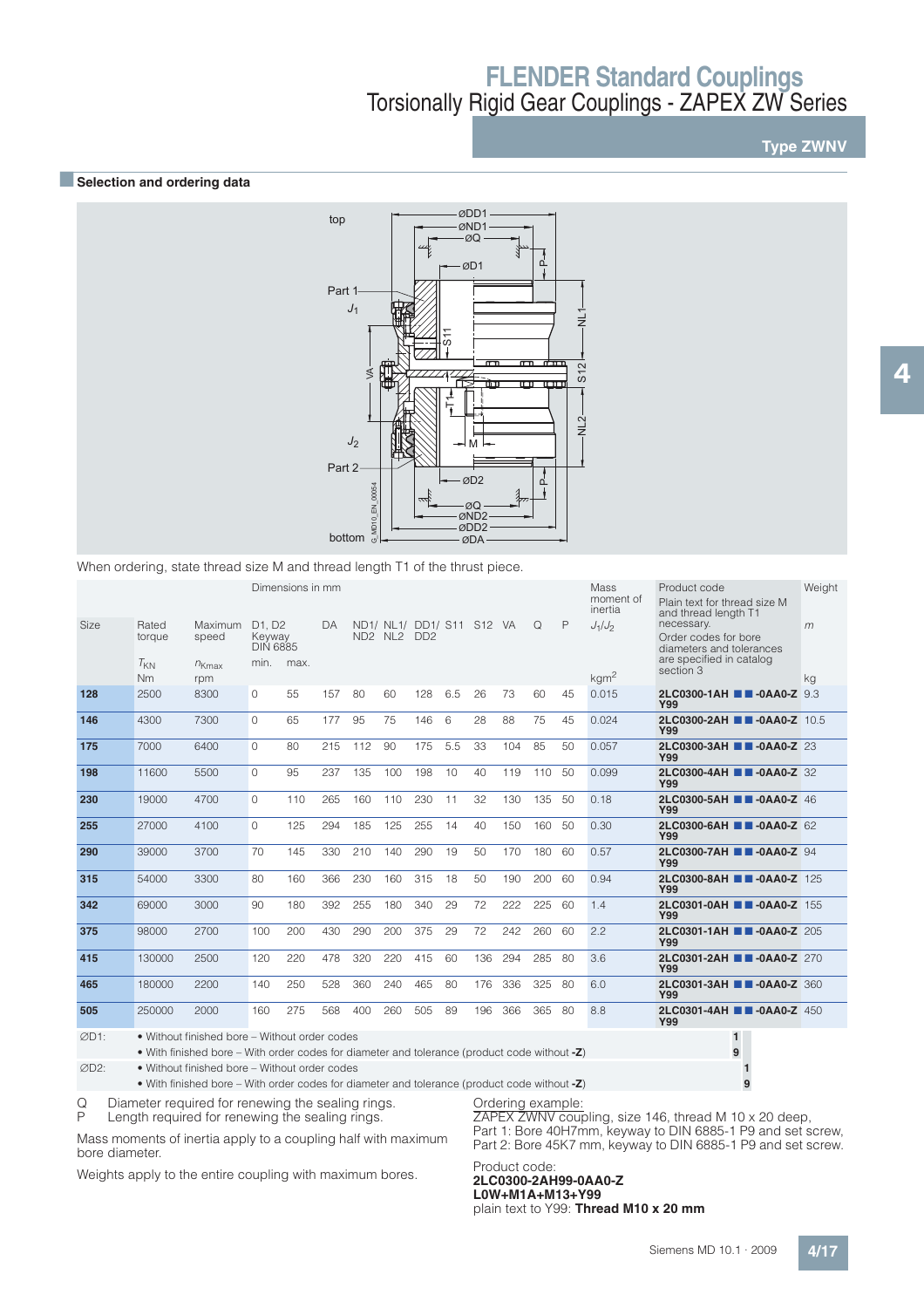## **Type ZWSE**

#### **B** Selection and ordering data



For engaging/disengaging during standstill. Protect sliding surfaces from dirt and corrosion; sprayed with adhesive grease. Part 2 should be mounted on the shaft while the shaft is disconnected and not being driven.

|              |                 |                                                                                              |              | Dimensions in mm |                          |                     |                 |        |                                    |       |                |             |             | Shift ring     |    | Switch      | Mass<br>moment of<br>inertia | Product code<br>Order codes for bore<br>diameters and tolerances | Weight |
|--------------|-----------------|----------------------------------------------------------------------------------------------|--------------|------------------|--------------------------|---------------------|-----------------|--------|------------------------------------|-------|----------------|-------------|-------------|----------------|----|-------------|------------------------------|------------------------------------------------------------------|--------|
| Size         | Rated<br>torque | Maxi-<br>mum<br>speed                                                                        | D1<br>Keyway | <b>DIN 6885</b>  | D <sup>2</sup><br>Keyway | <b>DIN 6885</b>     | ND <sub>1</sub> |        | <b>ND2 NL1/</b><br>NL <sub>2</sub> | DD.   | S <sub>1</sub> | LS.         | $\perp$     | D <sub>4</sub> | L2 | <b>KSHN</b> | $J_1/J_2$                    | are specified in catalog<br>section 3                            |        |
|              | $T_{KN}$        | $n_{Kmax}$                                                                                   |              |                  |                          | min. max. min. max. |                 |        |                                    |       |                |             |             |                |    | Size        |                              |                                                                  | m      |
|              | Nm              | rpm                                                                                          |              |                  |                          |                     |                 |        |                                    |       |                |             |             |                |    |             | $\text{kgm}^2$               |                                                                  | kg     |
| 128          | 2500            | 730                                                                                          | $\Omega$     | 55               | $\Omega$                 | 50                  | 76.5 75         |        | 60                                 | 130 6 |                | 36.5        | 180         | -16            | 16 | 16/12       | 0.007                        | 2LC0300-1BM <b>2D-0AA0</b> 7                                     |        |
| 146          | 4300            | 630                                                                                          | $\circ$      | 65               | $\Omega$                 | 60                  | 91.5 90         |        | 75                                 | 150 6 |                | 50          | 210         | 20             | 18 | 18/13       | 0.014                        | 2LC0300-2BM <b>11-0AA0</b> 11.5                                  |        |
| 175          | 7000            | 520                                                                                          | $\Omega$     | 75               | $\cap$                   | 75                  | 108             | 105 90 |                                    | 180 8 |                |             | 56.5 250 20 |                | 30 | 18/181      | 0.033                        | 2LC0300-3BM <b>1 -0AA0</b> 17                                    |        |
| 198          | 11600           | 500                                                                                          | $\circ$      | 90               | $\Omega$                 | 90                  | 130             | 130    | 100                                | 204 8 |                | 64.5 260 22 |             |                | 20 | 18/14       | 0.06                         | 2LC0300-4BM <b>1 -0AA0</b> 28                                    |        |
| 230          | 19000           | 430                                                                                          | $\Omega$     | 110 $\Omega$     |                          | 105                 | 155             | 155    | 110                                | 236 8 |                | 73          | 300         | 25             | 22 | 21/16       | 0.12                         | 2LC0300-5BM <b>1 -0AA0</b> 35                                    |        |
| 255          | 27000           | 360                                                                                          | $\Omega$     | $125 \quad 0$    |                          | 120                 | 180             | 180    | 125                                | 260   | 10             | 82          | 355         | 25             | 35 | 24/241      | 0.23                         | 2LC0300-6BM <b>1 -0AA0</b> 53                                    |        |
| ØD1:         |                 | • Without finished bore – Without order codes                                                |              |                  |                          |                     |                 |        |                                    |       |                |             |             |                |    |             |                              |                                                                  |        |
|              |                 | • With finished bore – With order codes for diameter and tolerance (product code without -Z) |              |                  |                          |                     |                 |        |                                    |       |                |             |             |                |    |             |                              | 9                                                                |        |
| $\alpha$ Do. |                 | A Mithaut finished here Mithaut seder sedes                                                  |              |                  |                          |                     |                 |        |                                    |       |                |             |             |                |    |             |                              |                                                                  |        |

D2: • Without finished bore – Without order codes **1** • With finished bore – With order codes for diameter and tolerance (product code without **-Z**) **9**

Mass moments of inertia apply to a coupling half with maximum bore diameter.

Weights apply to the entire coupling with maximum bores.

#### Ordering example:

ZAPEX ZWSE coupling, size 146, Part 1: Bore 40H7 mm, keyway to DIN 6885-1 P9 and set screw, Part 2: Bore 45K7 mm, keyway to DIN 6885-1 P9 and set screw.

Product code: **2LC0300-2BM99-0AA0-Z L0W+M1A+M13**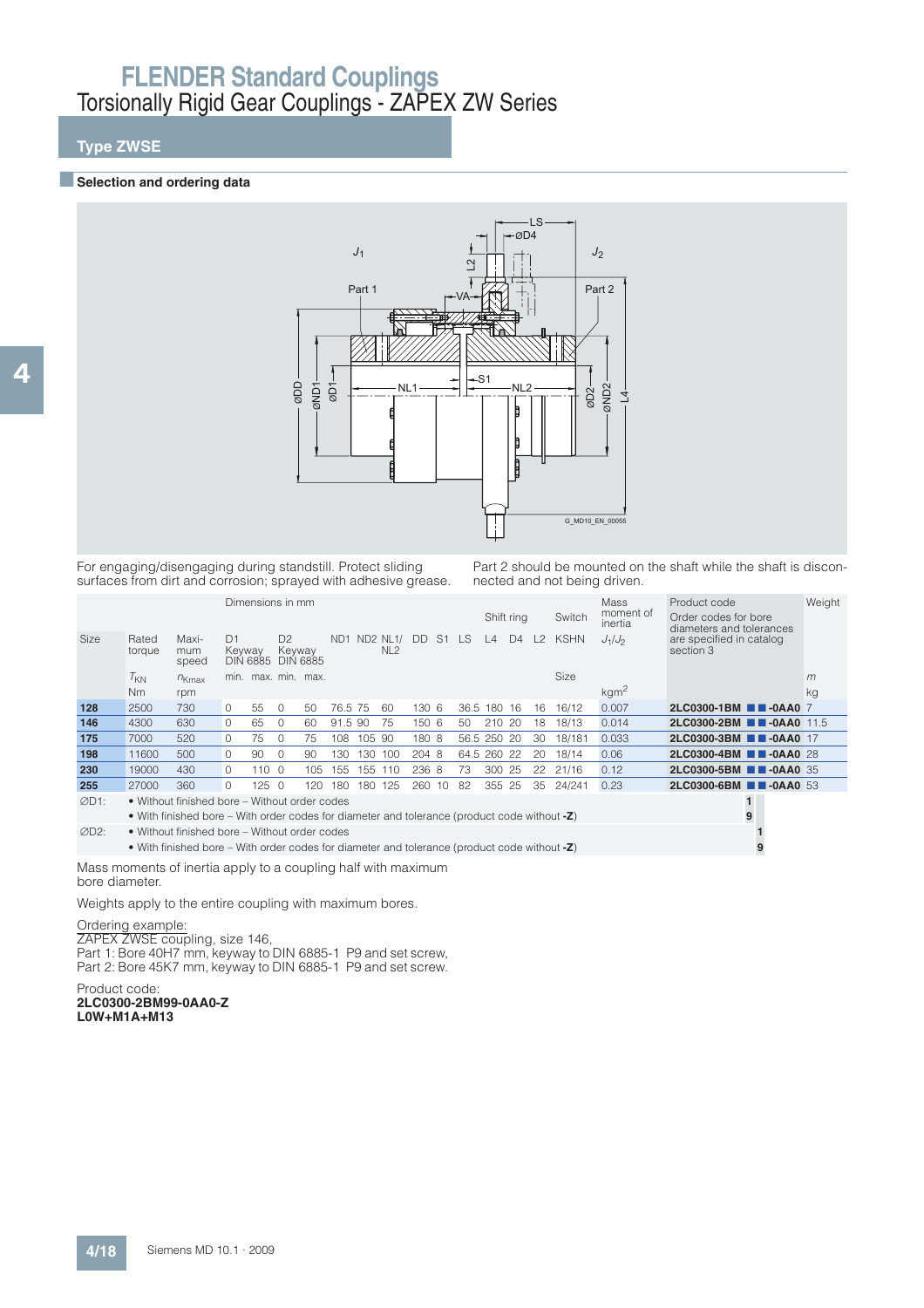### **Multipurpose hubs for ZAPEX ZW Series**

4

#### **Exerction and ordering data**

ZAPEX couplings can be designed with multipurpose hubs in order to implement modified hub geometries. One or both standard hubs can be replaced with multipurpose hubs. Hub lengths and coupling lengths can be altered through the use of multipurpose hubs. The distance VA of the coupling teeth, the permitted bore diameter and the hub diameter remain unchanged.

By stating the hub reductions X and Y the multipurpose hub can be adapted to the mounting situation.

Details D1, NL1, X1 and Y1 relate to the hub shown on the dimension drawings left; details D2, NL2, X2 and Y2 apply to the hub shown on the dimension drawings right.



#### **Geometric data and permitted reduction of the multipurpose hub**

| Size | Standard hub | Multipurpose hub | Maximum<br>hub reduction |      |
|------|--------------|------------------|--------------------------|------|
|      | <b>NL</b>    | <b>NL</b>        | X                        | Υ    |
|      | mm           | mm               | mm                       | mm   |
| 112  | 50           | 90               | 40                       | 20   |
| 128  | 60           | 100              | 40                       | 27.5 |
| 146  | 75           | 115              | 40                       | 33.5 |
| 175  | 90           | 150              | 60                       | 39   |
| 198  | 100          | 160              | 60                       | 45.5 |
| 230  | 110          | 180              | 70                       | 50   |
| 255  | 125          | 210              | 85                       | 57.5 |
| 290  | 140          | 210              | 70                       | 66   |
| 315  | 160          | 240              | 80                       | 74   |
| 342  | 180          | 270              | 90                       | 88   |
| 375  | 200          | 310              | 110                      | 97   |
| 415  | 220          | 310              | 90                       | 121  |
| 465  | 240          | 350              | 110                      | 138  |
| 505  | 260          | 400              | 140                      | 152  |

#### **Product code**

The product code of the respective ZAPEX coupling type must be supplemented with **-Z** and order code **Y99**. The dimensions of the hub reduction X, Y of the multipurpose hub must be stated in plain text.

#### Ordering example:

ZAPEX ZWN coupling with multipurpose hub size 505,  $S1 = 66$  mm Hub left with bore D1 = 200H7 mm, with keyway to DIN 6885-1 P9 and set screw,  $NL1 = 385$  mm, reduced with  $X1 = 15$  mm. Hub right with bore D2 = 220K7 mm, with keyway to DIN 6885-1 P9 and set screw, NL2 = 350 mm, reduced with  $Y2 = 50$  mm.

#### Product code: **2LC0301-4AA99-0AA0-Z**

**Y99 + L1D + L41 + M2E + M13 + M41** plain text to Y99: **Hub lengths NL1 = 385 mm, NL2 = 350 mm, hub reduction X1 = 15 mm, Y1 = 0 mm, X2 = 0 mm, Y2 = 50 mm**

**Up to size 505 available from FLENDER stocks.**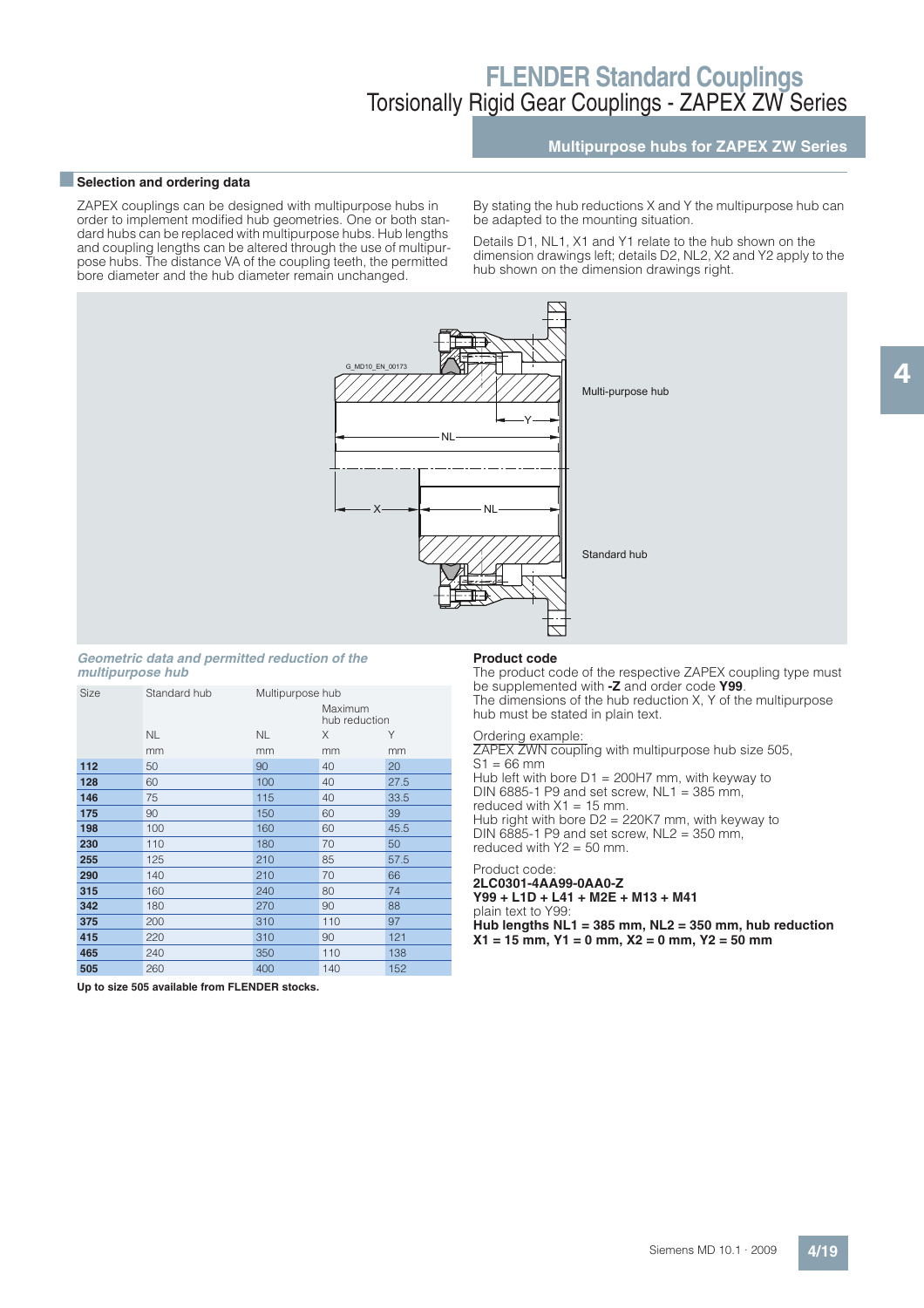## **Spare and wear parts**

### **BSelection and ordering data**

### **DUO sealing rings**

The DUO sealing rings are wear parts and must be replaced in accordance with the operating instructions.

| Size | Hub diameter<br>ND1/ND2      | Product code                                                                         |
|------|------------------------------|--------------------------------------------------------------------------------------|
|      | mm                           |                                                                                      |
| 112  | 65                           | 2LC0300-0XG00-0AA0                                                                   |
| 128  | 80                           | 2LC0300-1XG00-0AA0                                                                   |
| 146  | 95                           | 2LC0300-2XG00-0AA0                                                                   |
| 175  | 112                          | 2LC0300-3XG00-0AA0                                                                   |
| 198  | 135                          | 2LC0300-4XG00-0AA0                                                                   |
| 230  | 160                          | 2LC0300-5XG00-0AA0                                                                   |
| 255  | 185                          | 2LC0300-6XG00-0AA0                                                                   |
| 290  | 210                          | 2LC0300-7XG00-0AA0                                                                   |
| 315  | 230                          | 2LC0300-8XG00-0AA0                                                                   |
| 342  | 255                          | 2LC0301-0XG00-0AA0                                                                   |
| 375  | 290                          | 2LC0301-1XG00-0AA0                                                                   |
| 415  | 320                          | 2LC0301-2XG00-0AA0                                                                   |
| 465  | 360                          | 2LC0301-3XG00-0AA0                                                                   |
| 505  | 400                          | 2LC0301-4XG00-0AA0                                                                   |
| 545  | 440                          | 2LC0301-5XG00-0AA0                                                                   |
| 585  | 480                          | 2LC0301-6XG00-0AA0                                                                   |
| 640  | 480                          | 2LC0301-7XG10-0AA0                                                                   |
|      | 520                          | 2LC0301-7XG20-0AA0                                                                   |
| 690  | 520<br>560                   | 2LC0301-8XG10-0AA0<br>2LC0301-8XG20-0AA0                                             |
| 730  | 560<br>600                   | 2LC0302-0XG10-0AA0<br>2LC0302-0XG20-0AA0                                             |
| 780  | 600<br>650                   | 2LC0302-1XG10-0AA0<br>2LC0302-1XG20-0AA0                                             |
| 852  | 650<br>710                   | 2LC0302-2XG10-0AA0<br>2LC0302-2XG20-0AA0                                             |
| 910  | 710<br>750                   | 2LC0302-3XG10-0AA0<br>2LC0302-3XG20-0AA0                                             |
| 1020 | 750<br>800                   | 2LC0302-4XG10-0AA0<br>2LC0302-4XG20-0AA0                                             |
| 1080 | 800<br>860                   | 2LC0302-5XG10-0AA0<br>2LC0302-5XG20-0AA0                                             |
| 1150 | 860<br>930                   | 2LC0302-6XG10-0AA0<br>2LC0302-6XG20-0AA0                                             |
| 1160 | 860<br>930<br>990            | 2LC0302-7XG10-0AA0<br>2LC0302-7XG20-0AA0<br>2LC0302-7XG30-0AA0                       |
| 1240 | 930<br>990<br>1055           | 2LC0302-8XG10-0AA0<br>2LC0302-8XG20-0AA0<br>2LC0302-8XG30-0AA0                       |
| 1310 | 930<br>990<br>1055<br>1120   | 2LC0303-0XG10-0AA0<br>2LC0303-0XG20-0AA0<br>2LC0303-0XG30-0AA0<br>2LC0303-0XG40-0AA0 |
| 1380 | 990<br>1055<br>1120<br>1170  | 2LC0303-1XG10-0AA0<br>2LC0303-1XG20-0AA0<br>2LC0303-1XG30-0AA0<br>2LC0303-1XG40-0AA0 |
| 1440 | 1055<br>1120<br>1170<br>1240 | 2LC0303-2XG10-0AA0<br>2LC0303-2XG20-0AA0<br>2LC0303-2XG30-0AA0<br>2LC0303-2XG40-0AA0 |
| 1540 | 1120<br>1170<br>1240<br>1310 | 2LC0303-3XG10-0AA0<br>2LC0303-3XG20-0AA0<br>2LC0303-3XG30-0AA0<br>2LC0303-3XG40-0AA0 |

#### FLENDER high-performance grease (cartridge 300 g) FFA: **000 000 501 027**

 $\mathcal{L}_{\mathcal{A}}$ 

Sealing compound (tube 60 ml) FFA: 000 000 243 185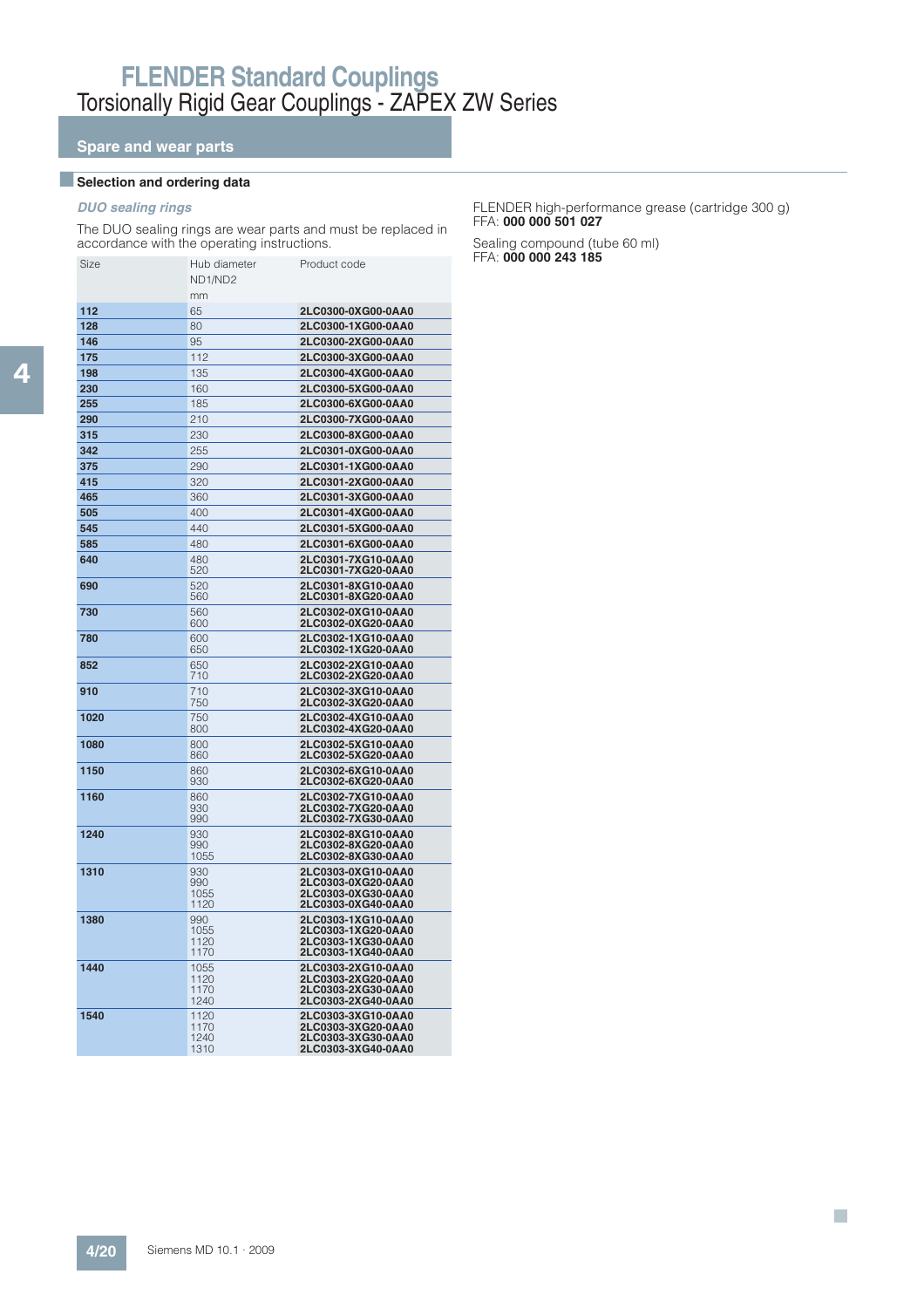# **Torsionally Rigid Gear Couplings ZAPEX ZI Series**





| Overview                                                                 |
|--------------------------------------------------------------------------|
| <b>Benefits</b>                                                          |
| Application                                                              |
| Design                                                                   |
| Technical data                                                           |
| <b>Type ZIN</b><br>Selection and ordering data                           |
| <b>Type ZIZS</b><br>Selection and ordering data                          |
| <b>Type ZIW</b><br>Selection and ordering data                           |
| <b>Type ZIBT</b><br>Selection and ordering data                          |
| <b>Type ZIBG</b><br>Selection and ordering data                          |
| <b>Type ZINA</b><br>Selection and ordering data                          |
| <b>Type ZIZA</b><br>Selection and ordering data                          |
| <b>Type ZINV</b><br>Selection and ordering data                          |
| Type ZIN for axial displacement<br>Selection and ordering data           |
| <b>Type ZIZI</b><br>Selection and ordering data                          |
| <b>Multipurpose hubs for</b><br><b>ZAPEX ZI Series</b>                   |
| Selection and ordering data                                              |
| Type ZI -<br>flange connection dimensions<br>Selection and ordering data |
|                                                                          |
| Spare and wear parts<br>Selection and ordering data                      |
|                                                                          |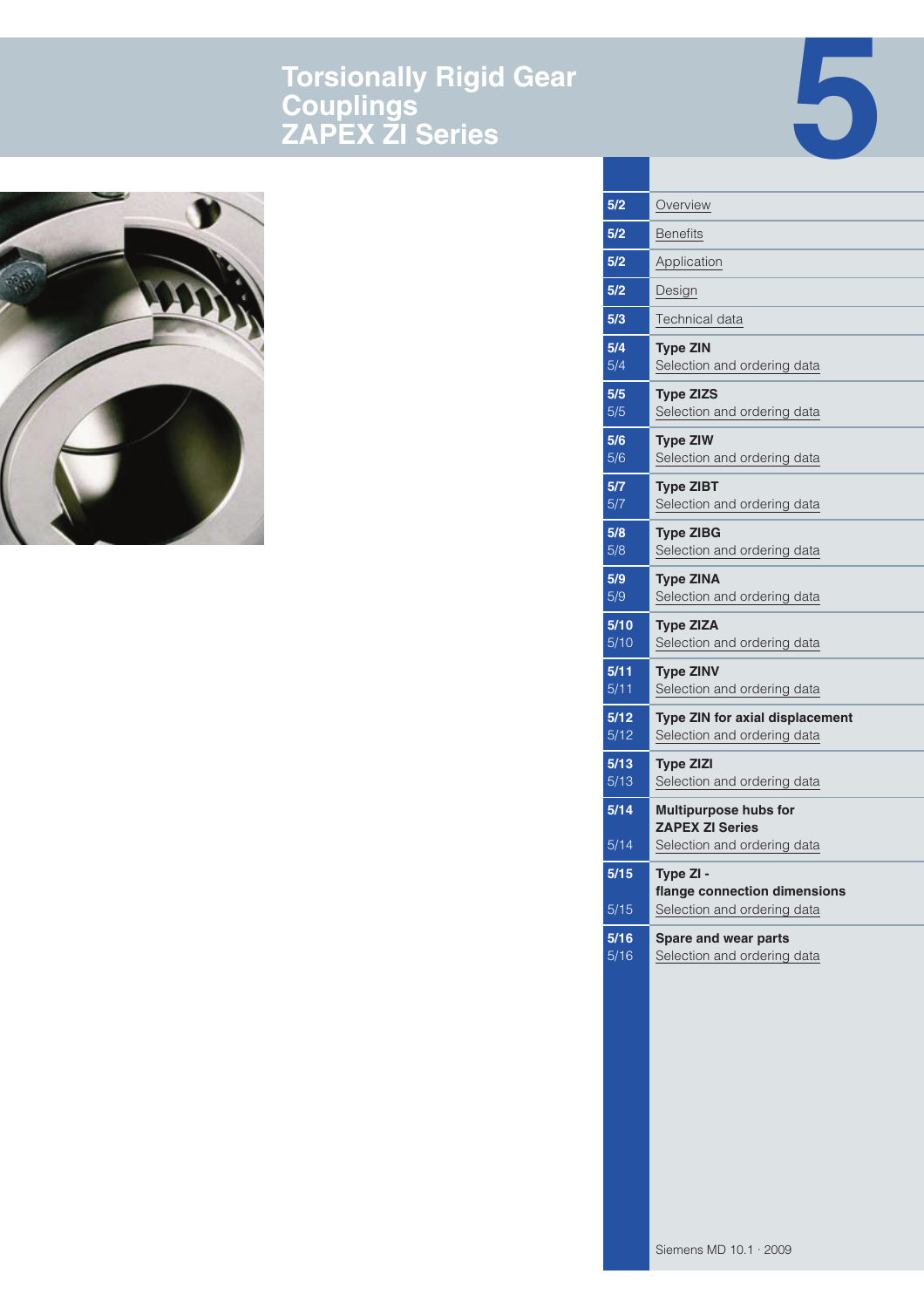### **General information**

#### ■ **Overview**





**Coupling suitable for potentially explosive environments. Complies with Directive 94/9/EC for:**

### $C \times \sqrt{\epsilon_x}$ II 2 GD c 120 °C (T4)

### $CE(Ex)$  M2

#### Materials

- Hubs and flanged sleeves: Steel
- O ring: Perbunan
- Lubricant: Grease filling

#### ■**Benefits**

ZAPEX gear couplings link machine shafts and compensate for shaft misalignment with weak restorative forces.

High transmissible torque combined with compactness and light weight are characteristic of ZAPEX couplings.

ZAPEX coupling types are constructed on a modular principle, so application-related solutions can be delivered quickly.

#### ■**Application**

ZAPEX couplings are especially suited for operation in harsh operating conditions, such as drives in the iron smelting or cement industry. ZAPEX couplings are suitable for reverse operation and horizontal mounting positions and, in the case of type ZINV, for vertical mounting positions.

#### ■**Design**

A ZAPEX coupling comprises two hub sections with external teeth which are mounted on the machine shafts. The external teeth engage with a flanged sleeve with corresponding internal teeth. The flanged sleeves are connected via two flanges with close-fitting bolts.

The teeth are lubricated with grease. On the ZAPEX type ZI, O-rings are used to seal the tooth space. The O-rings prevent the lubricant from escaping and dirt from entering the tooth space. The parallel keyways must be sealed during assembly to prevent lubricant from escaping.

The torque is transmitted through the coupling teeth. The teeth are crowned, so angular displacement per tooth plane is possible. Radial misalignment can be compensated for via the space VA between the tooth planes. The internal teeth of the flanged sleeves are significantly wider than the external teeth of the hub parts, permitting a relatively high axial misalignment.

A small angular misalignment on the coupling teeth results in an advantageous distribution of the lubricant film in contact with the teeth and a very low wear rate. This favorable condition can be deliberately set by aligning the drive with the machine shafts with a slight radial misalignment.

This coupling requires very little maintenance. Regular grease changes at the prescribed intervals prolong the service life of the coupling.

#### ZAPEX ZI gear coupling types

| Type        | Description                             |
|-------------|-----------------------------------------|
| ZIN         | Standard type                           |
| <b>ZIZS</b> | with adapter                            |
| ZIW         | with intermediate shaft                 |
| <b>ZIBT</b> | with offset brake disk                  |
| <b>ZIBG</b> | with straight brake disk                |
| <b>ZINA</b> | with axial backlash limiter             |
| ZIZA        | with adapter and axial backlash limiter |
| ZINV        | Vertical type                           |
| ZIN         | for axial displacement                  |
| ZIZI        | electrically insulating                 |

Further application-related coupling types are available. Dimension sheets for and information on these are available on request.

The hubs of the standard types can be easily exchanged for multipurpose hubs. Multipurpose hubs are designed much longer and can be shortened to meet customer requirements.

The multipurpose hubs are described after the types.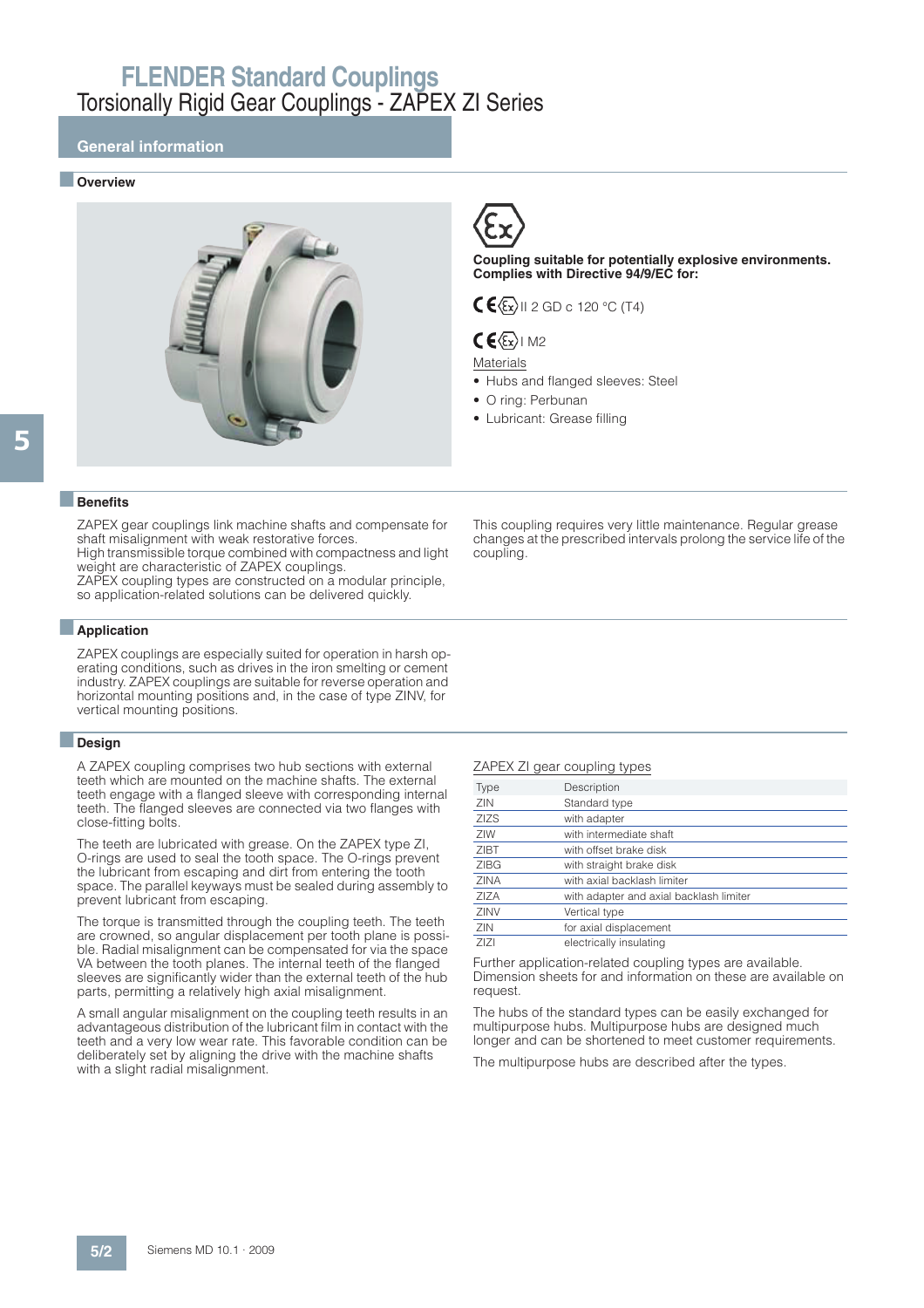### **General information**

### ■**Technical data**

**Power ratings**

| Size                    | Rated torque    | Maximum torque    | Overload torque | Fatigue torque  | Torsional stiffness     | Permitted shaft<br>misalignment |
|-------------------------|-----------------|-------------------|-----------------|-----------------|-------------------------|---------------------------------|
|                         | $T_{\text{KN}}$ | $T_{\text{Kmax}}$ | $T_{KOL}$       | $T_{\text{KW}}$ | ZI<br>$C_{\text{Tdyn}}$ | $\Delta K_{a}$                  |
|                         | <b>Nm</b>       | <b>Nm</b>         | N <sub>m</sub>  |                 | kNm/rad                 | mm                              |
| 1                       | 850             | 1700              | 3400            | 340             | 500                     |                                 |
| 1.5                     | 1700            | 3400              | 6800            | 680             | 1400                    |                                 |
| $\overline{2}$          | 3350            | 6700              | 13400           | 1340            | 2500                    |                                 |
| 2.5                     | 6000            | 12000             | 24000           | 2400            | 5800                    |                                 |
| 3                       | 10000           | 20000             | 40000           | 4000            | 9200                    |                                 |
| 3.5                     | 16000           | 32000             | 64000           | 6400            | 16600                   |                                 |
| $\overline{\mathbf{r}}$ | 23600           | 47200             | 94400           | 9440            | 27300                   |                                 |
| 4.5                     | 33500           | 67000             | 134000          | 13400           | 41500                   | 1.5                             |
| $5\phantom{.0}$         | 47500           | 95000             | 190000          | 19000           | 61000                   | 1.5                             |
| 5.5                     | 67000           | 134000            | 268000          | 26800           | 79000                   | 1.5                             |
| 6                       | 90000           | 180000            | 360000          | 36000           | 99000                   | 1.5                             |
| $\overline{7}$          | 125000          | 250000            | 500000          | 50000           | 156000                  | 1.5                             |

The rated torques for type ZIZI deviating from these listed above are provided in the respective dimension table.

The specified torsional stiffness "ZI" applies to coupling types ZIN, ZINA, ZINV and ZIN for axial displacement.

Torsional stiffness of types ZIZS, ZIW, ZIBT, ZIBG, ZIZA and ZIZI on request.

The axial misalignment  $\Delta K_a$  must be understood as the maximum permitted enlargement of the hub distance S of the coupling.

Angular misalignment  $\Delta K_W$ 

- Types ZIN, ZIZS, ZIW, ZINV; ZIN for axial displacement, ZIZI:  $\Delta K_W = 0.5^\circ$
- Types ZIBG; ZIBT; ZINA; ZIZA:  $\Delta K_W = 0.2^\circ$

### Radial misalignment  $\Delta K_r$

- Types ZIN, ZIZS, ZIW, ZINV; ZIN for axial displacement, ZIZI:  $\Delta K_r \leq VA \cdot \tan 0.5^\circ$
- Types ZIBG; ZIBT; ZINA; ZIZA:  $\Delta K_r \leq VA \cdot \tan 0.2^{\circ}$

For the tooth distance VA, see the relevant table for the subassembly.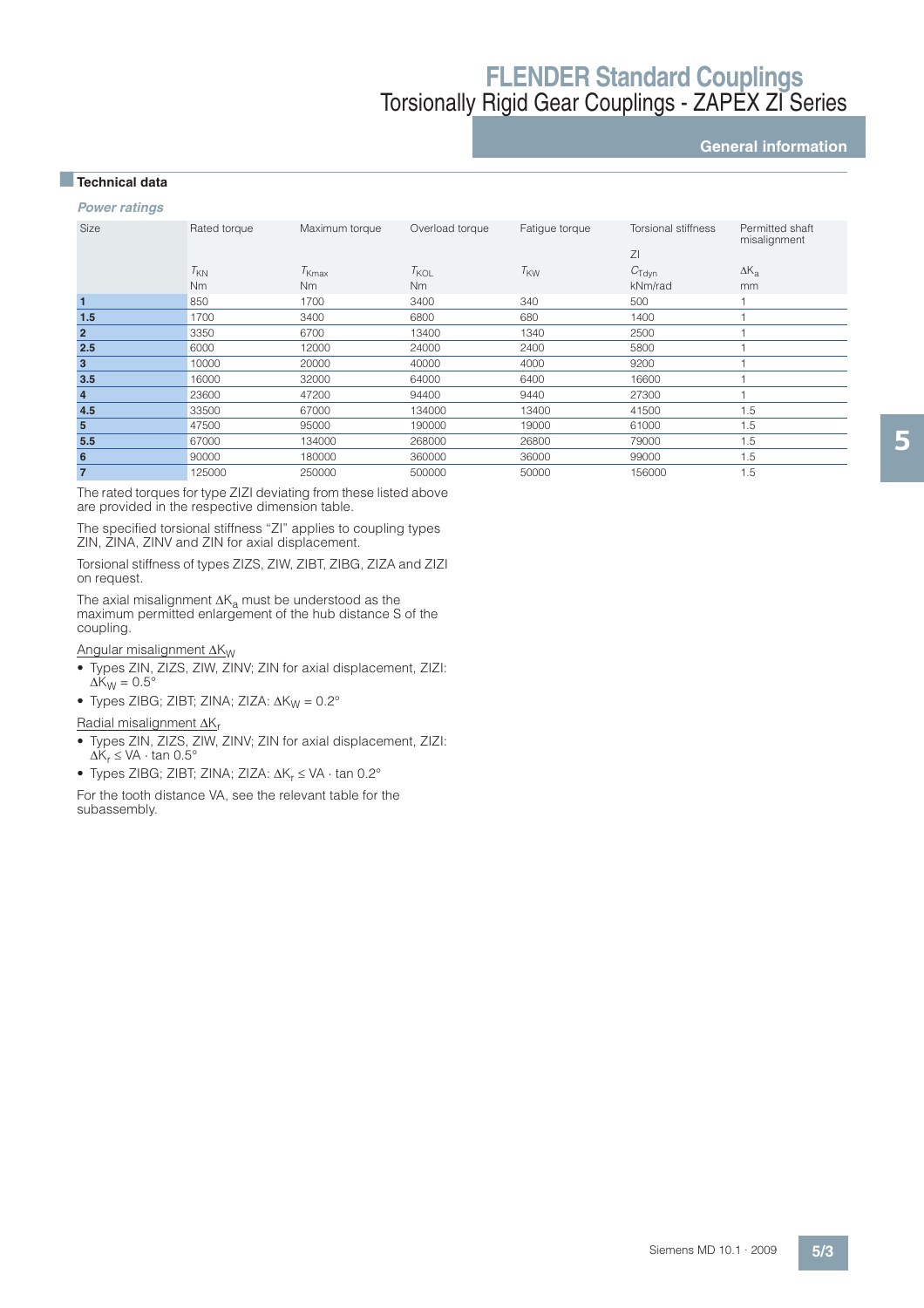## **Type ZIN**

#### **■Selection and ordering data**



Coupling parts 1 and 2 can be combined to form coupling variants A, AB, B.

After the finished bore has been drilled, the variant can no longer be changed.

|                |                                         |                                                                                                                                               |                                                              | Dimensions in mm |           |                                 |              |          |   |       |                |     |                   |     | Mass<br>moment<br>of inertia | Product code                                                                              |                   |                | Weight |
|----------------|-----------------------------------------|-----------------------------------------------------------------------------------------------------------------------------------------------|--------------------------------------------------------------|------------------|-----------|---------------------------------|--------------|----------|---|-------|----------------|-----|-------------------|-----|------------------------------|-------------------------------------------------------------------------------------------|-------------------|----------------|--------|
| Size           | Rated<br>torque                         | Maxi-<br>mum<br>speed                                                                                                                         | D <sub>1</sub> . D <sub>2</sub><br>Keyway<br><b>DIN 6885</b> |                  | DA        | ND <sub>2</sub> N <sub>L2</sub> | ND1/ NL1/ D4 |          |   | S1 S2 | S <sub>3</sub> | VA  | $\Omega$          | P   | $J_1/J_2$                    | Order codes for bore<br>diameters and tolerances<br>are specified in catalog<br>section 3 |                   |                | m      |
|                | $T_{KN}$<br>Nm                          | $n_{Kmax}$<br>rpm                                                                                                                             | min.                                                         | max.             |           |                                 |              |          |   |       |                |     |                   |     | kgm <sup>2</sup>             |                                                                                           |                   |                | kg     |
| $\mathbf{1}$   | 850                                     | 8500                                                                                                                                          | 0                                                            | 50               | 117       | 67                              | 43           | 83       | 3 | 12    | 21             | 55  | 52                | 31  | 0.003                        | $2LC0310-0A$ $\blacksquare$                                                               |                   | $-0AAA0$ 3.2   |        |
| 1.5            | 1700                                    | 7700                                                                                                                                          | 0                                                            | 64               | 152       | 87                              | 50           | 107      | 3 | 9     | 15             | 59  | 68                | 34  | 0.009                        | 2LC0310-1A <b>1 1 -0AA0</b> 6.5                                                           |                   |                |        |
| $\overline{2}$ | 3350                                    | 6900                                                                                                                                          | $\Omega$                                                     | 80               | 178       | 108                             | 62           | 129.5    | 3 | 17    | 31             | 79  | 85                | 42  | 0.02                         | 2LC0310-2A <b>1 1 -0AA0</b> 9.8                                                           |                   |                |        |
| 2.5            | 6000                                    | 6200                                                                                                                                          | $\Omega$                                                     | 98               | 213       | 130                             | 76           | 156      | 5 | 17    | 29             | 93  | 110               | 47  | 0.05                         | $2LC0310-3A$ $\blacksquare$                                                               |                   | $-0$ AA0 17.5  |        |
| 3              | 10000                                   | 5800                                                                                                                                          | 0                                                            | 112              | 240       | 153                             | 90           | 181      | 5 | 19    | 33             | 109 | 130               | 58  | 0.09                         | 2LC0310-4A <b>THE -0AA0</b> 25.5                                                          |                   |                |        |
| 3.5            | 16000                                   | 5100                                                                                                                                          | 0                                                            | 133              | 280       | 180                             | 105          | 211      | 6 | 23    | 40             | 128 | 150               | 67  | 0.21                         | 2LC0310-5A <b>N N</b> -0AA0 43                                                            |                   |                |        |
| $\overline{4}$ | 23600                                   | 4500                                                                                                                                          | $\Omega$                                                     | 158              | 318       | 214                             | 120          | 249.5 6  |   | 24    | 42             | 144 | 175               | 72  | 0.39                         | 2LC0310-6A <b>1 1</b>                                                                     |                   | $-0$ AA0 60    |        |
| 4.5            | 33500                                   | 4000                                                                                                                                          | 80                                                           | 172              | 347       | 233                             | 135          | 274      | 8 | 29    | 50             | 164 | 190               | 81  | 0.59                         | 2LC0310-7A ■■                                                                             |                   | $-0$ AA $0$ 82 |        |
| $5\phantom{1}$ | 47500                                   | 3750                                                                                                                                          | 90                                                           | 192              | 390       | 260                             | 150          | 307      | 8 | 32    | 56             | 182 | 220               | 91  | 1.1                          | 2LC0310-8A <b>THE -0AA0</b> 115                                                           |                   |                |        |
| 5.5            | 67000                                   | 3550                                                                                                                                          | 100                                                          | 210              | 425.5 283 |                                 | 175          | 332.5    | 8 | 39    | 70             | 214 | 250               | 104 | 1.8                          | 2LC0311-0A <b>N N</b> -0AA0 155                                                           |                   |                |        |
| 6              | 90000                                   | 3400                                                                                                                                          | 120                                                          | 232              | 457       | 312                             | 190          | 364      | 8 | 46    | 84             | 236 | 265               | 126 | 2.3                          | 2LC0311-1A <b>1 1 4</b> -0AA0 180                                                         |                   |                |        |
| $\overline{7}$ | 125000                                  | 3200                                                                                                                                          | 150                                                          | 276              | 527       | 371                             | 220          | 423.5 10 |   | 43    | 76             | 263 | 300               | 140 | 4.9                          | 2LC0311-2A ■ ■ ■ -0AA0 275                                                                |                   |                |        |
| Variant:       |                                         | $\bullet$ A<br>$\bullet$ B<br>$\bullet$ AB                                                                                                    |                                                              |                  |           |                                 |              |          |   |       |                |     |                   |     |                              | B                                                                                         | A<br>C            |                |        |
| ØD1:           |                                         | • Without finished bore – Without order codes<br>• With finished bore – With order codes for diameter and tolerance (product code without -Z) |                                                              |                  |           |                                 |              |          |   |       |                |     |                   |     |                              |                                                                                           | $\mathbf{1}$<br>9 |                |        |
| ØD2:           |                                         | • Without finished bore - Without order codes<br>• With finished bore – With order codes for diameter and tolerance (product code without -Z) |                                                              |                  |           |                                 |              |          |   |       |                |     |                   |     |                              |                                                                                           | 9                 |                |        |
|                | All sizes available from FLENDER stock. |                                                                                                                                               |                                                              |                  |           |                                 |              |          |   |       |                |     | Ordering example: |     |                              |                                                                                           |                   |                |        |

Q Diameter required for renewing the sealing rings.

P Length required for renewing the sealing rings, aligning the

coupling parts and tightening the set screw.

Mass moments of inertia apply to a coupling half with maximum bore diameter.

Weights apply to the entire coupling with maximum bores.

ZAPEX ZIN coupling, size 1.5, variant A,

Part 1: Bore 40H7 mm, keyway to DIN 6885-1 P9 and set screw, Part 2: Bore 45K7 mm, keyway to DIN 6885-1 P9 and set screw.

Product code: **2LC0310-1AA99-0AA0-Z L0W+M1A+M13**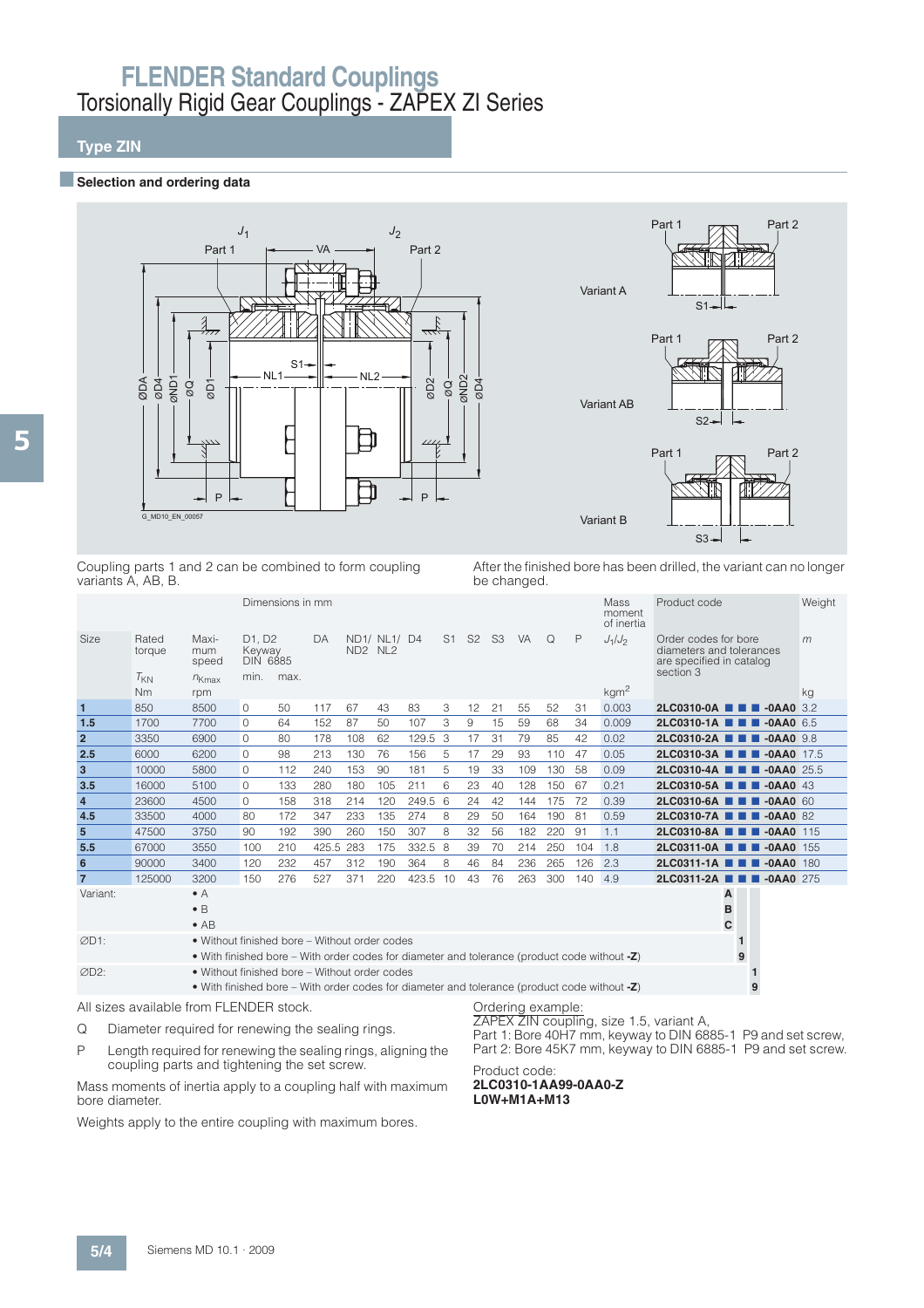## **Type ZIZS**

### **BSelection and ordering data**





Coupling parts 1 and 2 can be combined to form coupling variants A and B.

After the finished bore has been drilled, the variant can no longer be changed.

|                |                       |                                     | Dimensions in mm |       |                         |                         |                |                |                |                 |     |              |           | Product code                                                                              |   | Weight                                 |     |
|----------------|-----------------------|-------------------------------------|------------------|-------|-------------------------|-------------------------|----------------|----------------|----------------|-----------------|-----|--------------|-----------|-------------------------------------------------------------------------------------------|---|----------------------------------------|-----|
| Size           | Rated<br>torque       | D1. D2<br>Keyway<br><b>DIN 6885</b> |                  | DA    | ND1/<br>ND <sub>2</sub> | NL1/<br>NL <sub>2</sub> | D <sub>4</sub> | S <sub>8</sub> | S <sub>9</sub> | VA <sub>1</sub> | Q   | $\mathsf{P}$ | <b>LZ</b> | Plain text required for<br>dimension S                                                    |   | m                                      | m   |
|                | $T_{KN}$<br><b>Nm</b> | min.                                | max.             |       |                         |                         |                |                |                |                 |     |              | min.      | Order codes for bore<br>diameters and tolerances<br>are specified in catalog<br>section 3 |   | each<br>$100 \text{ mm}$<br>pipe<br>kg | kg  |
| $\overline{1}$ | 850                   | $\Omega$                            | 50               | 117   | 67                      | 43                      | 83             | 10.5           | 1.5            | 27.5            | 52  | 31           | 75        | 2LC0310-0A <b>1 1 40AZ0</b> 0.9                                                           |   |                                        | 5.5 |
|                |                       |                                     |                  |       |                         |                         |                |                |                |                 |     |              |           | Q <sub>0</sub> Y                                                                          |   |                                        |     |
| 1.5            | 1700                  | $\Omega$                            | 64               | 152   | 87                      | 50                      | 107            | 7.5            | 1.5            | 29.5            | 68  | 34           | 85        | 2LC0310-1A <b>1 1 40AZ0</b> 0.8<br>Q <sub>0</sub> Y                                       |   |                                        | 12  |
| $\overline{2}$ | 3350                  | $\Omega$                            | 80               | 178   | 108                     | 62                      | 129.5          | 15.5           | 1.5            | 39.5            | 85  | 42           | 95        | 2LC0310-2A <b>1 1 -0AZ0</b> 1.2<br>Q <sub>0</sub> Y                                       |   |                                        | 16  |
| 2.5            | 6000                  | $\Omega$                            | 98               | 213   | 130                     | 76                      | 156            | 14.5           | 2.5            | 46.5            | 110 | 47           | 110       | 2LC0310-3A <b>D D</b> -0AZ0 2.3<br>Q <sub>0</sub> Y                                       |   |                                        | 28  |
| $\overline{3}$ | 10000                 | $\Omega$                            | 112              | 240   | 153                     | 90                      | 181            | 16.5           | 2.5            | 54.5            | 130 | 58           | 110       | 2LC0310-4A <b>THE -0AZ0</b> 3.5<br>Q <sub>0</sub> Y                                       |   |                                        | 40  |
| 3.5            | 16000                 | $\Omega$                            | 133              | 280   | 180                     | 105                     | 211            | 20             | 3              | 64              | 150 | 67           | 125       | 2LC0310-5A <b>THE -0AZ0</b> 4.5<br>Q <sub>0</sub> Y                                       |   |                                        | 64  |
| $\overline{4}$ | 23600                 | $\Omega$                            | 158              | 318   | 214                     | 120                     | 249.5          | 21             | 3              | 72              | 175 | 72           | 125       | 2LC0310-6A <b>1 1 -0AZ0</b> 6.3<br>Q <sub>0</sub> Y                                       |   |                                        | 91  |
| 4.5            | 33500                 | 80                                  | 172              | 347   | 233                     | 135                     | 274            | 25             | $\overline{4}$ | 82              | 190 | 81           | 125       | 2LC0310-7A <b>1 1 -0AZ0</b> 7.2<br>Q <sub>0</sub> Y                                       |   |                                        | 115 |
| $5\phantom{1}$ | 47500                 | 90                                  | 192              | 390   | 260                     | 150                     | 307            | 28             | $\overline{4}$ | 91              | 220 | 91           | 145       | 2LC0310-8A <b>N D</b> -0AZ0 9.1<br>Q <sub>0</sub> Y                                       |   |                                        | 175 |
| 5.5            | 67000                 | 100                                 | 210              | 425.5 | 283                     | 175                     | 332.5          | -35            | $\overline{4}$ | 107             | 250 | 104          | 145       | 2LC0311-0A <b>1 1 4</b> -0AZ0 12<br>Q <sub>0</sub> Y                                      |   |                                        | 220 |
| 6              | 90000                 | 120                                 | 232              | 457   | 312                     | 190                     | 364            | 42             | $\overline{4}$ | 118             | 265 | 126          | 145       | 2LC0311-1A <b>N N</b> -0AZ0 15<br>Q <sub>0</sub> Y                                        |   |                                        | 245 |
| $\overline{7}$ | 125000                | 150                                 | 276              | 527   | 371                     | 220                     | 423.5          | 38             | 5              | 131.5           | 300 | 140          | 145       | 2LC0311-2A <b>1 1 -0AZ0</b> 16<br>Q <sub>0</sub> Y                                        |   |                                        | 360 |
| Variant:       |                       | $\bullet$ A                         |                  |       |                         |                         |                |                |                |                 |     |              |           |                                                                                           | D |                                        |     |

| Variant: | $\bullet$ A                                                                                  |  |
|----------|----------------------------------------------------------------------------------------------|--|
|          | $\bullet$ R                                                                                  |  |
| ØD1:     | • Without finished bore – Without order codes                                                |  |
|          | • With finished bore – With order codes for diameter and tolerance (product code without -Z) |  |
| ØD2:     | • Without finished bore – Without order codes                                                |  |
|          | • With finished bore – With order codes for diameter and tolerance (product code without -Z) |  |

All sizes, without adapter, available from FLENDER stock.

 $VA = 2 \cdot VA1 + LZ$ 

Q Diameter required for renewing the sealing rings.

Weights apply to the entire coupling with maximum bores and an adapter length of LZ min.

Mass moments of inertia on request.

P Length required for renewing the sealing rings, aligning the coupling parts and tightening the set screw.

Maximum speed, limited by weight and critical adapter speed, on request.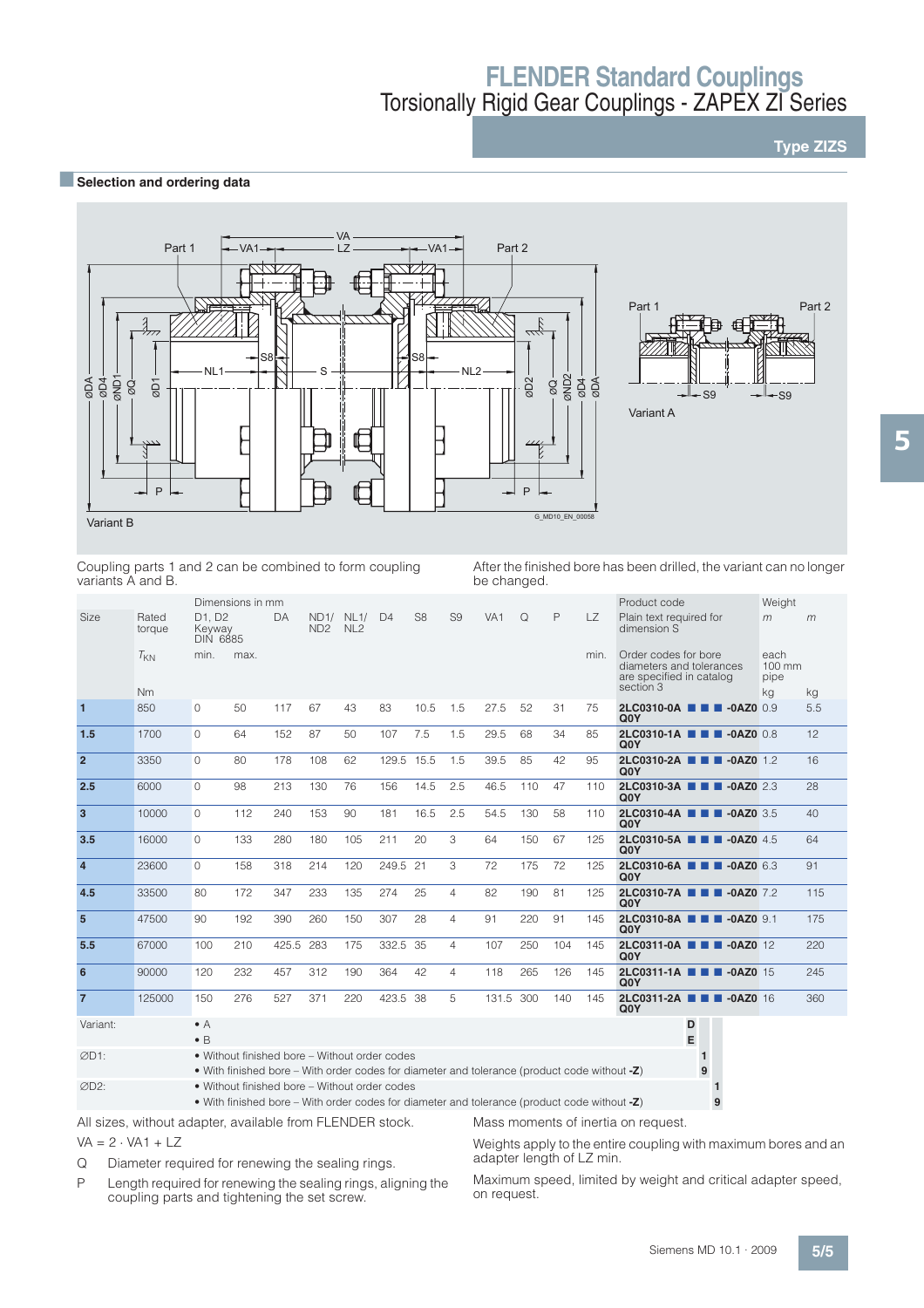## **Type ZIW**

#### $\blacksquare$  Selection and ordering data



Coupling parts 1 and 2 can be combined to form coupling variants A and B.

After the finished bore has been drilled, the variant can no longer be changed.

| Size           | Rated<br>torque       | D1, D2<br>Keyway<br><b>DIN 6885</b> | Dimensions in mm | DA    | ND1/<br>ND <sub>2</sub> | NL1/<br>NL2/<br>NLW1/<br>NLW <sub>2</sub>     | DW1. DW2<br>Keyway<br><b>DIN 6885</b> |      | NDW1/D4<br>NDW <sub>2</sub>                                                                     |       | S <sub>4</sub> | S <sub>10</sub> | VA <sub>1</sub> | Product code<br>Order codes for bore<br>diameters and tolerances<br>are specified in catalog<br>section 3 | Weight<br>m |
|----------------|-----------------------|-------------------------------------|------------------|-------|-------------------------|-----------------------------------------------|---------------------------------------|------|-------------------------------------------------------------------------------------------------|-------|----------------|-----------------|-----------------|-----------------------------------------------------------------------------------------------------------|-------------|
|                | $T_{KN}$<br><b>Nm</b> | min.                                | max.             |       |                         |                                               | min.                                  | max. |                                                                                                 |       |                |                 |                 |                                                                                                           | kg          |
| $\mathbf{1}$   | 850                   | 0                                   | 61               | 117   | 83                      | 43                                            | 0                                     | 50   | 67                                                                                              | 83    | 12             | 3               | 29              | $2LC0310-0A$ $\blacksquare$ $\blacksquare$ $-0AAO$                                                        | 3.1         |
| 1.5            | 1700                  | 0                                   | 79               | 152   | 107                     | 50                                            | 0                                     | 64   | 87                                                                                              | 107   | 9              | 3               | 31              | 2LC0310-1A <b>1 1 -0AA0</b> 6.2                                                                           |             |
| $\overline{2}$ | 3350                  | 0                                   | 96               | 178   | 129.5                   | 62                                            | 0                                     | 80   | 108                                                                                             | 129.5 | 17             | 3               | 41              | 2LC0310-2A <b>1 1 -0AA0</b> 9.5                                                                           |             |
| 2.5            | 6000                  | 0                                   | 116              | 213   | 156                     | 76                                            | 0                                     | 98   | 130                                                                                             | 156   | 17             | 5               | 49              | 2LC0310-3A <b>THE -0AA0</b> 17                                                                            |             |
| 3              | 10000                 | $\Omega$                            | 134              | 240   | 181                     | 90                                            | $\Omega$                              | 112  | 153                                                                                             | 181   | 19             | 5.              | 57              | 2LC0310-4A <b>THE -0AA0</b> 24.5                                                                          |             |
| 3.5            | 16000                 | $\Omega$                            | 156              | 280   | 211                     | 105                                           | $\Omega$                              | 133  | 180                                                                                             | 211   | 23             | 6               | 67              | 2LC0310-5A <b>THE -0AA0</b> 41                                                                            |             |
| $\overline{4}$ | 23600                 | $\Omega$                            | 184              | 318   | 249.5                   | 120                                           | $\Omega$                              | 158  | 214                                                                                             | 249.5 | 24             | 6               | 75              | 2LC0310-6A <b>N N</b> -0AA0 58                                                                            |             |
| 4.5            | 33500                 | 80                                  | 202              | 347   | 274                     | 135                                           | 80                                    | 172  | 233                                                                                             | 274   | 29             | 8               | 86              | 2LC0310-7A <b>1 1 -0AA0</b> 76                                                                            |             |
| ${\bf 5}$      | 47500                 | 90                                  | 228              | 390   | 307                     | 150                                           | 90                                    | 192  | 260                                                                                             | 307   | 32             | 8               | 95              | 2LC0310-8A <b>THE -0AA0</b>                                                                               | 110         |
| 5.5            | 67000                 | 100                                 | 247              | 425.5 | 332.5                   | 175                                           | 100                                   | 210  | 283                                                                                             | 332.5 | 39             | 8               | 111             | 2LC0311-0A <b>THE -0AA0</b>                                                                               | 150         |
| 6              | 90000                 | 120                                 | 270              | 457   | 364                     | 190                                           | 120                                   | 232  | 312                                                                                             | 364   | 46             | 8               | 122             | 2LC0311-1A <b>THE -0AA0</b>                                                                               | 170         |
| $\overline{7}$ | 125000                | 150                                 | 313              | 527   | 423.5                   | 220                                           | 150                                   | 276  | 371                                                                                             | 423.5 | 43             | 10              | 136.5           | 2LC0311-2A ■ ■ ■ -0AA0 270                                                                                |             |
| Variant:       |                       | $\bullet$ A<br>$\bullet$ B          |                  |       |                         |                                               |                                       |      |                                                                                                 |       |                |                 |                 | V<br>W                                                                                                    |             |
| ØD1:           |                       |                                     |                  |       |                         | • Without finished bore - Without order codes |                                       |      | • With finished bore – With order codes for diameter and tolerance (product code without -Z)    |       |                |                 |                 | $\mathbf{1}$<br>9                                                                                         |             |
| ØD2:           |                       |                                     |                  |       |                         | • Without finished bore - Without order codes |                                       |      | • With finished bore – With order codes for diameter and tolerance (product code without $-Z$ ) |       |                |                 |                 | 9                                                                                                         |             |

### $VA = S - 2 \cdot VA1$

Mass moments of inertia on request.

Weights apply to either coupling 1 or 2 with maximum bores,

without intermediate shaft.

Maximum speed, limited by weight and critical speed of intermediate shaft, on request.

### Ordering example:

Coupling 1:

ZAPEX ZIW coupling, size 1.5, variant B,

Part 3: Bore 45K7 mm, keyway to DIN 6885-1 P9 and set screw, Part 1: Bore 45H7 mm, keyway to DIN 6885-1 P9 and set screw.

#### Product code: **2LC0310-1AW99-0AA0-Z L1A+L13+M1A**

Intermediate shaft:

Intermediate shaft to ZAPEX ZIW coupling, size 1.5, length LW = 570 mm, shaft journal  $\varnothing$ 45p6 x 50 long; keyway DIN 6885-1.

#### Product code: **2LC9310-0XH00-0AA0-Z Y99**

plain text to Y99: **DW1 = 45p6 mm, NLW1 = 50 mm, DW2 = 45p6 mm, NLW2 = 50 mm, LW = 570 mm**

#### Coupling 2:

ZAPEX ZIW coupling, size 1.5, variant B, Part 1: Bore 45H7 mm, keyway to DIN 6885-1 P9 and set screw, Part 3: Bore 45K7 mm, keyway to DIN 6885-1 P9 and set screw.

#### Product code: **2LC0310-0AW99-0AA0-Z L1A+M1A+M13**

5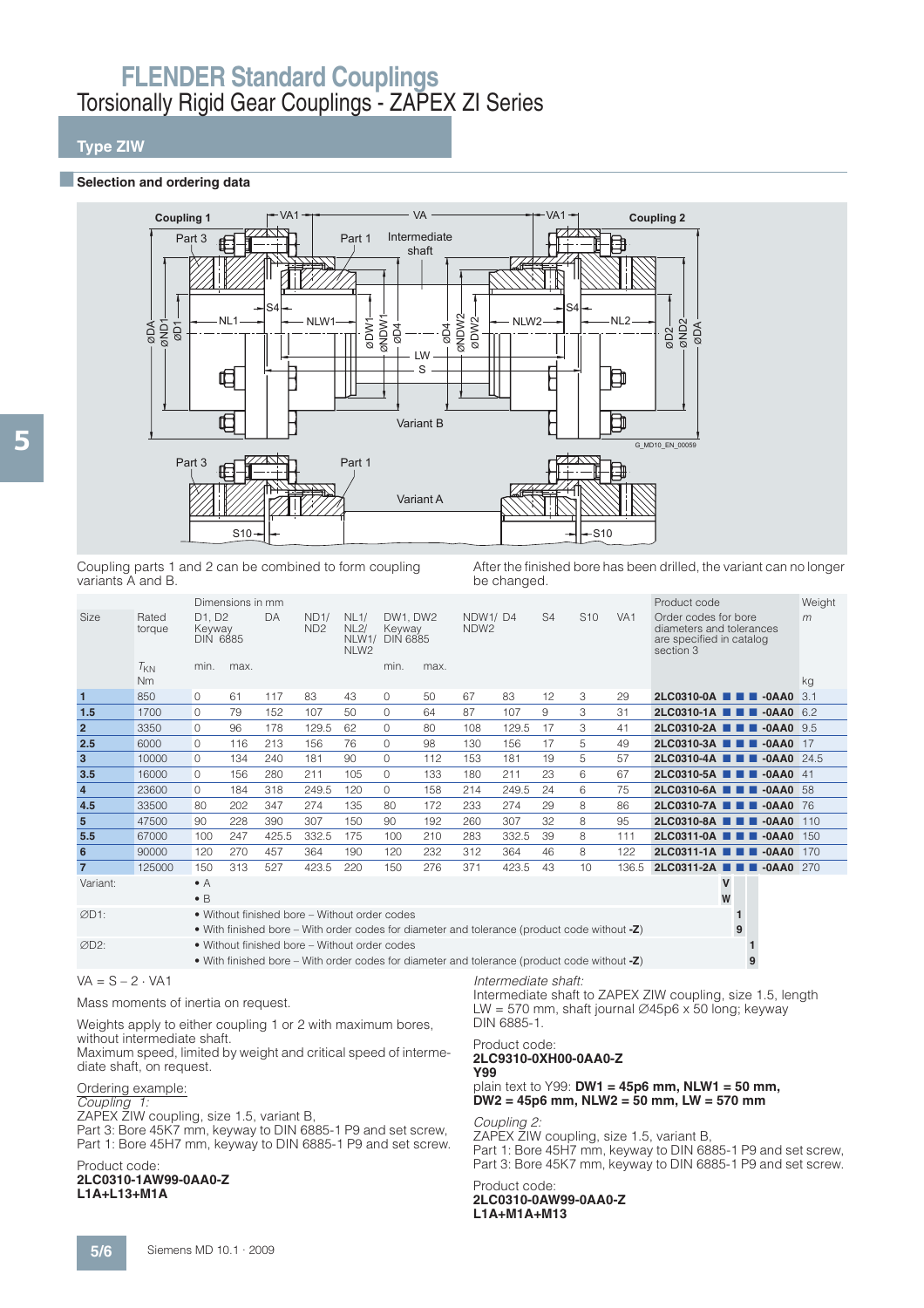### **Type ZIBT**

### **BSelection and ordering data**



Variant limited in displacement and axial movement. Max. displacement 0.2°.

Coupling parts 1 and 2 can be combined to form coupling variants A and AB.

S15 S14 Variant A Part 1  $P\rightarrow$  Part 2

After the finished bore has been drilled, the variant can no longer be changed.

|                  | $val$ ial ito $\sqcap$ al iu $\sqcap\!\sqcup$ . |                                                                                              |                                     |                                                       |           |             |              |          |                          |                    |       |                            |        |             |            |       |                                                                                           |              |        |
|------------------|-------------------------------------------------|----------------------------------------------------------------------------------------------|-------------------------------------|-------------------------------------------------------|-----------|-------------|--------------|----------|--------------------------|--------------------|-------|----------------------------|--------|-------------|------------|-------|-------------------------------------------------------------------------------------------|--------------|--------|
|                  |                                                 |                                                                                              |                                     | Dimensions in mm                                      |           |             |              |          |                          |                    |       |                            |        |             |            |       | Product code                                                                              |              | Weight |
|                  |                                                 |                                                                                              |                                     |                                                       |           |             |              |          |                          |                    |       |                            |        |             | Brake disk |       |                                                                                           |              |        |
| Size             | Rated<br>torque                                 | Maxi-<br>mum<br>speed                                                                        | D1, D2<br>Keyway<br><b>DIN 6885</b> |                                                       | DA        | $ND2$ $NL2$ | ND1/ NL1/ D4 |          |                          | S14 S15 A          |       | <b>VA</b>                  | Q      | P           | DB         | E1    | Order codes for bore<br>diameters and tolerances<br>are specified in catalog<br>section 3 |              | m      |
|                  | $T_{KN}$<br><b>Nm</b>                           | $n_{Kmax}$<br>rpm                                                                            | min.                                | max.                                                  |           |             |              |          |                          |                    |       |                            |        |             |            |       |                                                                                           |              | kg     |
| $\mathbf{1}$     | 850                                             | 3800                                                                                         | 0                                   | 50                                                    | 117       | 67          | 43           | 83       | 17                       | 26                 | 0.569 |                            | 52     | 31          | 300        | 23.85 | 2LC0310-0A <b>N N</b> -0AA0 10                                                            |              |        |
| 1.5              | 1700                                            | 3200                                                                                         | 0                                   | 64                                                    | 152       | 87          | 50           | 107      |                          | 20.5 26.5 0.5 76.5 |       |                            | 68     | 34          | 356        | 21.35 | 2LC0310-1A <b>1 1 4</b> -0AA0 17                                                          |              |        |
| $\overline{2}$   | 3350                                            | 3200                                                                                         | $\Omega$                            | 80                                                    | 178       | 108         | 62           |          | 129.5 20.5 34.5 0.5 96.5 |                    |       |                            | 85     | 42          | 356        | 33.35 | 2LC0310-2A <b>1 1 -0AA0</b> 17.5                                                          |              |        |
|                  |                                                 | 2800                                                                                         |                                     |                                                       |           |             |              |          |                          | 17.5 31.5          |       | 93.5                       |        |             | 406        | 30.35 | 2LC0310-2A <b>N N N</b> -0BA0 20                                                          |              |        |
| 2.5              | 6000                                            | 2800                                                                                         | $\Omega$                            | 98                                                    | 213       | 130         | 76           | 156      | 20                       | 32                 |       | $0.5$ 108                  | 110 47 |             | 406        | 45.85 | 2LC0310-3A ■ ■ ■ -0AA0 30                                                                 |              |        |
|                  |                                                 | 2500                                                                                         |                                     |                                                       |           |             |              |          | 23                       | 35                 |       | 111                        |        |             | 457        | 48.85 | 2LC0310-3A <b>N D D</b> -0BA0 35                                                          |              |        |
| 3                | 10000                                           | 2800                                                                                         | $\Omega$                            | 112                                                   | 240       | 153 90      |              | 181      | 20                       | 34                 |       | $0.5$ 124                  | 130 58 |             | 406        | 59.85 | 2LC0310-4A <b>THE -0AA0 39</b>                                                            |              |        |
|                  |                                                 | 2500                                                                                         |                                     |                                                       |           |             |              |          | 23                       | 37                 |       | 127                        |        |             | 457        | 62.85 | 2LC0310-4A <b>THE -0BA0</b> 44                                                            |              |        |
|                  |                                                 | 2200                                                                                         |                                     |                                                       |           |             |              |          | 23                       | 37                 |       | 127                        |        |             | 514        | 62.85 | 2LC0310-4A <b>III</b> -0CA0 49                                                            |              |        |
| 3.5              | 16000                                           | 2500                                                                                         | $\Omega$                            | 133                                                   | 280       | 180         | 105          | 211      |                          |                    |       | 24.5 41.5 0.5 146.5 150 67 |        |             | 457        | 78.85 | 2LC0310-5A <b>1 1 4</b> -0AA0 60                                                          |              |        |
|                  |                                                 | 2200                                                                                         |                                     |                                                       |           |             |              |          |                          | 24.5 41.5          |       | 146.5                      |        |             | 514        | 78.85 | 2LC0310-5A <b>1 1 -0BA0 65</b>                                                            |              |        |
|                  |                                                 | 1850                                                                                         |                                     |                                                       |           |             |              |          |                          | 24.5 41.5          |       | 146.5                      |        |             | 610        | 78.85 | 2LC0310-5A <b>1 1 -0CA0</b> 76                                                            |              |        |
| $\overline{4}$   | 23600                                           | 2200                                                                                         | $\Omega$                            | 158                                                   | 318       | 214 120     |              | 249.5 24 |                          | 42                 |       | $1.0$ 162                  | 175 72 |             | 514        | 93.35 | 2LC0310-6A <b>N D D</b> -0AA0 82                                                          |              |        |
|                  |                                                 | 1850                                                                                         |                                     |                                                       |           |             |              |          | 24                       | 42                 |       | 162                        |        |             | 610        | 93.35 | 2LC0310-6A <b>1 1 40BA0 92</b>                                                            |              |        |
|                  |                                                 | 1600                                                                                         |                                     |                                                       |           |             |              |          | 27                       | 45                 |       | 165                        |        |             | 711        | 96.35 | 2LC0310-6A <b>1 1 -0CA0</b> 105                                                           |              |        |
| 4.5              | 33500                                           | 2200                                                                                         | 80                                  | 172                                                   | 347       | 233         | 135          | 274      |                          |                    |       | 26.5 47.5 1.0 182.5 190 81 |        |             | 514        |       | 109.85 <b>2LC0310-7A THE -0AA0 100</b>                                                    |              |        |
|                  |                                                 | 1850                                                                                         |                                     |                                                       |           |             |              |          |                          | 26.5 47.5          |       | 182.5                      |        |             | 610        |       | 109.85 2LC0310-7A <b>E E -0BA0</b> 110                                                    |              |        |
|                  |                                                 | 1600                                                                                         |                                     |                                                       |           |             |              |          |                          | 29.5 50.5          |       | 185.5                      |        |             | 711        |       | 112.85 <b>2LC0310-7A N &amp; N +0CA0</b> 125                                              |              |        |
|                  |                                                 | 1400                                                                                         |                                     |                                                       |           |             |              |          |                          | 35.5 56.5          |       | 191.5                      |        |             | 812        |       | 118.85 <b>2LC0310-7A N &amp; B +0DA0</b> 160                                              |              |        |
| $5\overline{5}$  | 47500                                           | 1850                                                                                         | 90                                  | 192                                                   | 390       | 260         | 150          | 307      | 27                       | 51                 |       | 1.0 201                    | 220 91 |             | 610        |       | 125.35 2LC0310-8A <b>1 1 -0AA0</b> 145                                                    |              |        |
|                  |                                                 | 1600                                                                                         |                                     |                                                       |           |             |              |          | 30                       | 54                 |       | 204                        |        |             | 711        |       | 128.35 <b>2LC0310-8A THE -0BA0</b> 160                                                    |              |        |
|                  |                                                 | 1400                                                                                         |                                     |                                                       |           |             |              |          | 36                       | 60                 |       | 210                        |        |             | 812        |       | 134.35 <b>2LC0310-8A III 40CA0</b> 195                                                    |              |        |
| 5.5              | 67000                                           | 1600                                                                                         | 100                                 | 210                                                   | 425.5 283 |             | 175          | 332.5 30 |                          | 61                 |       | 1.0 236                    |        | 250 104 711 |            |       | 153.35 <b>2LC0311-0A T T -0AA0</b> 195                                                    |              |        |
|                  |                                                 | 1400                                                                                         |                                     |                                                       |           |             |              |          | 36                       | 67                 |       | 242                        |        |             | 812        |       | 159.35 <b>2LC0311-0A T T -0BA0</b> 230                                                    |              |        |
| 6                | 90000                                           | 1400                                                                                         | 120                                 | 232                                                   | 457       | 312 190     |              | 364      | 36                       | 74                 |       | 1.0 264                    |        | 265 126 812 |            |       | 174.35 2LC0311-1A <b>E &amp; B -0AA0</b> 260                                              |              |        |
| Variant:         |                                                 | $\bullet$ A                                                                                  |                                     |                                                       |           |             |              |          |                          |                    |       |                            |        |             |            |       |                                                                                           | N            |        |
|                  |                                                 | $\bullet$ AB                                                                                 |                                     |                                                       |           |             |              |          |                          |                    |       |                            |        |             |            |       |                                                                                           | P            |        |
| ØD1:             |                                                 | • Without finished bore – Without order codes                                                |                                     |                                                       |           |             |              |          |                          |                    |       |                            |        |             |            |       |                                                                                           | $\mathbf{1}$ |        |
|                  |                                                 | • With finished bore – With order codes for diameter and tolerance (product code without -Z) |                                     |                                                       |           |             |              |          |                          |                    |       |                            |        |             |            |       |                                                                                           | 9            |        |
| ØD <sub>2:</sub> |                                                 | • Without finished bore – Without order codes                                                |                                     |                                                       |           |             |              |          |                          |                    |       |                            |        |             |            |       |                                                                                           | $\mathbf{1}$ |        |
|                  |                                                 | • With finished bore – With order codes for diameter and tolerance (product code without -Z) |                                     |                                                       |           |             |              |          |                          |                    |       |                            |        |             |            |       |                                                                                           | 9            |        |
|                  |                                                 |                                                                                              |                                     | the first contract of the contract of the contract of |           |             |              |          |                          |                    |       |                            |        |             |            |       |                                                                                           |              |        |

Q Diameter required for renewing the sealing rings.

Ordering example: ZAPEX ZIBT coupling, size 1.5, variant A,

brake disk diameter DB = 356 mm,

P Length required for renewing the sealing rings, aligning the coupling parts and tightening the set screw. Mass moments of inertia on request.

Weights apply to the entire coupling with maximum bores.

Part 1: Bore 40H7 mm, keyway to DIN 6885-1 P9 and set screw, Part 2: Bore 45K7 mm, keyway to DIN 6885-1 P9 and set screw. Product code: **2LC0310-1AN99-0AA0-Z L0W+M1A+M13**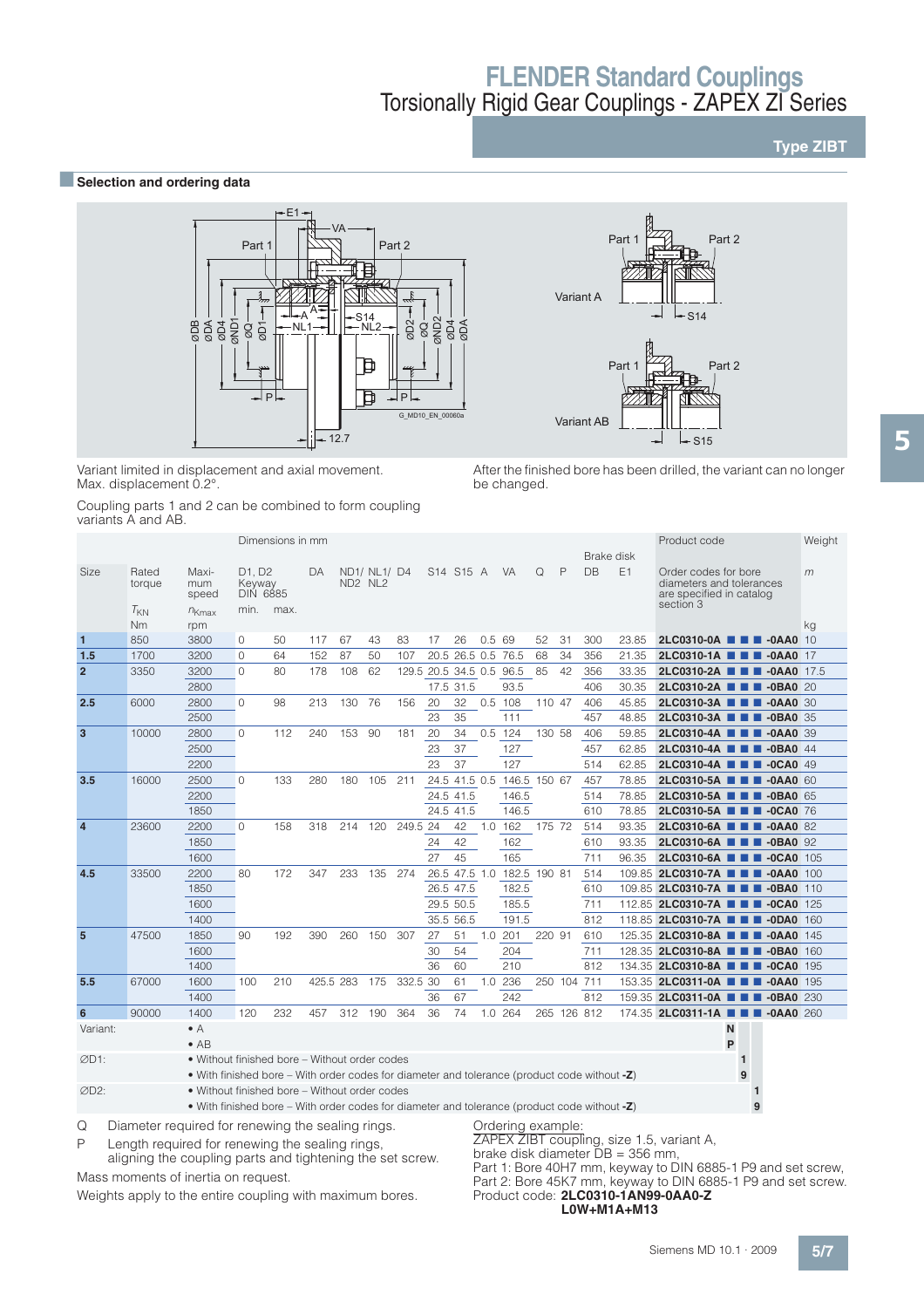## **Type ZIBG**

#### **■Selection and ordering data**





Variant limited in displacement and axial movement. Max. displacement 0.2°.

Coupling parts 1 and 2 can be combined to form coupling variants A and AB.

After the finished bore has been drilled, the variant can no longer be changed.

|                |                                                   |                                                                                                                                               |                                             | Dimensions in mm |           |                                            |              |                          |      |               |       |                            |        |              | Brake disk |                | Product code                                                                              |                   | Weight |
|----------------|---------------------------------------------------|-----------------------------------------------------------------------------------------------------------------------------------------------|---------------------------------------------|------------------|-----------|--------------------------------------------|--------------|--------------------------|------|---------------|-------|----------------------------|--------|--------------|------------|----------------|-------------------------------------------------------------------------------------------|-------------------|--------|
| <b>Size</b>    | Rated<br>torque<br>$T_{KN}$                       | Maxi-<br>mum<br>speed<br>$n_{Kmax}$                                                                                                           | D1, D2<br>Keyway<br><b>DIN 6885</b><br>min. | max.             | DA        | ND <sub>2</sub> N <sub>L<sub>2</sub></sub> | ND1/ NL1/ D4 |                          |      | S14 S15 A VA  |       |                            | Q      | $\mathsf{P}$ | DB         | E <sub>3</sub> | Order codes for bore<br>diameters and tolerances<br>are specified in catalog<br>section 3 |                   | m      |
|                | Nm                                                | rpm                                                                                                                                           |                                             |                  |           |                                            |              |                          |      |               |       |                            |        |              |            |                |                                                                                           |                   | kg     |
| 1              | 850                                               | 3800                                                                                                                                          | 0                                           | 50               | 117       | 67                                         | 43           | 83                       | 17   | 26            | 0.569 |                            | 52     | 31           | 300        | 52             | 2LC0310-0A <b>N N</b> -0AA0 10                                                            |                   |        |
| 1.5            | 1700                                              | 3200                                                                                                                                          | $\circ$                                     | 64               | 152       | 87                                         | 50           | 107                      | 20.5 | 26.5 0.5 76.5 |       |                            | 68     | 34           | 356        | 61             | 2LC0310-1A <b>III</b> -0AA0 16                                                            |                   |        |
| $\overline{2}$ | 3350                                              | 3200                                                                                                                                          | $\Omega$                                    | 80               | 178       | 108                                        | 62           | 129.5 20.5 34.5 0.5 96.5 |      |               |       |                            | 85     | 42           | 356        | 73             | 2LC0310-2A <b>III II</b> -0AA0 16.5                                                       |                   |        |
|                |                                                   | 2800                                                                                                                                          |                                             |                  |           |                                            |              |                          |      | 17.5 31.5     |       | 93.5                       |        |              | 406        | 71.5           | 2LC0310-2A ■ ■ ■ -0BA0 19.5                                                               |                   |        |
| 2.5            | 6000                                              | 2800                                                                                                                                          | $\Omega$                                    | 98               | 213       | 130 76                                     |              | 156                      | 20   | 32            |       | $0.5$ 108                  | 110 47 |              | 406        | 87             | 2LC0310-3A <b>III</b> -0AA0 29                                                            |                   |        |
|                |                                                   | 2500                                                                                                                                          |                                             |                  |           |                                            |              |                          | 23   | 35            |       | 111                        |        |              | 457        | 88.5           | 2LC0310-3A <b>N D D</b> -0BA0 33                                                          |                   |        |
| $\mathbf{3}$   | 10000                                             | 2800                                                                                                                                          | $\Omega$                                    | 112              | 240       | 153                                        | 90           | 181                      | 20   | 34            |       | $0.5$ 124                  | 130 58 |              | 406        | 101            | 2LC0310-4A <b>III</b> -0AA0 38                                                            |                   |        |
|                |                                                   | 2500                                                                                                                                          |                                             |                  |           |                                            |              |                          | 23   | 37            |       | 127                        |        |              | 457        | 102.5          | 2LC0310-4A <b>N D</b> -0BA0 42                                                            |                   |        |
|                |                                                   | 2200                                                                                                                                          |                                             |                  |           |                                            |              |                          | 23   | 37            |       | 127                        |        |              | 514        | 102.5          | 2LC0310-4A <b>III</b> -0CA0 46                                                            |                   |        |
| 3.5            | 16000                                             | 2500                                                                                                                                          | $\circ$                                     | 133              | 280       | 180                                        | 105          | 211                      |      |               |       | 24.5 41.5 0.5 146.5 150 67 |        |              | 457        | 118.5          | 2LC0310-5A <b>1 1 4</b> -0AA0 58                                                          |                   |        |
|                |                                                   | 2200                                                                                                                                          |                                             |                  |           |                                            |              |                          |      | 24.5 41.5     |       | 146.5                      |        |              | 514        | 118.5          | 2LC0310-5A <b>III</b> -0BA0 63                                                            |                   |        |
|                |                                                   | 1850                                                                                                                                          |                                             |                  |           |                                            |              |                          |      | 24.5 41.5     |       | 146.5                      |        |              | 610        | 118.5          | 2LC0310-5A ■ ■ ■ -0CA0 71                                                                 |                   |        |
| $\overline{4}$ | 23600                                             | 2200                                                                                                                                          | $\Omega$                                    | 158              | 318       | 214                                        | 120          | 249.5 24                 |      | 42            |       | 1.0 162                    | 175 72 |              | 514        | 133            | 2LC0310-6A ■ ■ ■ -0AA0 77                                                                 |                   |        |
|                |                                                   | 1850                                                                                                                                          |                                             |                  |           |                                            |              |                          | 24   | 42            |       | 162                        |        |              | 610        | 133            | 2LC0310-6A <b>N D D</b> -0BA0 87                                                          |                   |        |
|                |                                                   | 1600                                                                                                                                          |                                             |                  |           |                                            |              |                          | 27   | 45            |       | 165                        |        |              | 711        | 134.5          | 2LC0310-6A <b>III</b> -0CA0 97                                                            |                   |        |
| 4.5            | 33500                                             | 2200                                                                                                                                          | 80                                          | 172              | 347       | 233                                        | 135          | 274                      |      |               |       | 26.5 47.5 1.0 182.5 190 81 |        |              | 514        | 149.5          | 2LC0310-7A <b>III</b> -0AA0 97                                                            |                   |        |
|                |                                                   | 1850                                                                                                                                          |                                             |                  |           |                                            |              |                          |      | 26.5 47.5     |       | 182.5                      |        |              | 610        | 149.5          | 2LC0310-7A <b>1 1 -0BA0</b> 105                                                           |                   |        |
|                |                                                   | 1600                                                                                                                                          |                                             |                  |           |                                            |              |                          |      | 29.5 50.5     |       | 185.5                      |        |              | 711        | 151            | 2LC0310-7A <b>1 1 4CA0</b> 115                                                            |                   |        |
|                |                                                   | 1400                                                                                                                                          |                                             |                  |           |                                            |              |                          |      | 35.5 56.5     |       | 191.5                      |        |              | 812        | 154            | 2LC0310-7A <b>1 1 -0DA0</b> 130                                                           |                   |        |
| 5              | 47500                                             | 1850                                                                                                                                          | 90                                          | 192              | 390       | 260                                        | 150          | 307                      | 27   | 51            |       | 1.0 201                    | 220 91 |              | 610        | 165            | 2LC0310-8A <b>III</b> -0AA0 140                                                           |                   |        |
|                |                                                   | 1600                                                                                                                                          |                                             |                  |           |                                            |              |                          | 30   | 54            |       | 204                        |        |              | 711        | 166.5          | 2LC0310-8A <b>N D</b> -0BA0 155                                                           |                   |        |
|                |                                                   | 1400                                                                                                                                          |                                             |                  |           |                                            |              |                          | 36   | 60            |       | 210                        |        |              | 812        | 169.5          | 2LC0310-8A <b>III</b> -0CA0 170                                                           |                   |        |
| 5.5            | 67000                                             | 1600                                                                                                                                          | 100                                         | 210              | 425.5 283 |                                            | 175          | 332.5 30                 |      | 61            |       | 1.0 236                    |        | 250 104 711  |            | 191.5          | 2LC0311-0A <b>N N</b> -0AA0 190                                                           |                   |        |
|                |                                                   | 1400                                                                                                                                          |                                             |                  |           |                                            |              |                          | 36   | 67            |       | 242                        |        |              | 812        | 194.5          | 2LC0311-0A <b>III II</b> -0BA0 205                                                        |                   |        |
| 6              | 90000                                             | 1400                                                                                                                                          | 120                                         | 232              | 457       | 312 190                                    |              | 364                      | 36   | 74            |       | 1.0 264                    |        | 265 126 812  |            | 209.5          | 2LC0311-1A ■ ■ ■ -0AA0 235                                                                |                   |        |
| Variant:       |                                                   | $\bullet$ A<br>$\bullet$ AB                                                                                                                   |                                             |                  |           |                                            |              |                          |      |               |       |                            |        |              |            |                |                                                                                           | Q<br>$\mathsf R$  |        |
| ØD1:           |                                                   | • Without finished bore – Without order codes<br>• With finished bore – With order codes for diameter and tolerance (product code without -Z) |                                             |                  |           |                                            |              |                          |      |               |       |                            |        |              |            |                |                                                                                           | $\mathbf{1}$<br>9 |        |
| ØD2:           |                                                   | • Without finished bore – Without order codes<br>• With finished bore – With order codes for diameter and tolerance (product code without -Z) |                                             |                  |           |                                            |              |                          |      |               |       |                            |        |              |            |                |                                                                                           | 9                 |        |
| Q              | Diameter required for renewing the sealing rings. |                                                                                                                                               |                                             |                  |           |                                            |              |                          |      |               |       | Ordering example:          |        |              |            |                | 7APEX 7IBG coupling size 1.5 variant A                                                    |                   |        |

P Length required for renewing the sealing rings, aligning the coupling parts and tightening the set screw.

Mass moments of inertia on request.

Weights apply to the entire coupling with maximum bores.

coupling, size 1.5, variant A, brake disk diameter DB = 356 mm,

Part 1: Bore 40H7 mm, keyway to DIN 6885-1 P9 and set screw, Part 2: Bore 45K7 mm, keyway to DIN 6885-1 P9 and set screw. Product code: **2LC0310-1AQ99-0AA0-Z L0W+M1A+M13**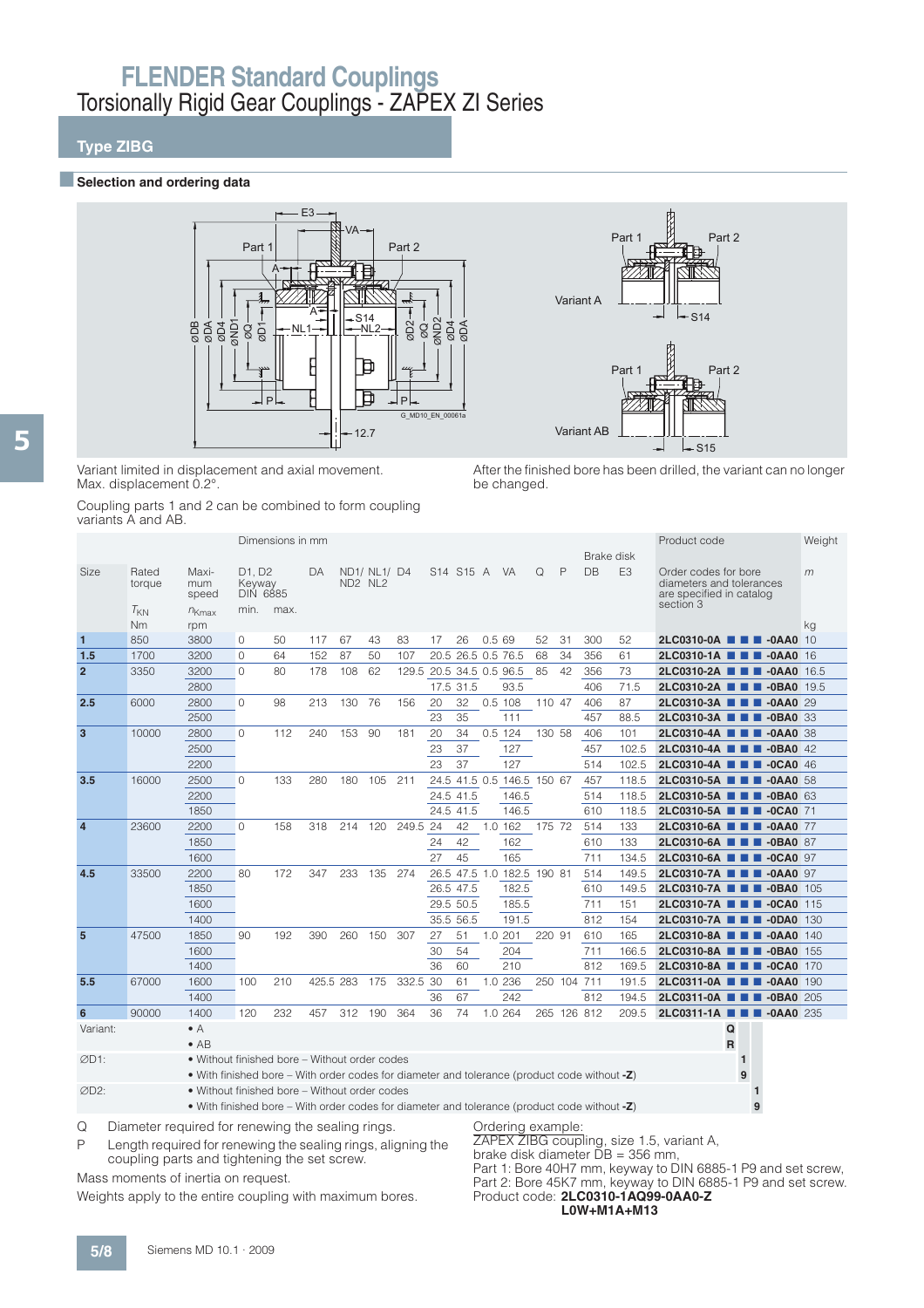**Type ZINA**

### **BSelection and ordering data**



Variant limited in displacement and axial movement. Max. displacement 0.2°.

|                |                 |                                                                                              |                                                              | Dimensions in mm |       |                                 |              |          |                   |     |           |          |     | <b>Mass</b><br>moment of<br>inertia | Product code                                                                              | Weight |
|----------------|-----------------|----------------------------------------------------------------------------------------------|--------------------------------------------------------------|------------------|-------|---------------------------------|--------------|----------|-------------------|-----|-----------|----------|-----|-------------------------------------|-------------------------------------------------------------------------------------------|--------|
| Size           | Rated<br>torque | Maximum<br>speed                                                                             | D <sub>1</sub> . D <sub>2</sub><br>Keyway<br><b>DIN 6885</b> |                  | DA    | ND <sub>2</sub> NL <sub>2</sub> | ND1/ NL1/ D4 |          | S <sub>16</sub> A |     | <b>VA</b> | $\Omega$ | P   | J1/J2                               | Order codes for bore<br>diameters and tolerances<br>are specified in catalog<br>section 3 | m      |
|                | $T_{KN}$<br>Nm  | $n_{Kmax}$<br>rpm                                                                            | min.                                                         | max.             |       |                                 |              |          |                   |     |           |          |     | kgm <sup>2</sup>                    |                                                                                           | kg     |
| $\mathbf{1}$   | 850             | 8500                                                                                         | $\Omega$                                                     | 50               | 117   | 67                              | 43           | 83       | 5                 | 0.5 | 57        | 52       | 31  | 0.003                               | 2LC0310-0AF <b>1 -0AA0</b> 3.3                                                            |        |
| 1.5            | 1700            | 7700                                                                                         | $\Omega$                                                     | 64               | 152   | 87                              | 50           | 107      | 6                 | 0.5 | 62        | 68       | 34  | 0.010                               | $2LC0310-1AF$ $\blacksquare$<br>$-0$ AA0 6.7                                              |        |
| $\overline{2}$ | 3350            | 6900                                                                                         | $\Omega$                                                     | 80               | 178   | 108                             | 62           | 129.5 6  |                   | 0.5 | 82        | 85       | 42  | 0.021                               | 2LC0310-2AF ■■<br>$-0$ AA0 $10.5$                                                         |        |
| 2.5            | 6000            | 6200                                                                                         | $\Omega$                                                     | 98               | 213   | 130                             | 76           | 156      | 9                 | 0.5 | 97        | 110      | 47  | 0.050                               | 2LC0310-3AF <b>1 4</b> -0AA0 18                                                           |        |
| 3              | 10000           | 5800                                                                                         | 0                                                            | 112              | 240   | 153                             | 90           | 181      | 9                 | 0.5 | 113       | 130      | 58  | 0.095                               | 2LC0310-4AF <b>T</b> -0AA0 26.5                                                           |        |
| 3.5            | 16000           | 5100                                                                                         | $\Omega$                                                     | 133              | 280   | 180                             | 105          | 211      | 11                | 0.5 | 133       | 150      | 67  | 0.22                                | $2LC0310-5AF$<br>$-0$ AA $0$ 44                                                           |        |
| $\overline{4}$ | 23600           | 4500                                                                                         | $\Omega$                                                     | 158              | 318   | 214                             | 120          | 249.5    | 10                |     | 148       | 175      | 72  | 0.40                                | 2LC0310-6AF <b>1 -0AA0</b> 62                                                             |        |
| 4.5            | 33500           | 4000                                                                                         | 80                                                           | 172              | 347   | 233                             | 135          | 274      | 13                |     | 169       | 190      | 81  | 0.64                                | 2LC0310-7AF<br>$-0AAA0$ 82                                                                |        |
| $5\phantom{1}$ | 47500           | 3750                                                                                         | 90                                                           | 192              | 390   | 260                             | 150          | 307      | 14                |     | 188       | 220      | 91  | 1.1                                 | 2LC0310-8AF <b>B</b> -0AA0 115                                                            |        |
| 5.5            | 67000           | 3550                                                                                         | 100                                                          | 210              | 425.5 | 283                             | 175          | 332.5 14 |                   |     | 220       | 250      | 104 | 1.8                                 | 2LC0311-0AF <b>1 -0AA0</b> 155                                                            |        |
| 6              | 90000           | 3400                                                                                         | 120                                                          | 232              | 457   | 312                             | 190          | 364      | 14                |     | 242       | 265      | 126 | 2.4                                 | $2LC0311-1AF$ $\blacksquare$<br>$-0$ AA0 185                                              |        |
| $\overline{7}$ | 125000          | 3200                                                                                         | 150                                                          | 276              | 527   | 371                             | 220          | 423.5 18 |                   |     | 271       | 300      | 140 | 4.9                                 | 2LC0311-2AF <b>TH</b> -0AA0 285                                                           |        |
| ØD1:           |                 | • Without finished bore - Without order codes                                                |                                                              |                  |       |                                 |              |          |                   |     |           |          |     |                                     | $\mathbf{1}$                                                                              |        |
|                |                 | • With finished bore – With order codes for diameter and tolerance (product code without -Z) |                                                              |                  |       |                                 |              |          |                   |     |           |          |     |                                     | 9                                                                                         |        |
| ØD2:           |                 | • Without finished bore - Without order codes                                                |                                                              |                  |       |                                 |              |          |                   |     |           |          |     |                                     |                                                                                           |        |
|                |                 | • With finished bore – With order codes for diameter and tolerance (product code without -Z) |                                                              |                  |       |                                 |              |          |                   |     |           |          |     |                                     | 9                                                                                         |        |

All sizes available from FLENDER stock.

- Q Diameter required for renewing the sealing rings.
- P Length required for renewing the sealing rings, aligning the coupling parts and tightening the set screw.

Mass moments of inertia apply to a coupling half with maximum bore diameter.

Weights apply to the entire coupling with maximum bores.

### Ordering example:

ZAPEX ZINA coupling, size 1.5,

Part 1: Bore 40H7 mm, keyway to DIN 6885-1 P9 and set screw, Part 2: Bore 45K7 mm, keyway to DIN 6885-1 P9 and set screw.

#### Product code: **2LC0310-1AF99-0AA0-Z L0W+M1A+M13**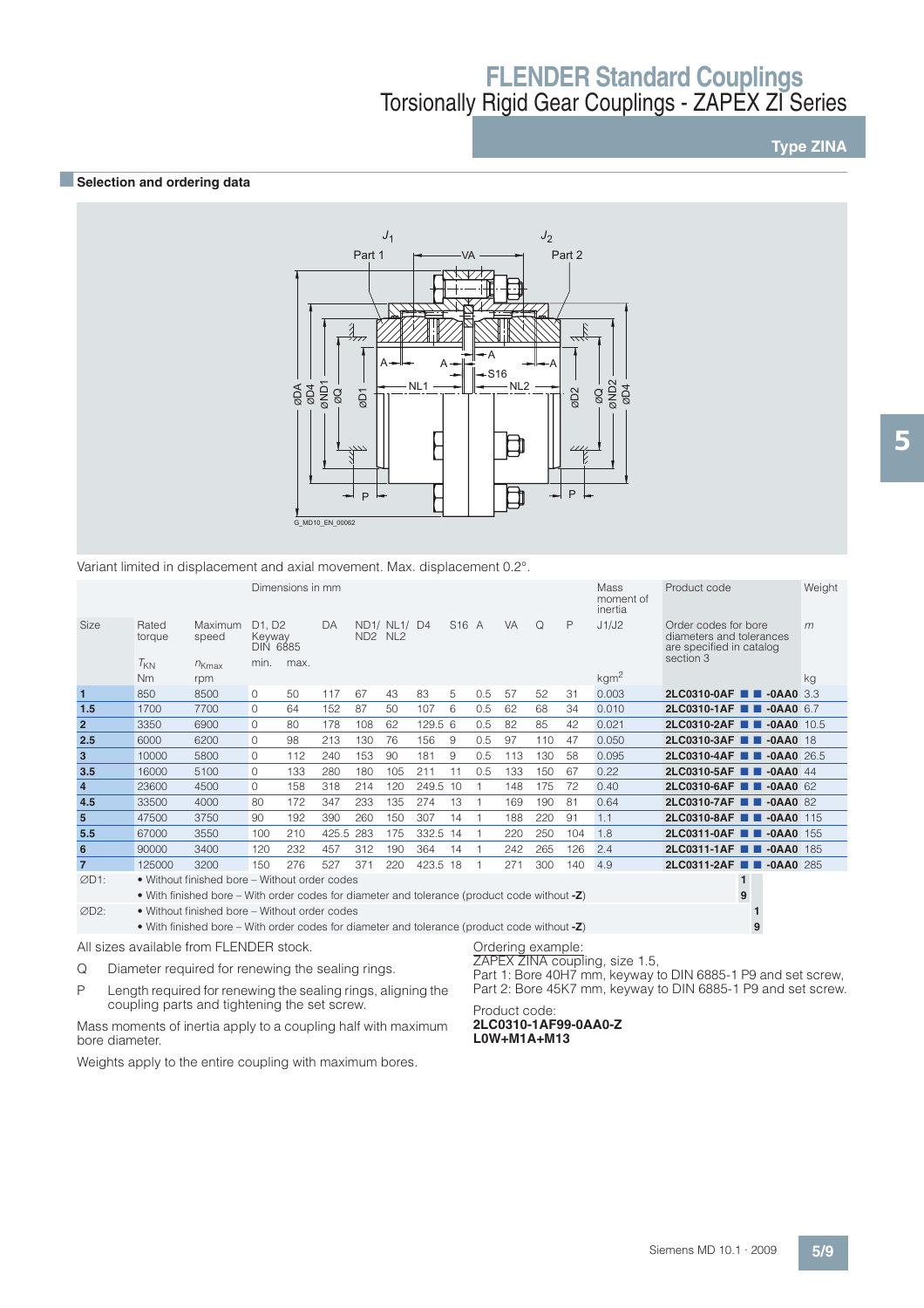## **Type ZIZA**

#### **Exercise Selection and ordering data**



Variant limited in displacement and axial movement. Max. displacement 0.2°.

|                |                 |                                     | Dimensions in mm |       |                         |                         |                |                 |              |                 |     |     |           | Product code                                                                 | Weight                           |     |
|----------------|-----------------|-------------------------------------|------------------|-------|-------------------------|-------------------------|----------------|-----------------|--------------|-----------------|-----|-----|-----------|------------------------------------------------------------------------------|----------------------------------|-----|
| <b>Size</b>    | Rated<br>torque | D1. D2<br>Keyway<br><b>DIN 6885</b> |                  | DA    | ND1/<br>ND <sub>2</sub> | NL1/<br>NL <sub>2</sub> | D <sub>4</sub> | S <sub>17</sub> | A            | VA <sub>1</sub> | Q   | P   | <b>LZ</b> | Order codes for bore<br>diameters and tolerances<br>are specified in catalog | m                                | m   |
|                | $T_{KN}$        | min.                                | max.             |       |                         |                         |                |                 |              |                 |     |     | min.      | section 3                                                                    | each<br>$100 \text{ mm}$<br>pipe |     |
|                | <b>Nm</b>       |                                     |                  |       |                         |                         |                |                 |              |                 |     |     |           |                                                                              | kg                               | kg  |
| $\mathbf{1}$   | 850             | $\Omega$                            | 50               | 117   | 67                      | 43                      | 83             | 2.5             | 0.5          | 28.5            | 52  | 31  | 75        | 2LC0310-0AG <b>1 -0AZ0</b> 0.9<br>Q <sub>0</sub> Y                           |                                  | 5.5 |
| 1.5            | 1700            | $\Omega$                            | 64               | 152   | 87                      | 50                      | 107            | 3               | 0.5          | 31              | 68  | 34  | 85        | 2LC0310-1AG 2-0AZ0 0.8<br>Q <sub>0</sub> Y                                   |                                  | 12  |
| $\overline{2}$ | 3350            | $\Omega$                            | 80               | 178   | 108                     | 62                      | 129.5 3        |                 | 0.5          | 41              | 85  | 42  | 95        | 2LC0310-2AG 2 -0AZ0 1.2<br>Q <sub>0</sub> Y                                  |                                  | 16  |
| 2.5            | 6000            | $\Omega$                            | 98               | 213   | 130                     | 76                      | 156            | 4.5             | 0.5          | 48.5            | 110 | 47  | 110       | 2LC0310-3AG <b>1 4 -0AZ0</b> 2.3<br>Q <sub>0</sub> Y                         |                                  | 28  |
| $\overline{3}$ | 10000           | $\Omega$                            | 112              | 240   | 153                     | 90                      | 181            | 4.5             | 0.5          | 56.5            | 130 | 58  | 110       | 2LC0310-4AG <b>1 -0AZ0</b> 3.5<br>Q <sub>0</sub> Y                           |                                  | 40  |
| 3.5            | 16000           | $\Omega$                            | 133              | 280   | 180                     | 105                     | 211            | 5.5             | 0.5          | 66.5            | 150 | 67  | 125       | 2LC0310-5AG 2-0AZ0 4.5<br>Q <sub>0</sub> Y                                   |                                  | 64  |
| $\overline{4}$ | 23600           | $\Omega$                            | 158              | 318   | 214                     | 120                     | 249.5 5        |                 | $\mathbf{1}$ | 74              | 175 | 72  | 125       | 2LC0310-6AG <b>1 -0AZ0</b> 6.3<br>Q <sub>0</sub> Y                           |                                  | 91  |
| 4.5            | 33500           | 80                                  | 172              | 347   | 233                     | 135                     | 274            | 6.5             | 1            | 84.5            | 190 | 81  | 125       | 2LC0310-7AG 2-0AZ0 7.2<br>Q <sub>0</sub> Y                                   |                                  | 115 |
| 5              | 47500           | 90                                  | 192              | 390   | 260                     | 150                     | 307            | 7               | $\mathbf{1}$ | 94              | 220 | 91  | 145       | 2LC0310-8AG <b>1 -0AZ0</b> 9.1<br>Q <sub>0</sub> Y                           |                                  | 175 |
| 5.5            | 67000           | 100                                 | 210              | 425.5 | 283                     | 175                     | 332.5 7        |                 | 1            | 110             | 250 | 104 | 145       | 2LC0311-0AG 2 -0AZ0 12<br>Q <sub>0</sub> Y                                   |                                  | 220 |
| 6              | 90000           | 120                                 | 232              | 457   | 312                     | 190                     | 364            | $\overline{7}$  | 1            | 121             | 265 | 126 | 145       | 2LC0311-1AG <b>1 -0AZ0</b> 15<br>Q <sub>0</sub> Y                            |                                  | 245 |
| $\overline{7}$ | 125000          | 150                                 | 276              | 527   | 371                     | 220                     | 423.5 9        |                 | 1            | 135.5           | 300 | 140 | 145       | 2LC0311-2AG <b>1 -0AZ0</b> 16<br>Q <sub>0</sub> Y                            |                                  | 360 |

D1: • Without finished bore – Without order codes **1**

• With finished bore – With order codes for diameter and tolerance (product code without **-Z**) **9**

D2: • Without finished bore – Without order codes **1**

• With finished bore – With order codes for diameter and tolerance (product code without **-Z**) **9**

All sizes, without adapter, available from FLENDER stock.

 $VA = 2 \cdot VA1 + LZ$ 

Q Diameter required for renewing the sealing rings.

P Length required for renewing the sealing rings, aligning the coupling parts and tightening the set screw.

Mass moments of inertia on request.

Weights apply to the entire coupling with maximum bores and an adapter length of LZ min.

#### Ordering example:

on request.

ZAPEX ZIZA coupling, size 1.5,

adapter  $LZ = 244$  mm,

Part 1: Bore 40H7 mm, keyway to DIN 6885-1 P9 and set screw, Part 2: Bore 45K7 mm, keyway to DIN 6885-1 P9 and set screw. Product code: **2LC0310-1AG99-0AZ0-Z**

Maximum speed, limited by weight and critical adapter speed,

**L0W+M1A+Q0Y+M13** plain text to Q0Y: **LZ = 244 mm**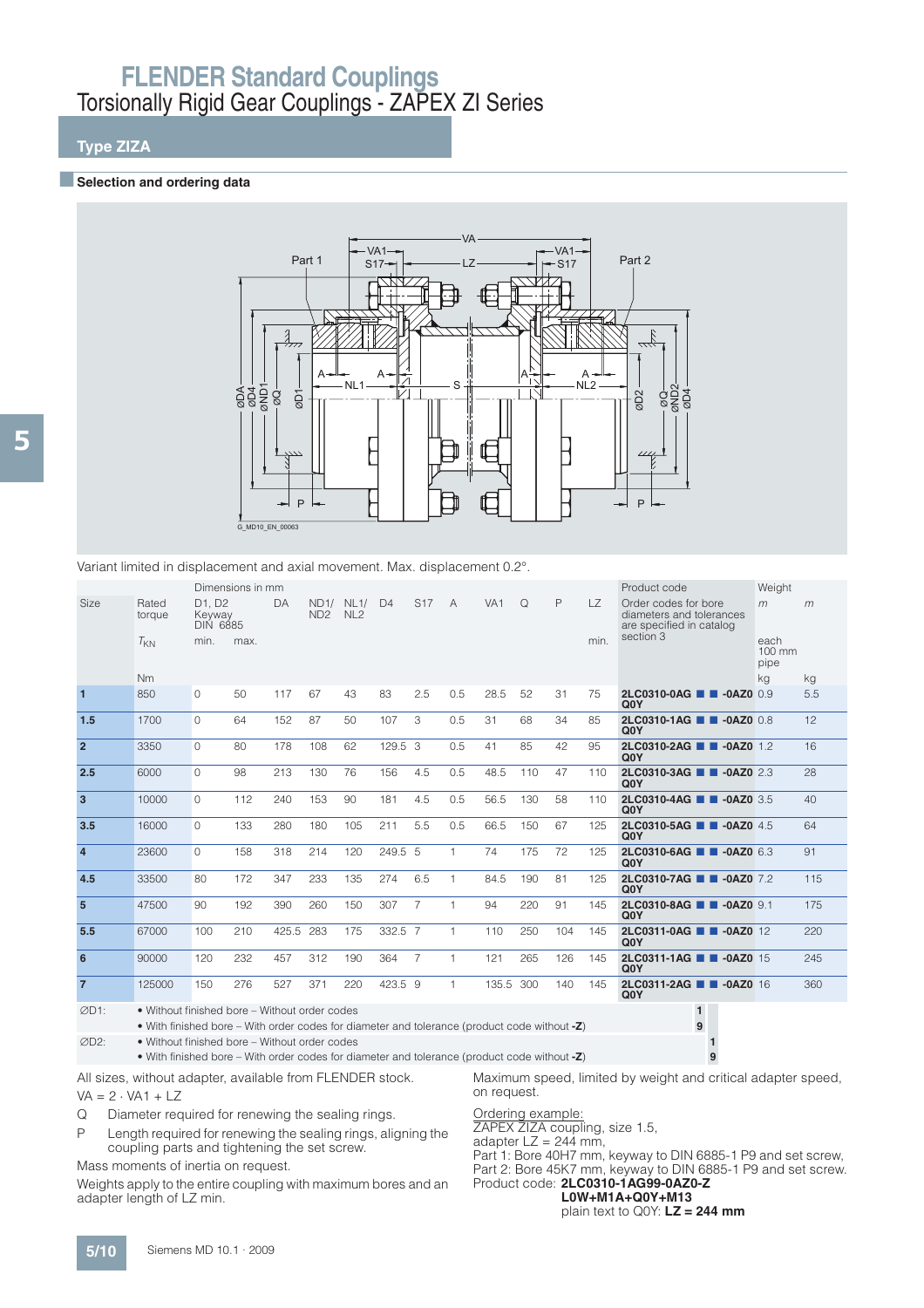**Type ZINV**

#### **■Selection and ordering data**



When ordering, state thread size M and thread length T1 of the thrust piece.

|                         |                       |                   |                                     | Dimensions in mm |      |           |              |       |                 |        |     |             |         | Mass<br>moment<br>of inertia | Product code                                                                              | Weight |
|-------------------------|-----------------------|-------------------|-------------------------------------|------------------|------|-----------|--------------|-------|-----------------|--------|-----|-------------|---------|------------------------------|-------------------------------------------------------------------------------------------|--------|
| Size                    | Rated<br>torque       | Maximum<br>speed  | D1, D2<br>Keyway<br><b>DIN 6885</b> |                  | DA   | $ND2$ NL2 | ND1/ NL1/ D4 |       | S <sub>11</sub> | S12 VA |     | $\Omega$    | P       | $J_1/J_2$                    | Order codes for bore<br>diameters and tolerances<br>are specified in catalog<br>section 3 | m      |
|                         | $T_{KN}$<br><b>Nm</b> | $n_{Kmax}$<br>rpm | min.                                | max.             |      |           |              |       |                 |        |     |             |         | kgm <sup>2</sup>             |                                                                                           | kg     |
| $\mathbf{1}$            | 850                   | 8500              | $\Omega$                            | 50               | 117  | 67        | 43           | 83    | 8               | 21     | 55  | 52          | 31      | 0.003                        | 2LC0310-0AH 2-0AA0-Z 3.5<br><b>Y99</b>                                                    |        |
| 1.5                     | 1700                  | 7700              | $\Omega$                            | 64               | 152  | 87        | 50           | 107   | 4.5             | 15     | 59  | 68          | 34      | 0.009                        | 2LC0310-1AH 2-0AA0-Z 6.6<br><b>Y99</b>                                                    |        |
| $\overline{2}$          | 3350                  | 6900              | $\Omega$                            | 80               | 178  | 108       | 62           | 129.5 | 12.5            | 31     | 79  | 85          | 42      | 0.023                        | 2LC0310-2AH <b>1 -0AA0-Z</b> 10.5<br>Y99                                                  |        |
| 2.5                     | 6000                  | 6200              | $\Omega$                            | 98               | 213  | 130       | 76           | 156   | 10.5            | 29     | 93  | 110 47      |         | 0.055                        | 2LC0310-3AH 2 -0AA0-Z 17<br><b>Y99</b>                                                    |        |
| $\overline{\mathbf{3}}$ | 10000                 | 5800              | $\Omega$                            | 112              | 240  | 153       | 90           | 181   | 12.5            | -33    | 109 | 130 58      |         | 0.10                         | 2LC0310-4AH <b>B</b> -0AA0-Z 25.5<br><b>Y99</b>                                           |        |
| 3.5                     | 16000                 | 5100              | $\Omega$                            | 133              | 280  | 180       | 105          | 211   | 15              | 40     | 128 | 150 67      |         | 0.22                         | 2LC0310-5AH 2 -0AA0-Z 40<br>Y99                                                           |        |
| $\overline{4}$          | 23600                 | 4500              | $\Omega$                            | 158              | 318  | 214       | 120          | 249.5 | 17              | 42     | 144 | 175 72      |         | 0.37                         | 2LC0310-6AH <b>1 -0AA0-Z</b> 54<br><b>Y99</b>                                             |        |
| 4.5                     | 33500                 | 4000              | 80                                  | 172              | 347  | 233       | 135          | 274   | 19.5            | 50     | 164 | 190 81      |         | 0.64                         | 2LC0310-7AH 2 -0AA0-Z 87<br><b>Y99</b>                                                    |        |
| 5                       | 47500                 | 3750              | 90                                  | 192              | 390  | 260       | 150          | 307   | 22              | 56     | 182 | 220 91      |         | 1.2                          | 2LC0310-8AH 2-0AA0-Z 130<br><b>Y99</b>                                                    |        |
| 5.5                     | 67000                 | 3550              | 100                                 | 210              | 25.5 | 283       | 175          | 332.5 | 29              | 70     |     | 214 250 104 |         | 1.8                          | 2LC0311-0AH <b>N</b> -0AA0-Z 160<br><b>Y99</b>                                            |        |
| 6                       | 90000                 | 3400              | 120                                 | 232              | 457  | 312       | 190          | 364   | 36              | 84     | 236 | 265         | 126 2.6 |                              | 2LC0311-1AH 2 -0AA0-Z 190<br><b>Y99</b>                                                   |        |
| $\overline{7}$          | 125000                | 3200              | 150                                 | 276              | 527  | 371       | 220          | 423.5 | 30              | 76     | 263 | 300         | 140     | 5.4                          | 2LC0311-2AH 2 -0AA0-Z 270<br><b>Y99</b>                                                   |        |

D1: • Without finished bore – Without order codes **1**

• With finished bore – With order codes for diameter and tolerance (product code without **-Z**) **9**

D2: • Without finished bore – Without order codes **1**

• With finished bore – With order codes for diameter and tolerance (product code without **-Z**) **9**

Q Diameter required for renewing the sealing rings.

P Length required for renewing the sealing rings, aligning the coupling parts and tightening the set screw.

Mass moments of inertia apply to a coupling half with maximum bore diameter.

Weights apply to the entire coupling with maximum bores.

Ordering example:

ZAPEX ZINV coupling, size 1.5, Part 1: Bore 40H7 mm, keyway to DIN 6885-1 P9 and set screw, Part 2: Bore 45K7 mm, keyway to DIN 6885-1 P9 and set screw, thread M10 x 20 deep.

### Product code: **2LC0310-1AH99-0AA0-Z L0W +M1A +M13+Y99**

plain text to Y99: **Thread M10 x 20**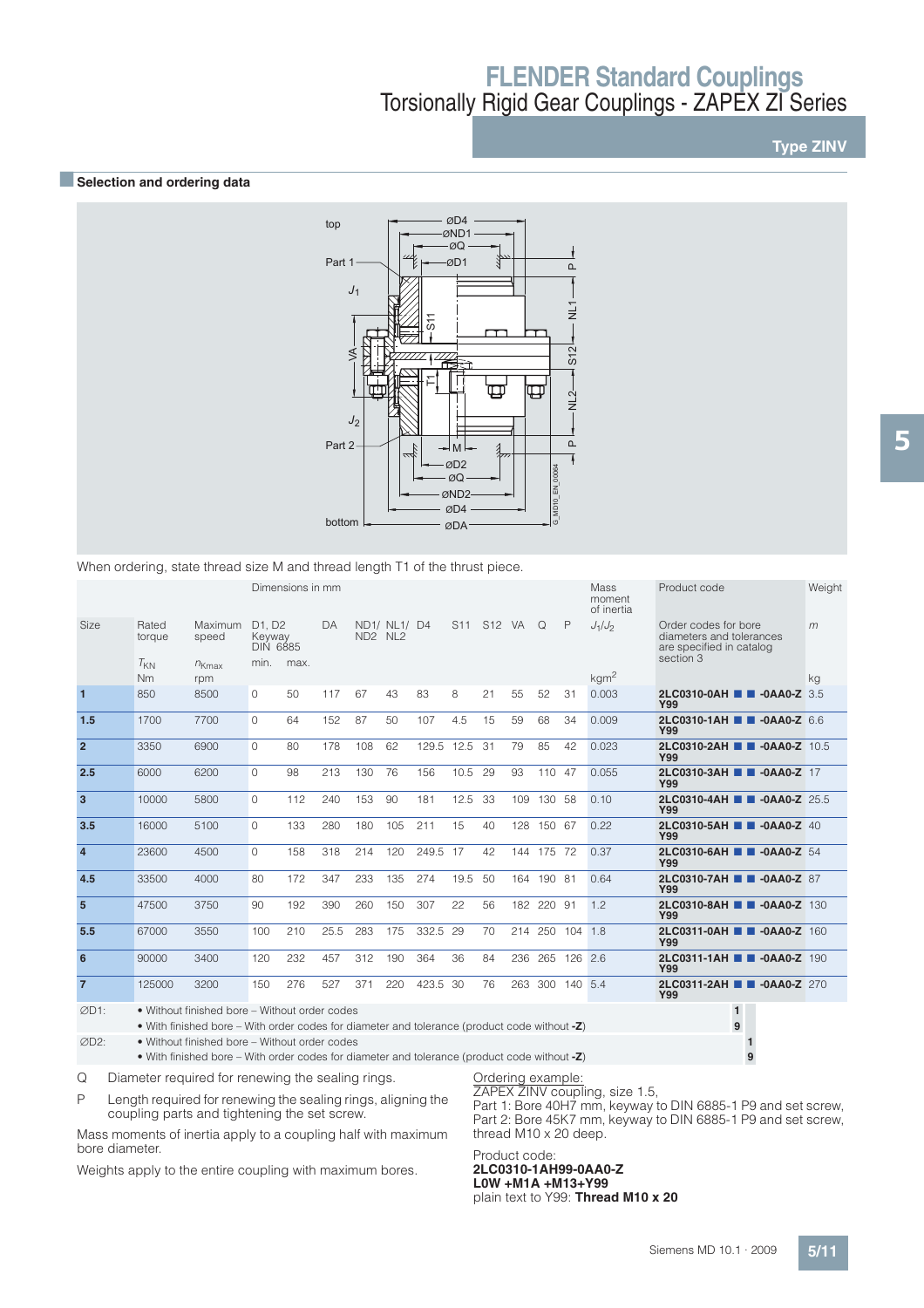## **Type ZIN for axial displacement**

#### **Exercise Selection and ordering data**



|                                         |                       |                                                                                                 |                                                                      | Dimensions in mm |           |                 |                                 |          |    |                                |           |     |     | <b>Mass</b><br>moment of<br>inertia | Product code                                                                              | Weight |
|-----------------------------------------|-----------------------|-------------------------------------------------------------------------------------------------|----------------------------------------------------------------------|------------------|-----------|-----------------|---------------------------------|----------|----|--------------------------------|-----------|-----|-----|-------------------------------------|-------------------------------------------------------------------------------------------|--------|
| Size                                    | Rated<br>torque       | Maximum<br>speed                                                                                | D <sub>1</sub> . D <sub>2</sub><br>Keyway<br><b>DIN 6885</b><br>min. | max.             | DA        | ND <sub>2</sub> | ND1/ NL1/ D4<br>NL <sub>2</sub> |          | S  | S<br>min. max.                 | <b>VA</b> | Q   | P   | $J_1/J_2$                           | Order codes for bore<br>diameters and tolerances<br>are specified in catalog<br>section 3 | m      |
|                                         | $T_{KN}$<br><b>Nm</b> | $n_{Kmax}$<br>rpm                                                                               |                                                                      |                  |           |                 |                                 |          |    |                                |           |     |     | kgm2                                |                                                                                           | kg     |
| $\mathbf{1}$                            | 850                   | 8500                                                                                            | $\Omega$                                                             | 50               | 117       | 67              | 43                              | 83       | 6  | 21                             | 55        | 52  | 31  | 0.003                               | 2LC0310-0AY <b>2D</b> -0AA0                                                               | 3.3    |
| 1.5                                     | 1700                  | 7700                                                                                            | $\Omega$                                                             | 64               | 152       | 87              | 50                              | 107      | 7  | 15                             | 59        | 68  | 34  | 0.010                               | 2LC0310-1AY <b>2D</b> -0AA0                                                               | 6.7    |
| $\overline{2}$                          | 3350                  | 6900                                                                                            | $\Omega$                                                             | 80               | 178       | 108             | 62                              | 129.5 16 |    | 31                             | 79        | 85  | 42  | 0.021                               | 2LC0310-2AY <b>2D</b> -0AA0                                                               | 10.5   |
| 2.5                                     | 6000                  | 6200                                                                                            | $\Omega$                                                             | 98               | 213       | 130             | 76                              | 156      | 11 | 29                             | 93        | 110 | 47  | 0.050                               | 2LC0310-3AY 2 -0AA0                                                                       | 18     |
| 3                                       | 10000                 | 5800                                                                                            | $\Omega$                                                             | 112              | 240       | 153             | 90                              | 181      | 11 | 33                             | 109       | 130 | 58  | 0.095                               | 2LC0310-4AY <b>2D</b> -0AA0                                                               | 26.5   |
| 3.5                                     | 16000                 | 5100                                                                                            | $\Omega$                                                             | 133              | 280       | 180             | 105                             | 211      | 14 | 40                             | 128       | 150 | 67  | 0.22                                | 2LC0310-5AY <b>N</b><br>$-0AA0$                                                           | 44     |
| $\overline{4}$                          | 23600                 | 4500                                                                                            | $\Omega$                                                             | 158              | 318       | 214             | 120                             | 249.5    | 12 | 42                             | 144       | 175 | 72  | 0.40                                | 2LC0310-6AY <b>2D</b> -0AA0                                                               | 62     |
| 4.5                                     | 33500                 | 4000                                                                                            | 80                                                                   | 172              | 347       | 233             | 135                             | 274      | 16 | 50                             | 164       | 190 | 81  | 0.64                                | 2LC0310-7AY <b>2D</b> -0AA0                                                               | 82     |
| 5                                       | 47500                 | 3750                                                                                            | 90                                                                   | 192              | 390       | 260             | 150                             | 307      | 17 | 56                             | 182       | 220 | 91  | 1.1                                 | 2LC0310-8AY <b>2D</b> -0AA0                                                               | 115    |
| 5.5                                     | 67000                 | 3550                                                                                            | 100                                                                  | 210              | 425.5 283 |                 | 175                             | 332.5 17 |    | 70                             | 214       | 250 | 104 | 1.8                                 | 2LC0311-0AY <b>N</b><br>$-0AA0$                                                           | 155    |
| 6                                       | 90000                 | 3400                                                                                            | 120                                                                  | 232              | 457       | 312             | 190                             | 364      | 17 | 84                             | 236       | 265 | 126 | 2.4                                 | 2LC0311-1AY <b>2D</b> -0AA0                                                               | 185    |
| $\overline{7}$                          | 125000                | 3200                                                                                            | 150                                                                  | 276              | 527       | 371             | 220                             | 423.5 23 |    | 76                             | 263       | 300 | 140 | 4.9                                 | 2LC0311-2AY <b>N</b> -0AA0                                                                | 285    |
| ØD1:                                    |                       | • Without finished bore - Without order codes                                                   |                                                                      |                  |           |                 |                                 |          |    |                                |           |     |     |                                     | $\mathbf{1}$                                                                              |        |
|                                         |                       | • With finished bore – With order codes for diameter and tolerance (product code without -Z)    |                                                                      |                  |           |                 |                                 |          |    |                                |           |     |     |                                     | 9                                                                                         |        |
| ØD2:                                    |                       | • Without finished bore – Without order codes                                                   |                                                                      |                  |           |                 |                                 |          |    |                                |           |     |     |                                     |                                                                                           |        |
|                                         |                       | • With finished bore – With order codes for diameter and tolerance (product code without $-Z$ ) |                                                                      |                  |           |                 |                                 |          |    |                                |           |     |     |                                     | 9                                                                                         |        |
| All sizes available from FLENDER stock. |                       |                                                                                                 |                                                                      |                  |           |                 |                                 |          |    | Ordering example:<br>710017711 |           |     |     | $\sim$<br>.                         |                                                                                           |        |

- VA Valid at S max.
- Q Diameter required for renewing the sealing rings.
- P Length required for renewing the sealing rings, aligning the coupling parts and tightening the set screw.

Mass moments of inertia apply to a coupling half with maximum bore diameter.

Weights apply to the entire coupling with maximum bores.

ZAPEX ZIN coupling for axial displacement, size 1.5,  $S min. = 7 mm, S max. = 12 mm,$ 

Part 1: Bore 40H7 mm, keyway to DIN 6885-1 P9 and set screw, Part 2: Bore 45K7 mm, keyway to DIN 6885-1 P9 and set screw.

#### Product code: **2LC0310-0AY99-0AA0-Z L0W +M1A +M13**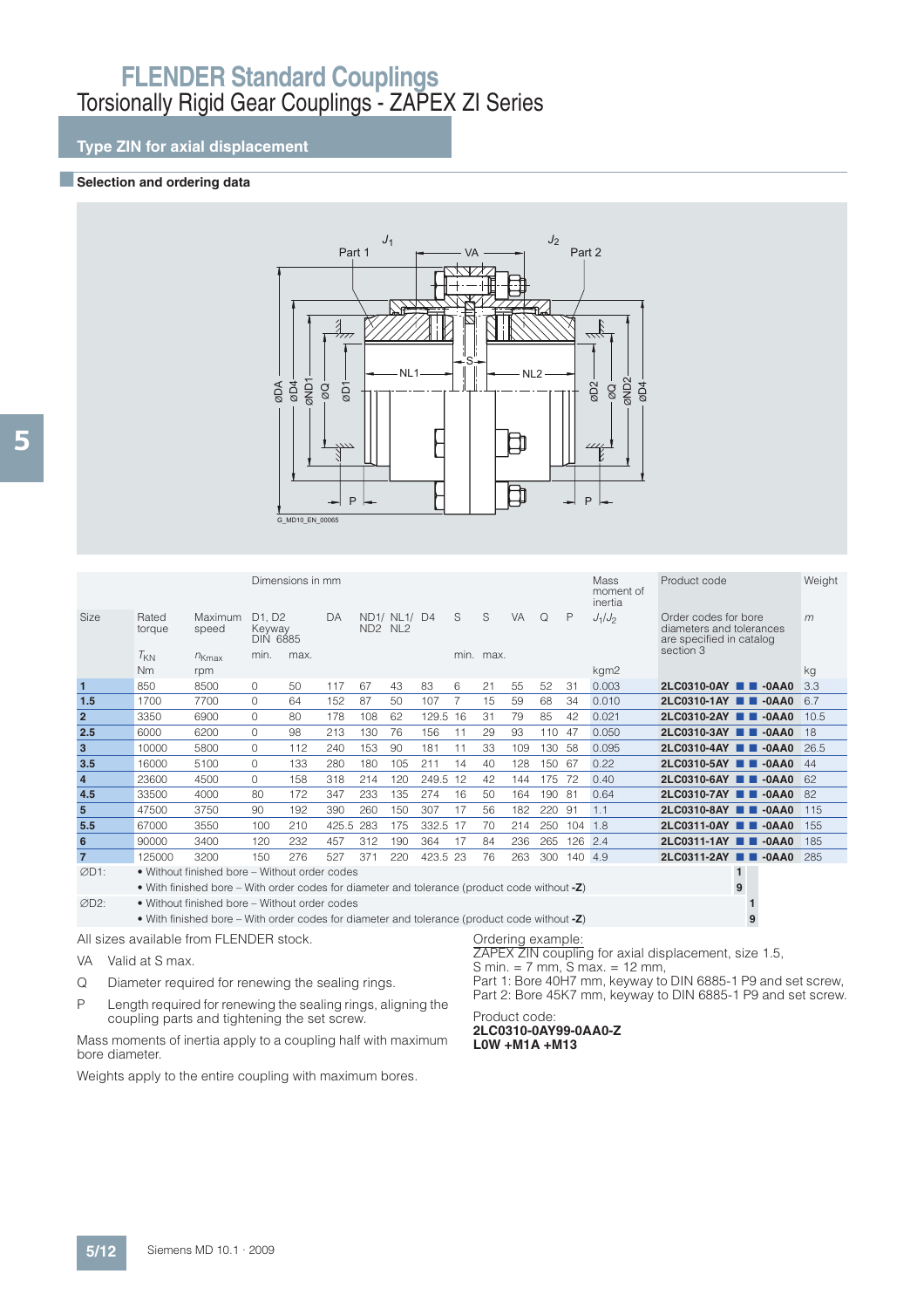## **Type ZIZI**

### **BSelection and ordering data**



|                 |                 |                                                              | Dimensions in mm |                 |                 |                         |                         |                |                 |                |                 |     |     | Product code                                                                 | Weight                           |      |
|-----------------|-----------------|--------------------------------------------------------------|------------------|-----------------|-----------------|-------------------------|-------------------------|----------------|-----------------|----------------|-----------------|-----|-----|------------------------------------------------------------------------------|----------------------------------|------|
| Size            | Rated<br>torque | D <sub>1</sub> . D <sub>2</sub><br>Keyway<br><b>DIN 6885</b> |                  | DA <sub>1</sub> | DA <sub>2</sub> | ND1/<br>ND <sub>2</sub> | NL1/<br>NL <sub>2</sub> | D <sub>4</sub> | S <sub>18</sub> | S <sub>9</sub> | VA <sub>1</sub> | Q   | P   | Order codes for bore<br>diameters and tolerances<br>are specified in catalog | m                                | m    |
|                 | $T_{KN}$        | min.                                                         | max.             |                 |                 |                         |                         |                |                 |                |                 |     |     | section 3                                                                    | each<br>$100 \text{ mm}$<br>pipe |      |
|                 | <b>Nm</b>       |                                                              |                  |                 |                 |                         |                         |                |                 |                |                 |     |     |                                                                              | kg                               | kg   |
| $\overline{1}$  | 400             | $\Omega$                                                     | 50               | 117             | 117             | 67                      | 43                      | 83             | 18.5            | 1.5            | 63              | 52  | 31  | 2LC0310-0BE<br>$-0AZ0$ 0.8<br>Q <sub>0</sub> Y                               |                                  | 10   |
| 1.5             | 1300            | $\Omega$                                                     | 64               | 152             | 152             | 87                      | 50                      | 107            | 15.5            | 1.5            | 67              | 68  | 34  | 2LC0310-1BE <b>1 -0AZ0</b> 1.3<br>Q <sub>0</sub> Y                           |                                  | 17   |
| $\overline{2}$  | 2000            | $\Omega$                                                     | 80               | 178             | 185             | 108                     | 62                      | 129.5          | 23.5            | 1.5            | 87              | 85  | 42  | 2LC0310-2BE <b>1 -0AZ0</b> 2<br>Q <sub>0</sub> Y                             |                                  | 26.5 |
| 2.5             | 3800            | $\Omega$                                                     | 98               | 213             | 225             | 130                     | 76                      | 156            | 24.5            | 2.5            | 103             | 110 | 47  | 2LC0310-3BE <b>1 -0AZ0</b> 2.6<br>Q <sub>0</sub> Y                           |                                  | 43   |
| $\overline{3}$  | 5800            | $\Omega$                                                     | 112              | 240             | 250             | 153                     | 90                      | 181            | 26.5            | 2.5            | 119             | 130 | 58  | 2LC0310-4BE <b>1 -0AZ0</b> 3.8<br>Q <sub>0</sub> Y                           |                                  | 58   |
| 3.5             | 9000            | $\Omega$                                                     | 133              | 280             | 295             | 180                     | 105                     | 211            | 30              | 3              | 138             | 150 | 67  | 2LC0310-5BE <b>1 -0AZ0</b> 5.4<br>Q <sub>0</sub> Y                           |                                  | 88   |
| $\overline{4}$  | 10000           | $\Omega$                                                     | 158              | 318             | 330             | 214                     | 120                     | 249.5 33       |                 | 3              | 156             | 175 | 72  | 2LC0310-6BE <b>1 -0AZ0</b> 7.4<br>Q <sub>0</sub> Y                           |                                  | 110  |
| 4.5             | 14000           | 80                                                           | 172              | 347             | 355             | 233                     | 135                     | 274            | 37              | 4              | 176             | 190 | 81  | 2LC0310-7BE <b>1 -0AZ0</b> 8.8<br>Q <sub>0</sub> Y                           |                                  | 150  |
| $5\overline{5}$ | 22000           | 90                                                           | 192              | 390             | 405             | 260                     | 150                     | 307            | 40              | 4              | 194             | 220 | 91  | 2LC0310-8BE <b>1 -0AZ0</b> 10.9<br>Q <sub>0</sub> Y                          |                                  | 225  |
| 5.5             | 42000           | 100                                                          | 210              | 425.5           | 430             | 283                     | 175                     | 332.5 50       |                 | 4              | 229             | 250 | 104 | 2LC0311-0BE <b>B B</b> -0AZ0 12.4<br>Q <sub>0</sub> Y                        |                                  | 275  |
| 6               | 46000           | 120                                                          | 232              | 457             | 460             | 312                     | 190                     | 364            | 57              | 4              | 251             | 265 | 126 | 2LC0311-1BE <b>1 -0AZ0</b> 15<br>Q <sub>0</sub> Y                            |                                  | 305  |
| $\overline{7}$  | 60000           | 150                                                          | 276              | 527             | 530             | 371                     | 220                     | 423.5 53       |                 | 5              | 278             | 300 | 140 | 2LC0311-2BE <b>1 -0AZ0</b> 18<br>Q <sub>0</sub> Y                            |                                  | 420  |

D1: • Without finished bore – Without order codes **1** • With finished bore – With order codes for diameter and tolerance (product code without **-Z**) **9** D2: • Without finished bore – Without order codes **1**

• With finished bore – With order codes for diameter and tolerance (product code without **-Z**) **9**

### $VA = VA1 + LZ$

Q Diameter required for renewing the sealing rings.

P Length required for renewing the sealing rings,

aligning the coupling parts and tightening the set screw. Mass moments of inertia on request.

Weights apply to the entire coupling with maximum bores and an adapter length of  $LZ = 500$  mm.

Maximum speed, limited by weight and critical adapter speed, on request.

Ordering example:

ZAPEX ZIZI coupling, size 1.5,

adapter  $LZ = 244$  mm,

Part 1: Bore 40H7 mm, keyway to DIN 6885-1 P9 and set screw, Part 2: Bore 45K7 mm, keyway to DIN 6885-1 P9 and set screw.

#### Product code: **2LC0310-1BE99-0AZ0-Z L0W+M1A+Q0Y+M13**

plain text to Q0Y: **LZ = 244 mm**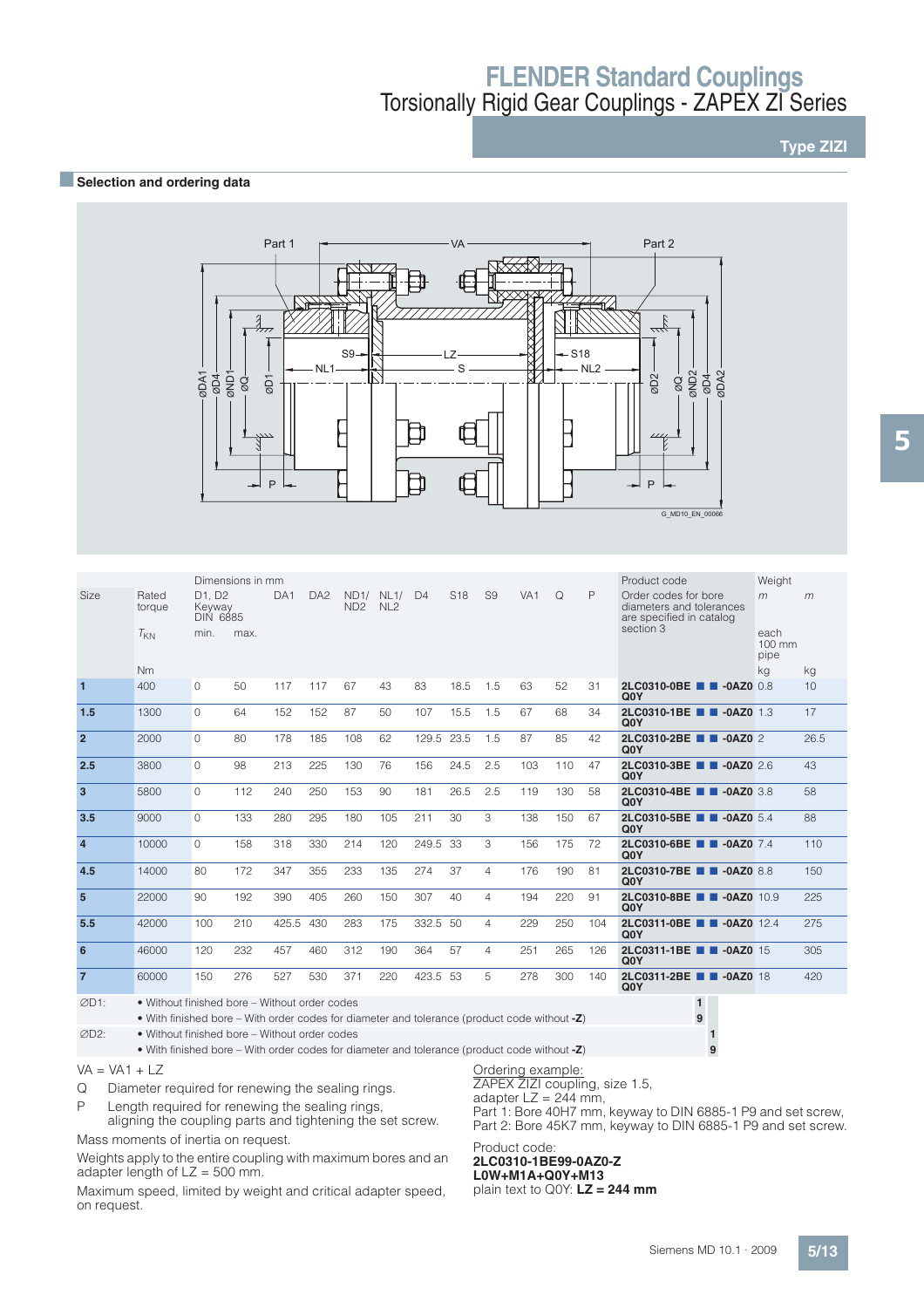**Multipurpose hubs for ZAPEX ZI Series**

#### $\blacksquare$  Selection and ordering data

ZAPEX couplings can be designed with multipurpose hubs in order to implement modified hub geometries. One or both standard hubs can be replaced with multipurpose hubs. Hub lengths and coupling lengths can be altered through the use of multipurpose hubs. The distance VA of the coupling teeth, the permitted bore diameter and the hub diameter remain unchanged.

By stating the hub reductions X and Y the multipurpose hub can be adapted to the mounting situation.

Details D1, NL1, X1 and Y1 relate to the hub shown on the dimension drawings left; details D2, NL2, X2 and Y2 apply to the hub shown on the dimension drawings right.



#### **Geometric data and permitted reduction of the multipurpose hub**

| <b>Size</b>             | Standard hub | Multipurpose hub |                          |      |
|-------------------------|--------------|------------------|--------------------------|------|
|                         |              |                  | Maximum<br>hub reduction |      |
|                         | <b>NL</b>    | <b>NL</b>        | X                        | Υ    |
|                         | mm           | mm               | mm                       | mm   |
| 1                       | 43           | 105              | 62                       | 20.5 |
| 1.5                     | 50           | 115              | 65                       | 22   |
| $\overline{2}$          | 62           | 130              | 68                       | 30.5 |
| 2.5                     | 76           | 150              | 74                       | 34   |
| 3                       | 90           | 170              | 80                       | 41   |
| 3.5                     | 105          | 185              | 80                       | 48   |
| $\overline{\mathbf{4}}$ | 120          | 215              | 95                       | 56   |
| 4.5                     | 135          | 245              | 110                      | 60.5 |
| 5                       | 150          | 295              | 145                      | 68   |
| 5.5                     | 175          | 300              | 125                      | 81   |
| 6                       | 190          | 305              | 115                      | 88   |
| $\overline{7}$          | 220          | 310              | 90                       | 95   |

#### **Product code**

The product code of the respective ZAPEX coupling type must be supplemented with **-Z** and order code **Y99**. The dimensions of the hub reduction X, Y of the multipurpose hub must be stated in plain text.

#### Ordering example:

ZAPEX ZIN coupling with multipurpose hub, size 5.5, variant A. Hub left: Bore D1 = 190H7 mm, keyway to DIN 6885-1 P9 and set screw, NL1 = 300 mm, unreduced Hub right: Bore D2 = 200K7 mm, keyway to DIN 6885-1 P9 and set screw, NL2 = 250 mm, reduced with  $Y2 = 50$  mm.

#### Product code: **2LC0311-0AA99-0AA0-Z Y99 + L2C + M2D + M13** Plain text to Y99 **hub lengths NL1 = 300 mm, NL2 = 250 mm, hub reduction X1 = 0 mm, Y1 = 0 mm, X2 = 0 mm, Y2 = 50 mm**

**Up to size 7 available from FLENDER stocks.**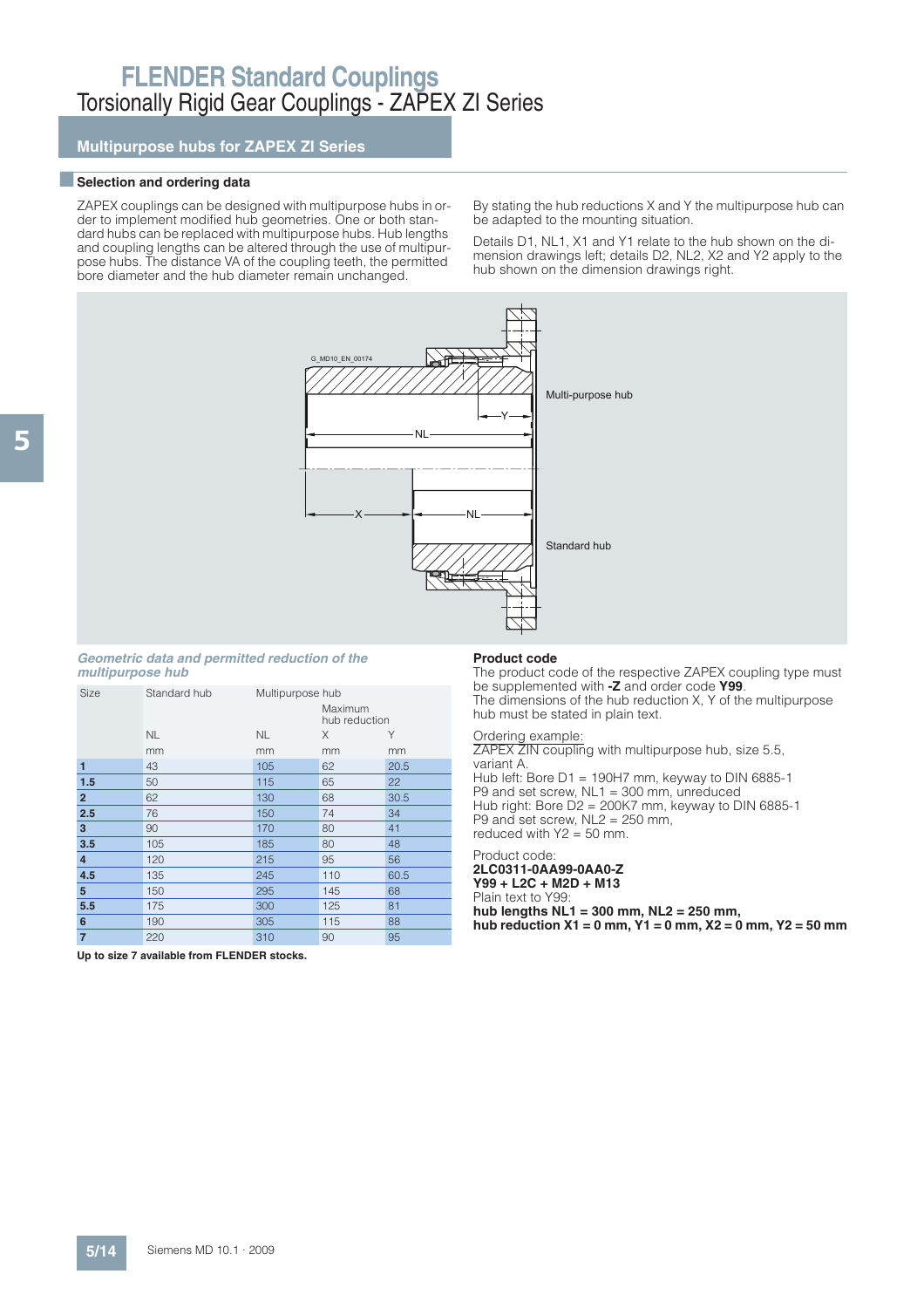## **Type ZI - flange connection dimensions**

### **BSelection and ordering data**



|                | Dimensions in mm |           |                |            |            |        |           |              |
|----------------|------------------|-----------|----------------|------------|------------|--------|-----------|--------------|
| <b>Size</b>    | DA               | <b>BF</b> | D <sub>4</sub> | <b>DFK</b> | <b>DFB</b> | $\cup$ | <b>DR</b> | $\mathsf{R}$ |
|                |                  |           |                |            |            | Number |           |              |
| $\blacksquare$ | 117              | 14        | 83             | 95.25      | 6.35       | 6      | 82        | 2.5          |
| 1.5            | 152              | 19        | 107            | 122.238    | 9.525      | 8      | 105       | 3            |
| $\overline{2}$ | 178              | 19        | 129.5          | 149.225    | 12.7       | 6      | 130       | 3            |
| 2.5            | 213              | 22        | 156            | 180.975    | 15.875     | 6      | 153       | 4            |
| 3              | 240              | 22        | 181            | 206.375    | 15.875     | 8      | 178       | 4            |
| 3.5            | 280              | 28.5      | 211            | 241.3      | 19.05      | 8      | 205       | 5            |
| $\overline{4}$ | 318              | 28.5      | 249.5          | 279.4      | 19.05      | 8      | 243       | 4            |
| 4.5            | 347              | 28.5      | 274            | 304.8      | 19.05      | 10     | 265       | 5.5          |
| 5              | 390              | 38        | 307            | 342.9      | 22.225     | 8      | 302       | 6            |
| 5.5            | 425.5            | 38        | 332.5          | 368.3      | 22.225     | 14     | 320       | 6            |
| 6              | 457              | 26        | 364            | 400.05     | 22.225     | 14     | 353       | 6            |
| $\overline{7}$ | 527              | 28.5      | 423.5          | 463.55     | 25.4       | 16     | 412       | 8            |

#### Replacement table

The flange outside diameter (DA) and the screw hole circle diameter (DFK) as well as the number (U) and the dimensions of the fitting holes (DFB) permit replaceability per half-coupling

with the corresponding screw connection by the American manufacturers listed below:

|                 | $\overline{\phantom{a}}$ | . .<br>$\tilde{\phantom{a}}$ |                   |                     |                       |
|-----------------|--------------------------|------------------------------|-------------------|---------------------|-----------------------|
| <b>ZAPEX ZI</b> | AJAX                     | <b>ESCOGEAR</b>              | <b>FALK</b>       | <b>FAST-KOPPERS</b> | <b>ZURN AMERIGEAR</b> |
| Size            | 6901 Series              | <b>FST Series</b>            | G-10, G-20 Series | <b>FS-H Series</b>  | <b>F</b> Series       |
|                 |                          | 40                           | 10                |                     | 101                   |
| 1.5             | 1.5                      | 55                           | 15                | $1\frac{1}{2}$      | $101\frac{1}{2}$      |
| $\overline{2}$  |                          | 70                           | 20                | 2                   | 102                   |
| 2.5             | 2.5                      | 85                           | 25                | $2\frac{1}{2}$      | $102\frac{1}{2}$      |
| 3               | 3                        | 100                          | 30                | 3                   | 103                   |
| 3.5             | 3.5                      | 120                          | 35                | $3\frac{1}{2}$      | $103\frac{1}{2}$      |
| $\overline{4}$  | 4                        | 140                          | 40                | 4                   | 104                   |
| 4.5             | 4.5                      | 160                          | 45                | $4\frac{1}{2}$      | $104\frac{1}{2}$      |
| 5               | 5                        | 180                          | 50                | 5                   | 105                   |
| 5.5             | 5.5                      | 200                          | 55                | $5\frac{1}{2}$      | 105 1/2               |
| 6               | 6                        | 220                          | 60                | 6                   | 106                   |
|                 |                          | 250                          | 70                |                     | 107                   |